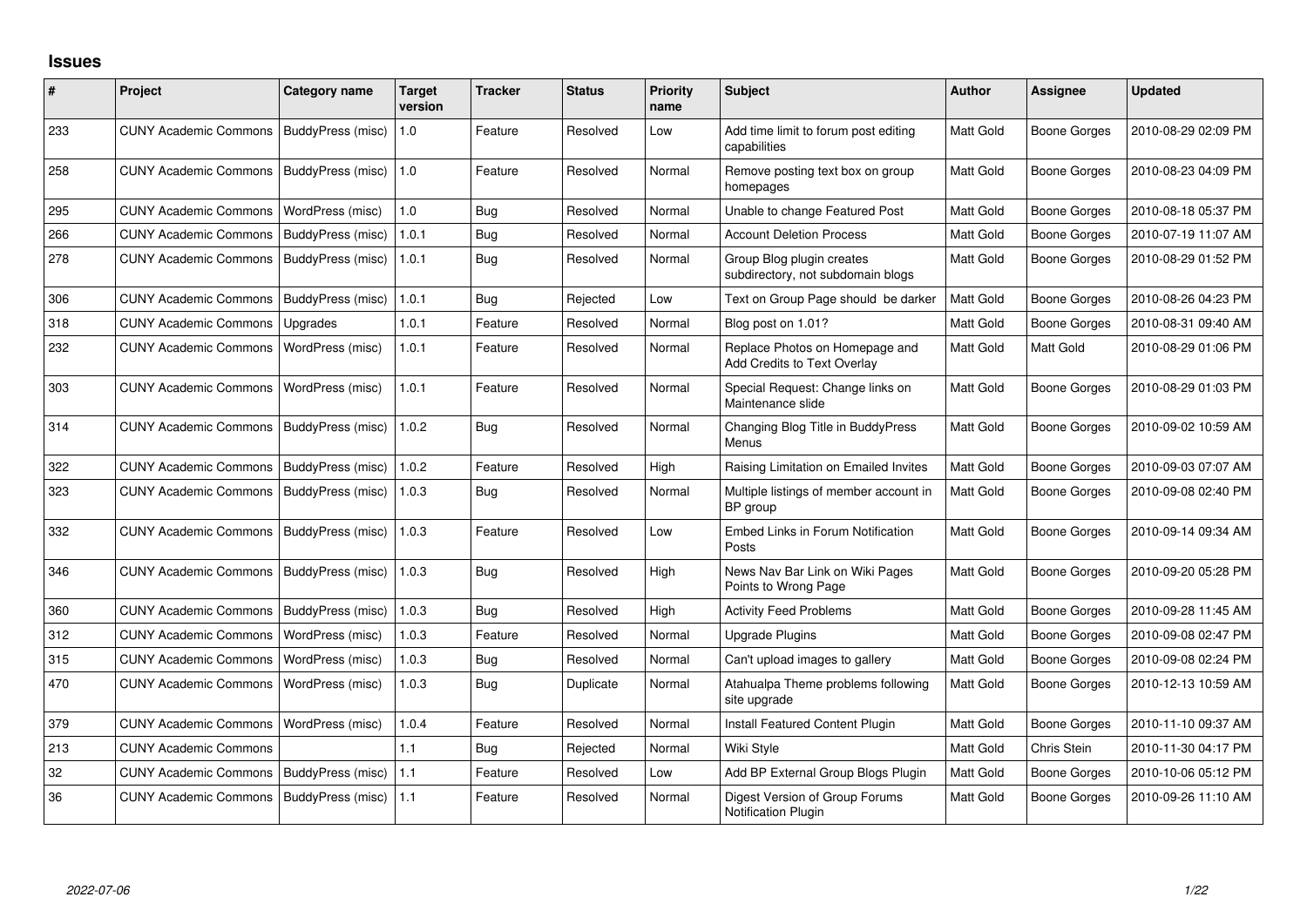| #   | Project                                   | <b>Category name</b> | <b>Target</b><br>version | Tracker    | <b>Status</b> | <b>Priority</b><br>name | <b>Subject</b>                                                                                    | Author           | Assignee            | <b>Updated</b>      |
|-----|-------------------------------------------|----------------------|--------------------------|------------|---------------|-------------------------|---------------------------------------------------------------------------------------------------|------------------|---------------------|---------------------|
| 193 | CUNY Academic Commons   BuddyPress (misc) |                      | 1.1                      | Feature    | Rejected      | Low                     | Replace "Kick and Ban" terminology on<br>group member admin page with kinder,<br>gentler language | Matt Gold        | <b>Boone Gorges</b> | 2010-07-22 02:38 PM |
| 257 | <b>CUNY Academic Commons</b>              | BuddyPress (misc)    | 1.1                      | Feature    | Resolved      | Normal                  | Add avatar dimensions to the Change<br>Avatar page.                                               | Matt Gold        | Chris Stein         | 2010-11-16 03:58 PM |
| 279 | <b>CUNY Academic Commons</b>              | BuddyPress (misc)    | 1.1                      | Bug        | Rejected      | Normal                  | Members Report Problems with<br>Notifications                                                     | Matt Gold        | Boone Gorges        | 2010-11-16 04:37 PM |
| 281 | <b>CUNY Academic Commons</b>              | BuddyPress (misc)    | 1.1                      | Feature    | Resolved      | Low                     | Change "Kick and Ban" terminology in<br>Group Interface                                           | Matt Gold        | <b>Boone Gorges</b> | 2010-09-08 06:14 PM |
| 282 | <b>CUNY Academic Commons</b>              | BuddyPress (misc)    | 1.1                      | Feature    | Resolved      | Normal                  | Alter "Kick and Ban" Group<br>Functionality                                                       | <b>Matt Gold</b> | <b>Boone Gorges</b> | 2010-09-08 06:14 PM |
| 307 | <b>CUNY Academic Commons</b>              | BuddyPress (misc)    | 1.1                      | Feature    | Resolved      | Low                     | Possible to Change in Group Slug?                                                                 | <b>Matt Gold</b> | <b>Boone Gorges</b> | 2010-11-20 09:12 AM |
| 340 | <b>CUNY Academic Commons</b>              | BuddyPress (misc)    | 1.1                      | <b>Bug</b> | Resolved      | High                    | BP Admin Bar Menu Mouseover Areas<br><b>Too Sensitive</b>                                         | Matt Gold        | Boone Gorges        | 2010-12-01 09:48 AM |
| 352 | <b>CUNY Academic Commons</b>              | BuddyPress (misc)    | 1.1                      | <b>Bug</b> | Resolved      | Normal                  | Member reports problems with avatar<br>cropping                                                   | Matt Gold        | <b>Boone Gorges</b> | 2010-11-16 05:07 PM |
| 361 | <b>CUNY Academic Commons</b>              | BuddyPress (misc)    | 1.1                      | Feature    | Resolved      | Normal                  | Change Wording of Options on Friend<br><b>Request Responses</b>                                   | Matt Gold        | Chris Stein         | 2010-11-24 01:42 PM |
| 387 | <b>CUNY Academic Commons</b>              | BuddyPress (misc)    | 1.1                      | <b>Bug</b> | Resolved      | Normal                  | Disable activity replies for group<br>announcements                                               | Matt Gold        | Boone Gorges        | 2010-11-16 04:20 PM |
| 236 | <b>CUNY Academic Commons</b>              | WordPress (misc)     | 1.1                      | Feature    | Resolved      | Normal                  | Add WooThemes to Site                                                                             | Matt Gold        | Matt Gold           | 2010-12-03 08:00 AM |
| 286 | <b>CUNY Academic Commons</b>              | WordPress (misc)     | 1.1                      | Feature    | Resolved      | Normal                  | Edit content of account activation email                                                          | Matt Gold        | Boone Gorges        | 2010-12-06 02:03 PM |
| 296 | <b>CUNY Academic Commons</b>              | WordPress (misc)     | 1.1                      | Feature    | Resolved      | Normal                  | Selective plugin activation                                                                       | Matt Gold        | Boone Gorges        | 2010-12-02 04:17 PM |
| 313 | <b>CUNY Academic Commons</b>              | WordPress (misc)     | 1.1                      | Feature    | Resolved      | Normal                  | Create Plugin/Widget for Hero Image<br>Space on Commons Homepage                                  | Matt Gold        | Ron Rennick         | 2010-10-06 12:41 PM |
| 319 | <b>CUNY Academic Commons</b>              | WordPress (misc)     | 1.1                      | Feature    | Resolved      | Normal                  | Remove "Forums" from Nav Bar                                                                      | Matt Gold        | <b>Boone Gorges</b> | 2010-09-15 10:44 AM |
| 331 | <b>CUNY Academic Commons</b>              | WordPress (misc)     | 1.1                      | Feature    | Resolved      | Normal                  | Edit confirmation page after user sign<br>up.                                                     | Matt Gold        | Chris Stein         | 2010-11-03 11:50 AM |
| 345 | <b>CUNY Academic Commons</b>              | WordPress (misc)     | 1.1                      | <b>Bug</b> | Resolved      | Low                     | Order of Comments in Carrington<br>Theme                                                          | Matt Gold        | Boone Gorges        | 2010-11-16 04:31 PM |
| 376 | <b>CUNY Academic Commons</b>              | WordPress (misc)     | 1.1                      | <b>Bug</b> | Resolved      | Normal                  | Errant Subscribe2 Global Posts<br>Notification                                                    | <b>Matt Gold</b> | Boone Gorges        | 2010-11-16 04:59 PM |
| 380 | CUNY Academic Commons   WordPress (misc)  |                      | 1.1                      | Feature    | Resolved      | Normal                  | Add New Themes to Site                                                                            | Matt Gold        | Matt Gold           | 2010-12-03 02:13 AM |
| 381 | <b>CUNY Academic Commons</b>              | WordPress (misc)     | $1.1$                    | Bug        | Resolved      | Normal                  | Cull old themes from site                                                                         | Matt Gold        | Matt Gold           | 2010-12-03 02:06 AM |
| 382 | <b>CUNY Academic Commons</b>              | WordPress (misc)     | 1.1                      | Feature    | Resolved      | Normal                  | Install Category Page plugin on site                                                              | <b>Matt Gold</b> | Matt Gold           | 2010-12-02 02:21 PM |
| 393 | CUNY Academic Commons                     | WordPress (misc)     | $1.1$                    | Feature    | Resolved      | Normal                  | Install Category Exlude plugin                                                                    | Matt Gold        | Chris Stein         | 2010-11-16 04:52 PM |
| 399 | <b>CUNY Academic Commons</b>              | WordPress (misc)     | 1.1                      | Feature    | Resolved      | Normal                  | Add Widgetize Google Plugin                                                                       | Matt Gold        | <b>Boone Gorges</b> | 2010-11-23 05:40 PM |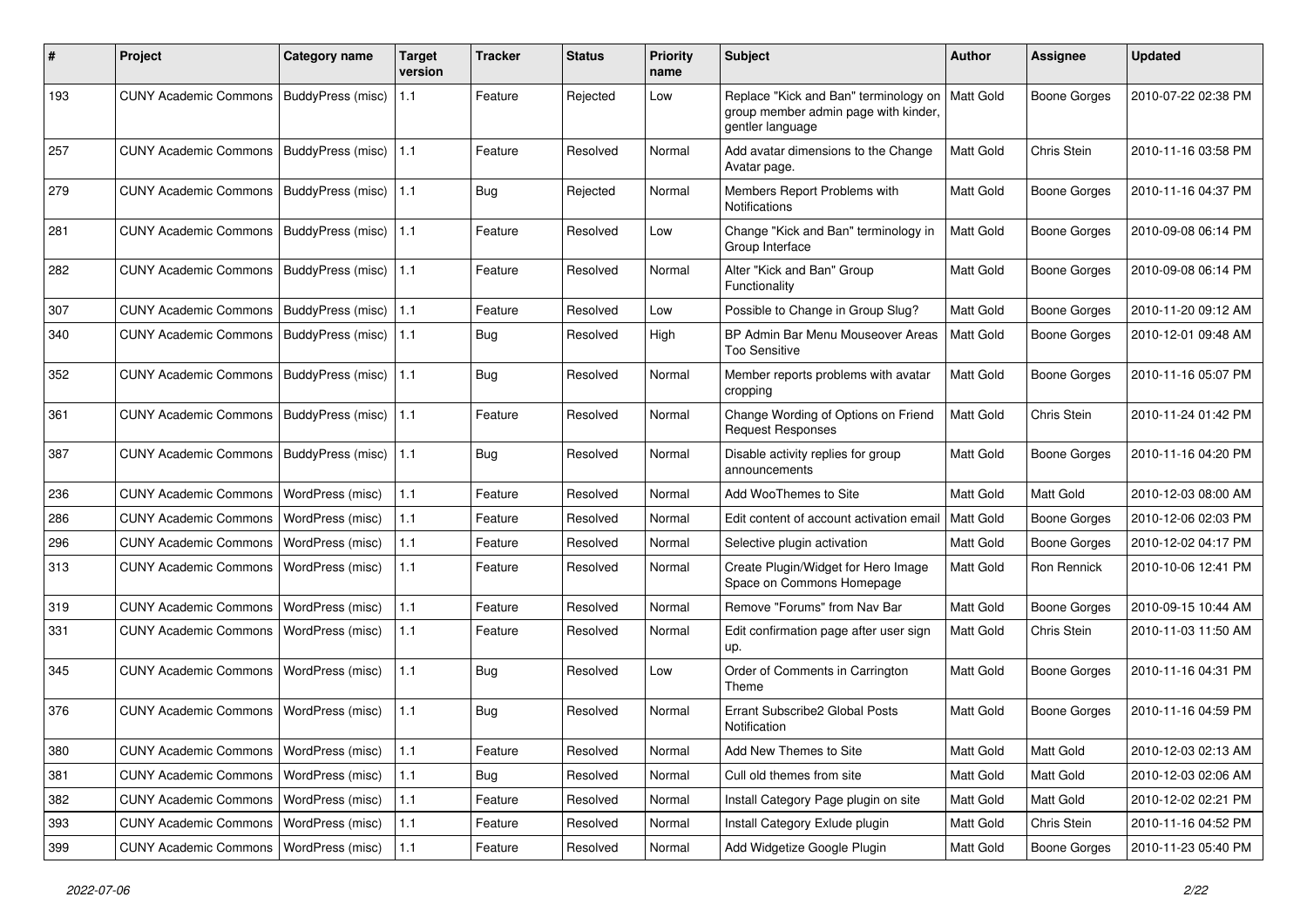| #   | Project                                   | Category name           | <b>Target</b><br>version | <b>Tracker</b> | <b>Status</b> | <b>Priority</b><br>name | <b>Subject</b>                                                            | <b>Author</b>    | Assignee            | <b>Updated</b>      |
|-----|-------------------------------------------|-------------------------|--------------------------|----------------|---------------|-------------------------|---------------------------------------------------------------------------|------------------|---------------------|---------------------|
| 410 | <b>CUNY Academic Commons</b>              | WordPress (misc)        | 1.1                      | Support        | Resolved      | Normal                  | Problems embedding audio file                                             | Matt Gold        | <b>Boone Gorges</b> | 2010-11-23 02:01 PM |
| 415 | <b>CUNY Academic Commons</b>              | WordPress (misc)        | 1.1                      | Feature        | Resolved      | Normal                  | Add text sizer plugin to Commons                                          | Matt Gold        | <b>Boone Gorges</b> | 2010-12-02 03:58 PM |
| 420 | <b>CUNY Academic Commons</b>              | WordPress (misc)        | 1.1                      | Feature        | Resolved      | Normal                  | WP 3.0.2 Update                                                           | Matt Gold        | <b>Boone Gorges</b> | 2010-12-02 02:04 PM |
| 423 | <b>CUNY Academic Commons</b>              | WordPress (misc)        | 1.1                      | Feature        | Resolved      | Normal                  | Remove Unfiltered-MU from Commons<br>Plugins                              | <b>Matt Gold</b> | <b>Boone Gorges</b> | 2010-12-02 04:24 PM |
| 424 | <b>CUNY Academic Commons</b>              | WordPress (misc)        | 1.1                      | Feature        | Resolved      | Normal                  | Merge Newthemes branch with Master<br>branch on Git                       | Matt Gold        | <b>Boone Gorges</b> | 2010-12-03 07:27 AM |
| 436 | <b>CUNY Academic Commons</b>              | BuddyPress (misc)       | 1.1.1                    | Bug            | Resolved      | Normal                  | Who's Online Widget                                                       | Matt Gold        | <b>Boone Gorges</b> | 2010-12-07 08:14 AM |
| 419 | <b>CUNY Academic Commons</b>              | <b>WordPress (misc)</b> | 1.1.1                    | <b>Bug</b>     | Resolved      | Normal                  | <b>Blog/Blog Post Featured Content</b><br><b>Widget Errors</b>            | Matt Gold        | <b>CIC Michael</b>  | 2010-12-07 08:14 AM |
| 440 | <b>CUNY Academic Commons</b>              | WordPress (misc)        | 1.1.1                    | <b>Bug</b>     | Resolved      | Normal                  | Conflict between Image Uploader and<br><b>CAC Featured Content Plugin</b> | Matt Gold        | <b>CIC Michael</b>  | 2010-12-08 02:25 PM |
| 444 | <b>CUNY Academic Commons</b>              | WordPress (misc)        | 1.1.1                    | <b>Bug</b>     | Resolved      | High                    | Hero Slides Not Showing Up in Firefox                                     | Matt Gold        | <b>Boone Gorges</b> | 2010-12-08 08:41 AM |
| 457 | <b>CUNY Academic Commons</b>              | BuddyPress (misc)       | 1.1.2                    | <b>Bug</b>     | Resolved      | High                    | Unable to Upload Documents as<br>Forum Attachments                        | Matt Gold        | <b>Boone Gorges</b> | 2010-12-10 06:56 PM |
| 458 | <b>CUNY Academic Commons</b>              | BuddyPress (misc)       | 1.1.3                    | <b>Bug</b>     | Resolved      | Normal                  | Notifications Not Received for Own<br>Messages                            | Matt Gold        | <b>Boone Gorges</b> | 2010-12-13 08:28 PM |
| 476 | <b>CUNY Academic Commons</b>              | WordPress (misc)        | 1.1.3                    | Bug            | Resolved      | High                    | <b>Limited Email Domains List Empty</b><br>After Site Upgrade             | Matt Gold        | <b>Boone Gorges</b> | 2010-12-13 07:02 PM |
| 486 | <b>CUNY Academic Commons</b>              | BuddyPress (misc)       | 1.1.4                    | Feature        | Resolved      | Normal                  | Add "Post Topic" to Group Forum<br>pages                                  | Matt Gold        | <b>Boone Gorges</b> | 2010-12-16 11:13 AM |
| 449 | <b>CUNY Academic Commons</b>              | WordPress (misc)        | 1.1.4                    | <b>Bug</b>     | Rejected      | Normal                  | WooThemes displaying category list in<br>nav                              | Matt Gold        | Chris Stein         | 2010-12-16 02:03 PM |
| 453 | <b>CUNY Academic Commons</b>              | WordPress (misc)        | 1.1.4                    | Bug            | Rejected      | Normal                  | Error with Sidebar Manager of "The<br>Station" WooTheme                   | Matt Gold        | <b>Boone Gorges</b> | 2010-12-18 04:51 PM |
| 475 | <b>CUNY Academic Commons</b>              | WordPress (misc)        | 1.1.4                    | Feature        | Rejected      | Normal                  | Move Critical Plugins to mu-plugins                                       | Matt Gold        | <b>Boone Gorges</b> | 2010-12-18 08:56 PM |
| 482 | <b>CUNY Academic Commons</b>              | WordPress (misc)        | 1.1.4                    | <b>Bug</b>     | Resolved      | Normal                  | BP Admin Bar Display Error                                                | Matt Gold        | <b>Boone Gorges</b> | 2010-12-16 08:45 AM |
| 489 | <b>CUNY Academic Commons</b>              | WordPress (misc)        | 1.1.4                    | Feature        | Resolved      | Normal                  | Drag and Drop Ordering on Gallery<br>Post Plugin                          | Matt Gold        | Ron Rennick         | 2010-12-18 08:13 PM |
| 276 | <b>CUNY Academic Commons</b>              | Wiki                    | 1.1.5                    | Feature        | Resolved      | Normal                  | Install PDF_Book extension for<br>MediaWiki                               | Matt Gold        | <b>Boone Gorges</b> | 2010-12-20 10:59 AM |
| 496 | CUNY Academic Commons   WordPress (misc)  |                         | 1.1.5                    | Feature        | Resolved      | Normal                  | Add wp-resume Plugin to Site                                              | Matt Gold        | <b>Boone Gorges</b> | 2010-12-20 10:09 AM |
| 507 | CUNY Academic Commons   BuddyPress (misc) |                         | 1.1.6                    | Bug            | Resolved      | High                    | Invite Anyone Rejects CUNY Email<br>Addresses                             | Matt Gold        | <b>Boone Gorges</b> | 2010-12-21 11:26 AM |
| 499 | CUNY Academic Commons   WordPress (misc)  |                         | 1.1.6                    | <b>Bug</b>     | Resolved      | Normal                  | Help with Atahualpa Issues                                                | Matt Gold        | scott voth          | 2010-12-21 07:30 PM |
| 503 | CUNY Academic Commons   WordPress (misc)  |                         | 1.1.6                    | <b>Bug</b>     | Resolved      | Normal                  | <b>Explore and Possibly Remove</b><br><b>WP-Cron Reminder</b>             | Matt Gold        | Boone Gorges        | 2010-12-21 11:55 AM |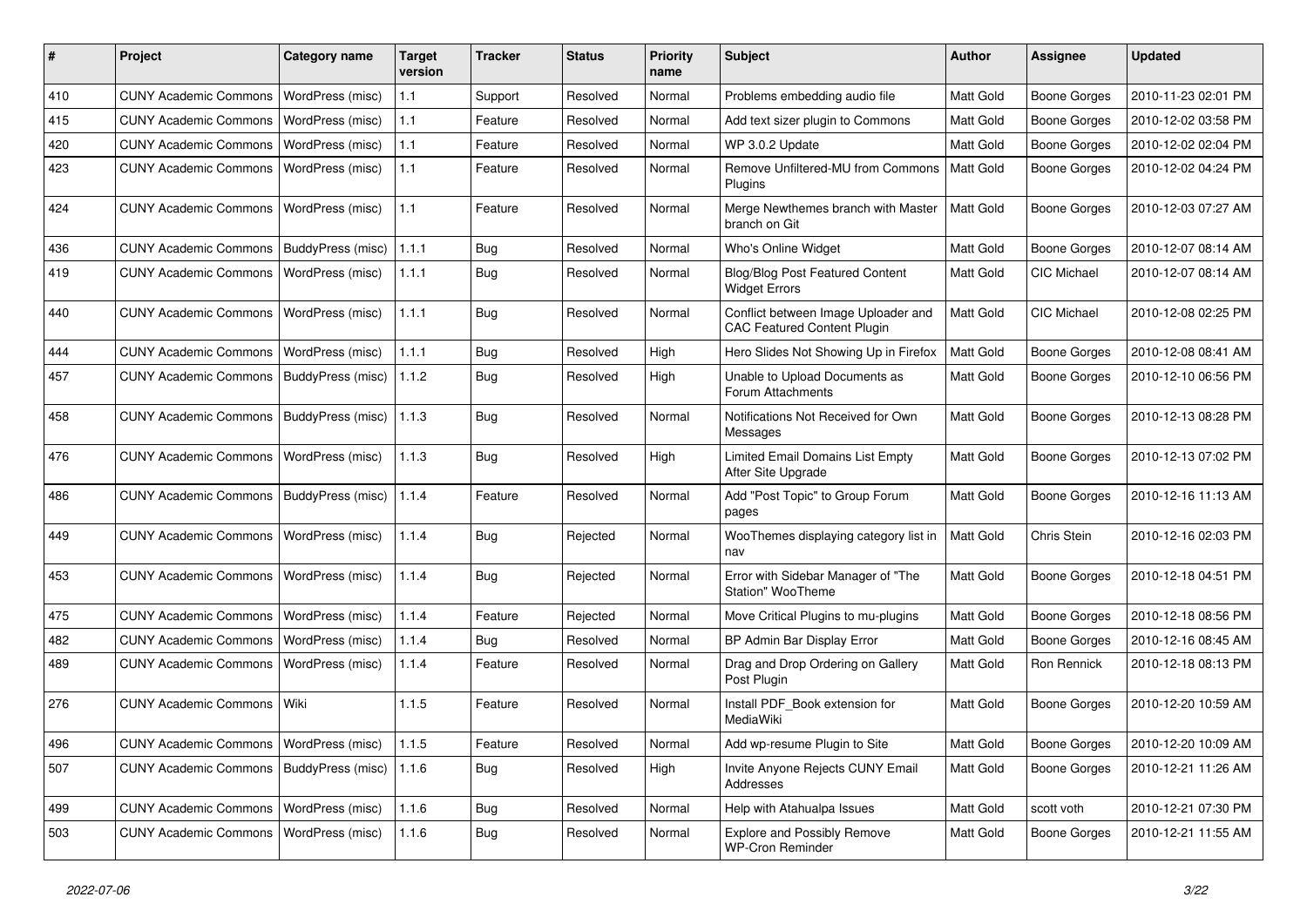| #   | Project                                            | <b>Category name</b>     | <b>Target</b><br>version | <b>Tracker</b> | <b>Status</b> | <b>Priority</b><br>name | Subject                                                                                         | Author    | <b>Assignee</b>     | <b>Updated</b>      |
|-----|----------------------------------------------------|--------------------------|--------------------------|----------------|---------------|-------------------------|-------------------------------------------------------------------------------------------------|-----------|---------------------|---------------------|
| 527 | CUNY Academic Commons   BuddyPress (misc)          |                          | 1.1.7                    | Bug            | Resolved      | Low                     | BP Admin Bar Doesn't Show up on<br>Cityscape Theme                                              | Matt Gold | <b>Boone Gorges</b> | 2011-01-04 03:39 PM |
| 531 | CUNY Academic Commons   BuddyPress (misc)          |                          | 1.1.7                    | Bug            | Resolved      | Low                     | Member reports problems with avatar<br>cropping                                                 | Matt Gold | <b>Boone Gorges</b> | 2011-01-04 05:10 PM |
| 509 | <b>CUNY Academic Commons</b>                       | WordPress (misc)         | 1.1.7                    | <b>Bug</b>     | Resolved      | Low                     | User reports problem with Google<br>Calendar widget                                             | Matt Gold | <b>Boone Gorges</b> | 2011-01-04 06:17 PM |
| 513 | <b>CUNY Academic Commons</b>                       | WordPress (misc)         | 1.1.7                    | Feature        | Resolved      | Low                     | Plugin Request: Install meebo me                                                                | Matt Gold | <b>Boone Gorges</b> | 2011-01-04 05:56 PM |
| 533 | <b>CUNY Academic Commons</b>                       | BuddyPress (misc)        | 1.1.8                    | Bug            | Resolved      | Normal                  | Minor CSS issue on group page                                                                   | Matt Gold | <b>Boone Gorges</b> | 2011-02-02 09:44 AM |
| 538 | CUNY Academic Commons   BuddyPress (misc)          |                          | 1.1.8                    | Bug            | Resolved      | Normal                  | News feed assigns incorrect trackback<br>origins                                                | Matt Gold | Boone Gorges        | 2011-02-02 11:22 AM |
| 540 | <b>CUNY Academic Commons</b>                       | BuddyPress (misc)        | 1.1.8                    | Bug            | Resolved      | Normal                  | Long BP Group Doc Names Hide<br>Edit/Delete Options                                             | Matt Gold | Boone Gorges        | 2011-02-02 10:58 AM |
| 546 | <b>CUNY Academic Commons</b>                       | <b>BuddyPress (misc)</b> | 1.1.8                    | Bug            | Resolved      | Normal                  | Add Group/Group Blog Author Syncing<br>on an Automated Basis to the Group<br><b>Blog Plugin</b> | Matt Gold | Boone Gorges        | 2011-02-03 08:44 AM |
| 544 | <b>CUNY Academic Commons</b>                       | WordPress (misc)         | 1.1.8                    | Feature        | Resolved      | Normal                  | Add Elegant Themes themepack to<br>site                                                         | Matt Gold | Matt Gold           | 2011-01-25 01:40 AM |
| 545 | <b>CUNY Academic Commons</b>                       | WordPress (misc)         | 1.1.8                    | Bug            | Resolved      | Normal                  | <b>Test Elegant Themes</b>                                                                      | Matt Gold | Matt Gold           | 2011-01-25 01:41 AM |
| 547 | <b>CUNY Academic Commons</b>                       | WordPress (misc)         | 1.1.8                    | Feature        | Resolved      | Normal                  | Add new themes                                                                                  | Matt Gold | Matt Gold           | 2011-01-27 01:52 PM |
| 568 | <b>CUNY Academic Commons</b>                       | BuddyPress (misc)        | 1.1.10                   | Bug            | Resolved      | High                    | Member reports trouble uploading<br>documents to groups                                         | Matt Gold | Boone Gorges        | 2011-02-10 02:33 PM |
| 574 | <b>CUNY Academic Commons</b>                       | BuddyPress (misc)        | 1.1.10                   | Bug            | Resolved      | High                    | Members unable to read documents<br>posted to groups                                            | Matt Gold | <b>Boone Gorges</b> | 2011-02-10 03:01 PM |
| 605 | <b>CUNY Academic Commons</b>                       | BuddyPress (misc)        | 1.1.10                   | Bug            | Rejected      | Normal                  | Member search on Group Invite Page<br>Not Working                                               | Matt Gold | Boone Gorges        | 2011-02-24 11:41 PM |
| 606 | CUNY Academic Commons   BuddyPress (misc)          |                          | 1.1.10                   | Bug            | Rejected      | Low                     | Avatars don't show up in list of<br>members on group invite tool                                | Matt Gold | <b>Boone Gorges</b> | 2011-02-24 11:47 PM |
| 612 | CUNY Academic Commons   BuddyPress (misc)          |                          | 1.1.10                   | <b>Bug</b>     | Resolved      | Normal                  | Member reports trouble uploading<br>documents to groups                                         | Matt Gold | Boone Gorges        | 2011-03-07 10:12 PM |
| 613 | CUNY Academic Commons   BuddyPress (misc)          |                          | 1.1.10                   | Bug            | Resolved      | Normal                  | Member reports group blog / group<br>member syncing                                             | Matt Gold | Boone Gorges        | 2011-03-03 09:26 AM |
| 614 | CUNY Academic Commons   BuddyPress (misc)   1.1.10 |                          |                          | Bug            | Rejected      | Low                     | Log out button on BP Admin bar<br>covers logo                                                   | Matt Gold | Boone Gorges        | 2011-03-04 05:58 PM |
| 534 | CUNY Academic Commons   WordPress (misc)           |                          | 1.1.10                   | Feature        | Resolved      | Normal                  | Add an apple-touch-icon.pgn of the<br>CUNY Favicon.ico to the root directory<br>at 114x114      | Matt Gold | Matt Gold           | 2011-03-08 07:34 AM |
| 553 | <b>CUNY Academic Commons</b>                       | WordPress (misc)         | 1.1.10                   | Bug            | Rejected      | Normal                  | Wonky Hero Slide Overlays                                                                       | Matt Gold | <b>Boone Gorges</b> | 2011-02-28 05:44 PM |
| 564 | <b>CUNY Academic Commons</b>                       | WordPress (misc)         | 1.1.10                   | Feature        | Rejected      | Normal                  | Email Subscription Plugin for<br>WordPress blogs                                                | Matt Gold | <b>Boone Gorges</b> | 2011-02-18 12:04 AM |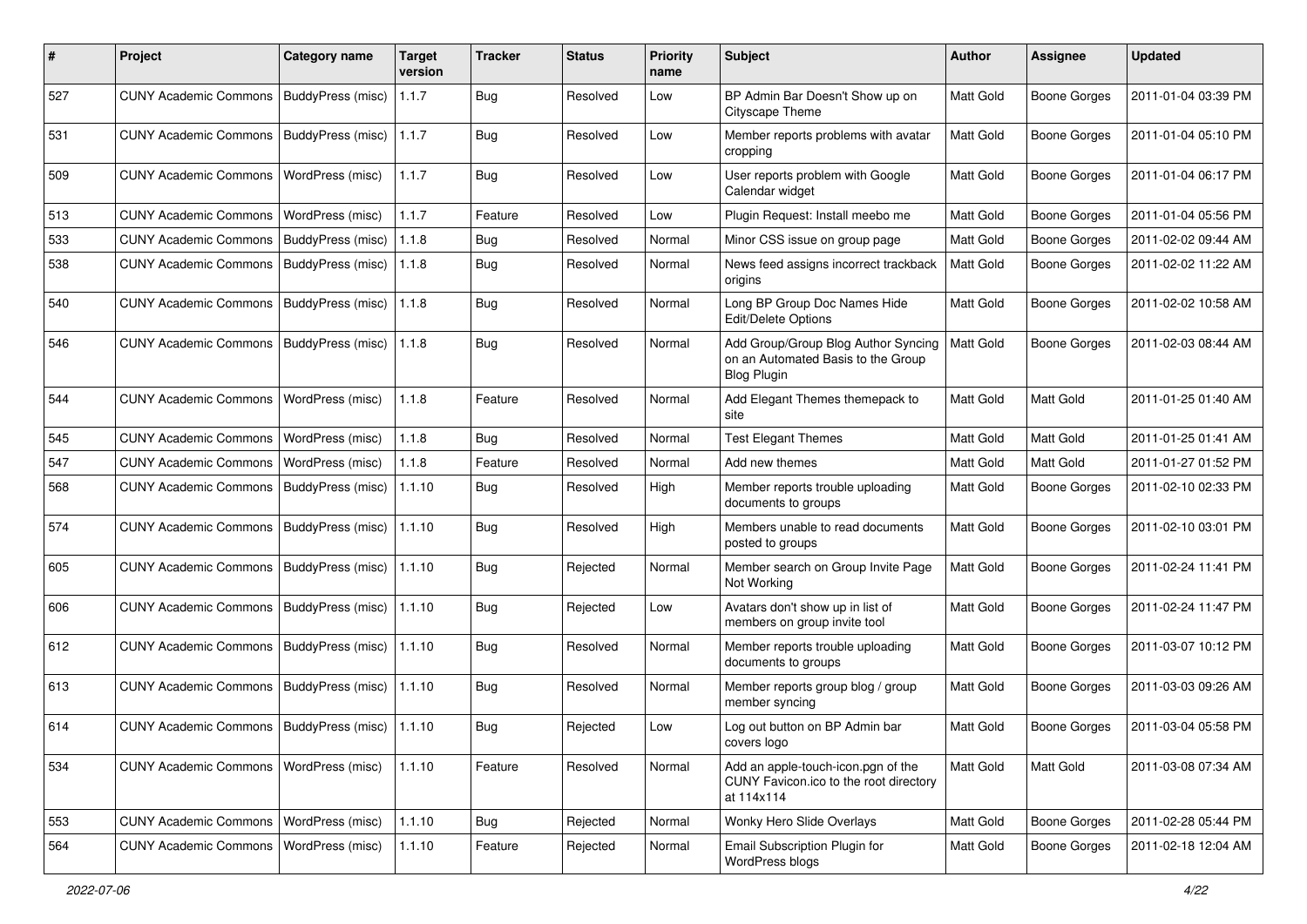| #   | Project                                   | <b>Category name</b> | <b>Target</b><br>version | <b>Tracker</b> | <b>Status</b> | <b>Priority</b><br>name | <b>Subject</b>                                                                                     | <b>Author</b>    | <b>Assignee</b>     | <b>Updated</b>      |
|-----|-------------------------------------------|----------------------|--------------------------|----------------|---------------|-------------------------|----------------------------------------------------------------------------------------------------|------------------|---------------------|---------------------|
| 566 | <b>CUNY Academic Commons</b>              | WordPress (misc)     | 1.1.10                   | Feature        | Resolved      | Normal                  | Add The Morning After Theme                                                                        | Matt Gold        | Matt Gold           | 2011-02-06 11:40 PM |
| 567 | <b>CUNY Academic Commons</b>              | WordPress (misc)     | 1.1.10                   | Feature        | Resolved      | Normal                  | Add WPFolio and Bibliotype Themes                                                                  | Matt Gold        | Matt Gold           | 2011-02-21 04:16 PM |
| 638 | <b>CUNY Academic Commons</b>              | BuddyPress (misc)    | 1.1.11                   | Bug            | Resolved      | Normal                  | Email Notifications Include Odd<br>Characters                                                      | Matt Gold        | <b>Boone Gorges</b> | 2011-03-16 11:06 AM |
| 639 | <b>CUNY Academic Commons</b>              | WordPress (misc)     | 1.1.11                   | Feature        | Resolved      | Low                     | Consider WP Comment Remix Plugin                                                                   | Matt Gold        | <b>Boone Gorges</b> | 2011-03-17 05:43 PM |
| 348 | <b>CUNY Academic Commons</b>              | BuddyPress (misc)    | 1.2                      | Feature        | Resolved      | Normal                  | Create status marker to show which<br>invited group members have already<br>received group invites | Matt Gold        | <b>Boone Gorges</b> | 2011-03-08 09:08 PM |
| 349 | CUNY Academic Commons   BuddyPress (misc) |                      | 1.2                      | Feature        | Resolved      | Normal                  | Add explanatory note to Group Send<br><b>Invites Page</b>                                          | <b>Matt Gold</b> | <b>Boone Gorges</b> | 2011-03-08 08:44 PM |
| 350 | <b>CUNY Academic Commons</b>              | BuddyPress (misc)    | 1.2                      | Feature        | Resolved      | Normal                  | Move "Send Invites" Button                                                                         | Matt Gold        | <b>Boone Gorges</b> | 2010-12-20 11:29 AM |
| 362 | <b>CUNY Academic Commons</b>              | BuddyPress (misc)    | $\vert$ 1.2              | Feature        | Resolved      | Low                     | Require Confirmation on Leaving a<br>Group                                                         | Matt Gold        | Boone Gorges        | 2011-02-21 02:51 PM |
| 428 | <b>CUNY Academic Commons</b>              | BuddyPress (misc)    | $\vert$ 1.2              | Feature        | Resolved      | Normal                  | Consider adding Log Out button to BP<br>Admin Bar                                                  | Matt Gold        | Boone Gorges        | 2010-12-22 12:12 PM |
| 510 | <b>CUNY Academic Commons</b>              | BuddyPress (misc)    | $\vert$ 1.2              | Feature        | Resolved      | Normal                  | Change group slug placement on<br>group admin menu                                                 | Matt Gold        | Boone Gorges        | 2011-02-21 04:51 PM |
| 539 | CUNY Academic Commons   BuddyPress (misc) |                      | $\vert$ 1.2              | Feature        | Rejected      | Normal                  | Allow document category names to be<br>edited                                                      | Matt Gold        | Boone Gorges        | 2011-01-24 12:52 PM |
| 623 | CUNY Academic Commons   BuddyPress (misc) |                      | 1.2                      | Feature        | Resolved      | Normal                  | <b>BuddyPress Docs: Move</b><br>Paste-from-Word Icon Into Top Row of<br>Tiny-MCE icons             | Matt Gold        | Boone Gorges        | 2011-02-28 06:33 PM |
| 627 | <b>CUNY Academic Commons</b>              | BuddyPress (misc)    | 1.2                      | Feature        | Resolved      | Normal                  | Add LaTeX support for BP Group<br>Forums                                                           | Matt Gold        | Boone Gorges        | 2011-05-09 05:21 PM |
| 629 | <b>CUNY Academic Commons</b>              | BuddyPress (misc)    | 1.2                      | Feature        | Resolved      | Normal                  | Create Required Profile Field to Define<br><b>User Status</b>                                      | Matt Gold        | Matt Gold           | 2011-03-17 06:34 PM |
| 646 | <b>CUNY Academic Commons</b>              | BuddyPress (misc)    | $\vert$ 1.2              | <b>Bug</b>     | Resolved      | Low                     | Change Error Message Non Logged-In<br>Users See When Authorized Page is<br>Requested Without Login | Matt Gold        | Boone Gorges        | 2011-03-22 10:28 AM |
| 656 | <b>CUNY Academic Commons</b>              | BuddyPress (misc)    | 1.2                      | <b>Bug</b>     | Resolved      | Low                     | <b>Conflicting Email Subscription</b><br>Messages                                                  | Matt Gold        | Boone Gorges        | 2011-04-10 10:10 PM |
| 660 | CUNY Academic Commons   BuddyPress (misc) |                      | $\vert$ 1.2              | <b>Bug</b>     | Resolved      | Low                     | HTML Markup appears in activity<br>comment                                                         | Matt Gold        | Boone Gorges        | 2011-04-04 02:39 PM |
| 661 | CUNY Academic Commons   BuddyPress (misc) |                      | $\vert$ 1.2              | Bug            | Resolved      | Low                     | HTML Special Characters Appear in<br><b>Email Notification Text</b>                                | Matt Gold        | Raymond Hoh         | 2011-05-04 08:55 AM |
| 595 | <b>CUNY Academic Commons</b>              | Upgrades             | 1.2                      | Feature        | Resolved      | Normal                  | Formalize Browser/OS Testing<br>procedures                                                         | Matt Gold        | Boone Gorges        | 2011-04-20 06:40 PM |
| 378 | <b>CUNY Academic Commons</b>              | WordPress (misc)     | $1.2$                    | Bug            | Duplicate     | Normal                  | New blog post notification by email for<br>private blogs                                           | Matt Gold        | Boone Gorges        | 2011-02-18 01:46 PM |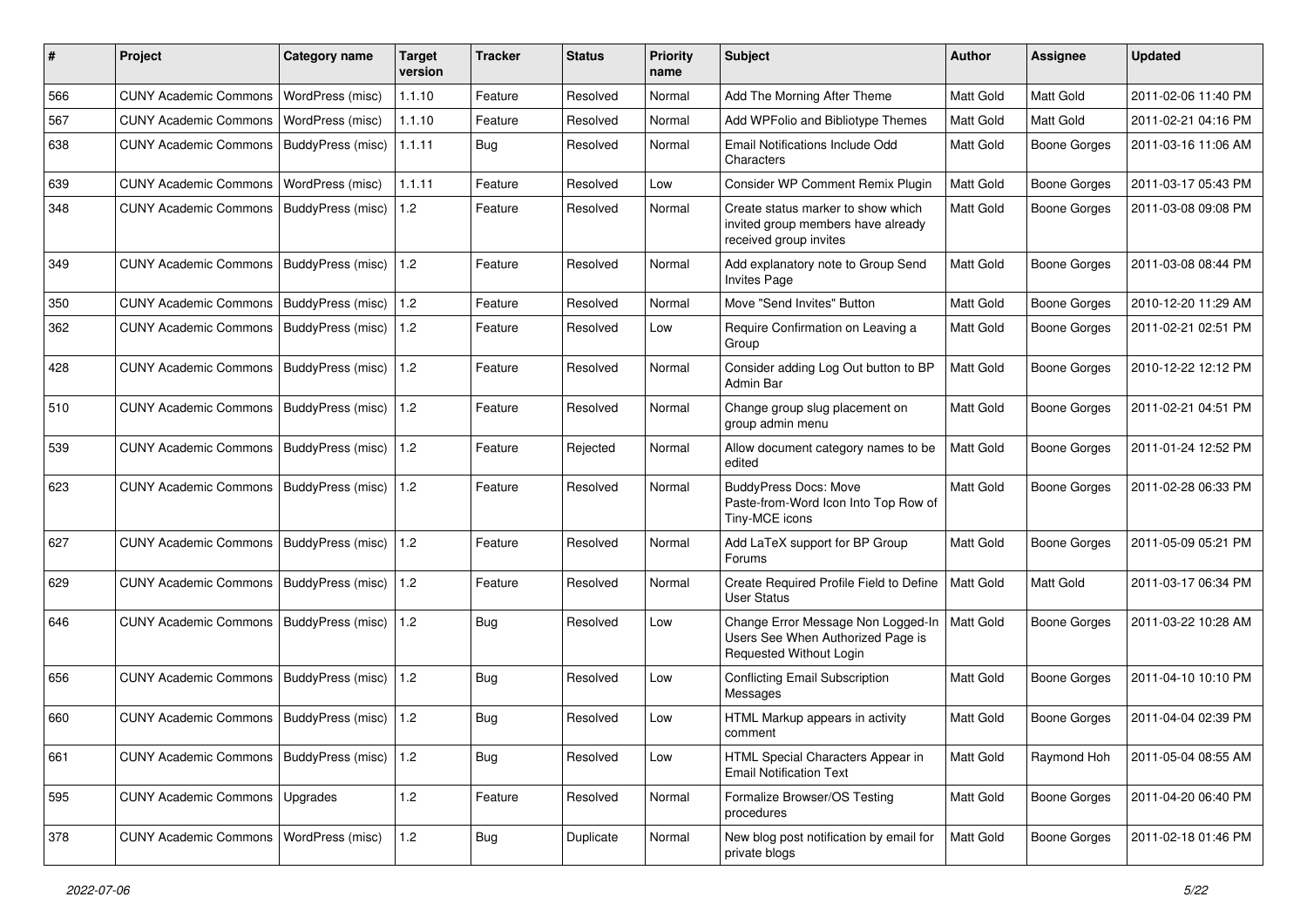| #   | Project                                   | Category name           | <b>Target</b><br>version | <b>Tracker</b> | <b>Status</b> | <b>Priority</b><br>name | Subject                                                                           | Author           | <b>Assignee</b>     | <b>Updated</b>      |
|-----|-------------------------------------------|-------------------------|--------------------------|----------------|---------------|-------------------------|-----------------------------------------------------------------------------------|------------------|---------------------|---------------------|
| 425 | <b>CUNY Academic Commons</b>              | WordPress (misc)        | 1.2                      | Feature        | Resolved      | Normal                  | Edit "Not Found" text on new blogs                                                | Matt Gold        | Raymond Hoh         | 2011-04-26 08:16 AM |
| 427 | <b>CUNY Academic Commons</b>              | WordPress (misc)        | 1.2                      | Feature        | Resolved      | Normal                  | Remove Ability to Post Status Updates<br>from Edit Profile Page                   | <b>Matt Gold</b> | <b>Boone Gorges</b> | 2010-12-22 12:16 PM |
| 492 | <b>CUNY Academic Commons</b>              | WordPress (misc)        | 1.2                      | Feature        | Resolved      | Normal                  | Upgrade CommentPress to latest<br>edition                                         | Matt Gold        | <b>Boone Gorges</b> | 2011-03-08 09:23 PM |
| 501 | <b>CUNY Academic Commons</b>              | WordPress (misc)        | 1.2                      | Feature        | Resolved      | Normal                  | Install WP Site Template Plugin                                                   | Matt Gold        | <b>Boone Gorges</b> | 2011-03-16 03:31 PM |
| 526 | <b>CUNY Academic Commons</b>              | WordPress (misc)        | 1.2                      | <b>Bug</b>     | Resolved      | Low                     | Next/Previous Links Don't Appear on<br>All Hero Slides                            | Matt Gold        | Raymond Hoh         | 2011-04-22 03:56 AM |
| 640 | <b>CUNY Academic Commons</b>              | WordPress (misc)        | 1.2                      | Feature        | Resolved      | Normal                  | Add Clean Home Theme to Site                                                      | Matt Gold        | Matt Gold           | 2011-04-20 06:55 PM |
| 647 | <b>CUNY Academic Commons</b>              | WordPress (misc)        | 1.2                      | Feature        | Resolved      | Normal                  | <b>Add Antisnews Theme</b>                                                        | Matt Gold        | <b>Boone Gorges</b> | 2011-03-26 07:58 PM |
| 699 | <b>CUNY Academic Commons</b>              | WordPress (misc)        | 1.2                      | Feature        | Resolved      | Normal                  | Add BTCNew Plugin to the Commons                                                  | Matt Gold        | Raymond Hoh         | 2011-04-24 04:15 PM |
| 724 | <b>CUNY Academic Commons</b>              | BuddyPress (misc)       | 1.2.1                    | <b>Bug</b>     | Rejected      | Normal                  | Word Limit on Email Notifications of<br>Forum Posts?                              | Matt Gold        | Boone Gorges        | 2011-05-11 12:04 PM |
| 731 | <b>CUNY Academic Commons</b>              | BuddyPress (misc)       | 1.2.1                    | <b>Bug</b>     | Resolved      | Normal                  | Member reports a problem posting to a   Matt Gold<br>private group                |                  | <b>Boone Gorges</b> | 2011-05-03 07:10 PM |
| 628 | <b>CUNY Academic Commons</b>              | Wiki                    | 1.2.1                    | <b>Bug</b>     | Resolved      | Normal                  | LaTeX support for MediaWiki                                                       | Matt Gold        | Boone Gorges        | 2011-05-11 09:50 PM |
| 657 | <b>CUNY Academic Commons</b>              | WordPress (misc)        | 1.2.1                    | <b>Bug</b>     | Resolved      | Normal                  | Problems with WordPress Wiki Plugin                                               | <b>Matt Gold</b> | Boone Gorges        | 2011-05-11 11:29 AM |
| 704 | <b>CUNY Academic Commons</b>              | WordPress (misc)        | 1.2.1                    | Feature        | Resolved      | Normal                  | Plugin Request: Widget that displays<br>randomized images and captions            | Matt Gold        | <b>Boone Gorges</b> | 2011-05-04 11:22 AM |
| 705 | <b>CUNY Academic Commons</b>              | WordPress (misc)        | 1.2.1                    | Feature        | Resolved      | Normal                  | A way to mass upload files?                                                       | Matt Gold        | <b>Boone Gorges</b> | 2011-04-27 12:04 AM |
| 706 | <b>CUNY Academic Commons</b>              | WordPress (misc)        | 1.2.1                    | Feature        | Resolved      | Normal                  | Random Header Image                                                               | Matt Gold        | <b>Boone Gorges</b> | 2011-05-04 01:26 PM |
| 707 | <b>CUNY Academic Commons</b>              | <b>WordPress (misc)</b> | 1.2.1                    | Feature        | Resolved      | Normal                  | Simple Site Visit Counter Plugin for<br><b>Blogs</b>                              | Matt Gold        | Boone Gorges        | 2011-05-04 11:13 AM |
| 709 | <b>CUNY Academic Commons</b>              | WordPress (misc)        | 1.2.1                    | Feature        | Rejected      | Low                     | Add Inspiration Theme to Site                                                     | Matt Gold        | Boone Gorges        | 2011-04-28 08:15 PM |
| 710 | <b>CUNY Academic Commons</b>              | <b>WordPress (misc)</b> | 1.2.1                    | Bug            | Resolved      | Normal                  | Flickr Photo Album Plugin Doesn't<br>Activate                                     | <b>Matt Gold</b> | Boone Gorges        | 2011-05-08 04:56 PM |
| 711 | <b>CUNY Academic Commons</b>              | WordPress (misc)        | 1.2.1                    | Feature        | Resolved      | Normal                  | Add Twitter Blackbird Pie Plugin                                                  | Matt Gold        | Boone Gorges        | 2011-05-04 10:17 AM |
| 727 | <b>CUNY Academic Commons</b>              | WordPress (misc)        | 1.2.1                    | Bug            | Resolved      | Normal                  | Add The Erudite Theme                                                             | Matt Gold        | Raymond Hoh         | 2011-05-01 05:02 AM |
| 778 | <b>CUNY Academic Commons</b>              | BuddyPress (misc)       | 1.2.2                    | <b>Bug</b>     | Resolved      | Normal                  | Private BP Docs Comment Notification<br>in RSS Feed                               | <b>Matt Gold</b> | <b>Boone Gorges</b> | 2011-06-02 09:29 AM |
| 775 | CUNY Academic Commons   WordPress (misc)  |                         | 1.2.2                    | Bug            | Rejected      | Normal                  | Hit Counter Plugin Problem                                                        | Matt Gold        | Boone Gorges        | 2011-05-28 08:42 AM |
| 763 | CUNY Academic Commons   BuddyPress (misc) |                         | 1.2.3                    | <b>Bug</b>     | Resolved      | Low                     | Resaving BP Docs Preferences on<br>Same Setting Produces Unclear Error<br>Message | Matt Gold        | <b>Boone Gorges</b> | 2011-06-02 09:19 AM |
| 782 | <b>CUNY Academic Commons</b>              | BuddyPress (misc)       | 1.2.3                    | Feature        | Resolved      | Normal                  | Add Captcha Plugin                                                                | Matt Gold        | Boone Gorges        | 2011-06-06 10:37 AM |
| 747 | CUNY Academic Commons   WordPress (misc)  |                         | 1.2.3                    | Feature        | Resolved      | Normal                  | Find rich-stats plugin for WordPress                                              | Matt Gold        | <b>Boone Gorges</b> | 2011-06-02 09:19 AM |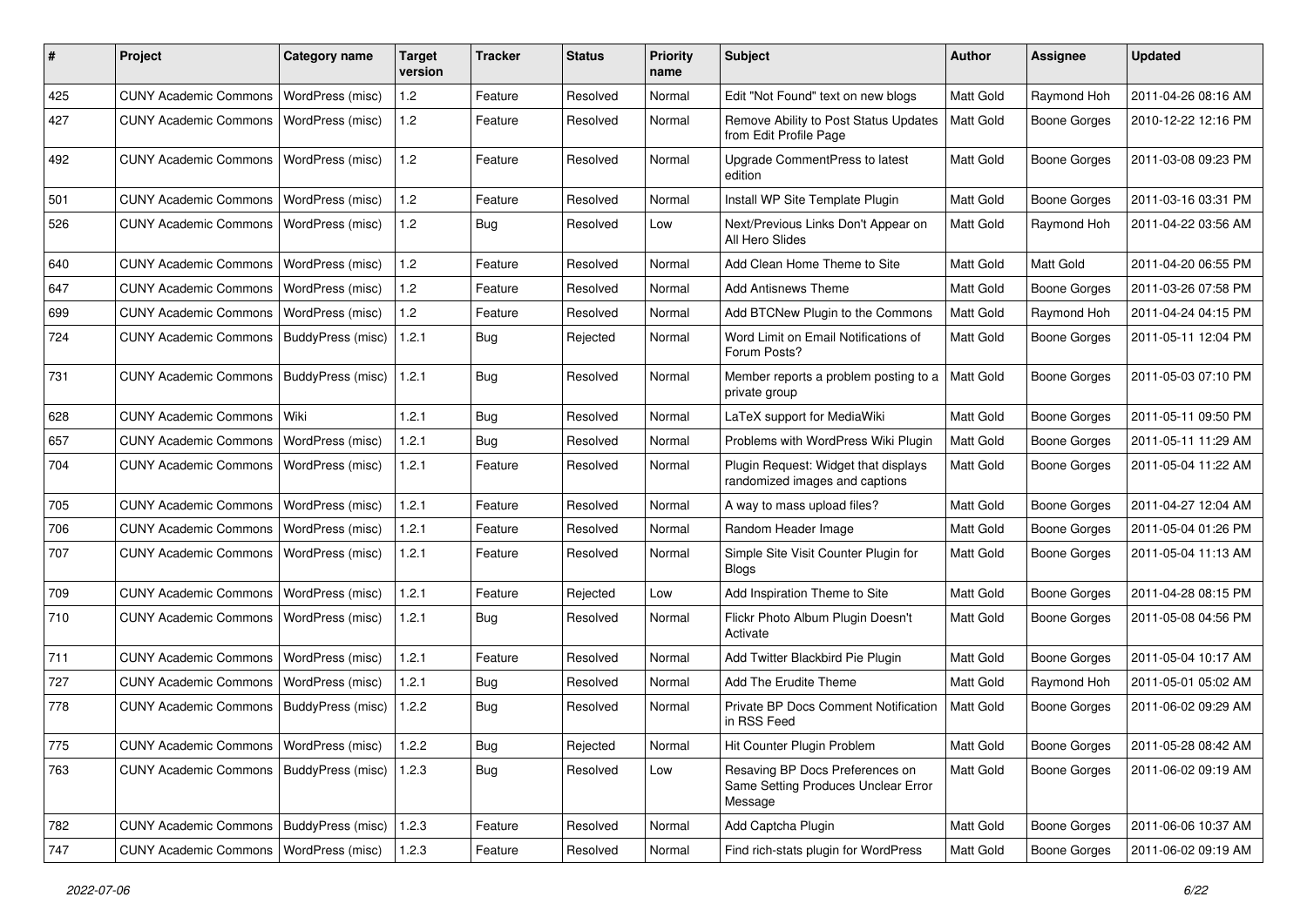| #    | Project                                   | Category name           | Target<br>version | <b>Tracker</b> | <b>Status</b> | <b>Priority</b><br>name | <b>Subject</b>                                                                    | <b>Author</b> | <b>Assignee</b>     | <b>Updated</b>      |
|------|-------------------------------------------|-------------------------|-------------------|----------------|---------------|-------------------------|-----------------------------------------------------------------------------------|---------------|---------------------|---------------------|
| 786  | <b>CUNY Academic Commons</b>              | WordPress (misc)        | 1.2.3             | Bug            | Resolved      | Normal                  | Hero Image Slider Overlay Display on<br>IE                                        | Matt Gold     | <b>Boone Gorges</b> | 2011-06-06 09:51 AM |
| 789  | <b>CUNY Academic Commons</b>              | WordPress (misc)        | 1.2.3             | Bug            | Resolved      | Normal                  | <b>Remove Sitemeter from Footer</b>                                               | Matt Gold     | <b>Boone Gorges</b> | 2011-06-06 09:41 AM |
| 783  | <b>CUNY Academic Commons</b>              | BuddyPress (misc)       | 1.2.4             | Bug            | Resolved      | Normal                  | Broken Avatar Images                                                              | Matt Gold     | Boone Gorges        | 2011-06-06 02:49 PM |
| 806  | <b>CUNY Academic Commons</b>              | BuddyPress (misc)       | 1.2.4             | Bug            | Resolved      | Normal                  | <b>BP Docs Notification Throttling Issues</b>                                     | Matt Gold     | <b>Boone Gorges</b> | 2011-06-08 12:17 PM |
| 810  | <b>CUNY Academic Commons</b>              | BuddyPress (misc)       | 1.2.4             | Bug            | Resolved      | Normal                  | Can't see all blogs in "My Blogs"                                                 | Matt Gold     | Boone Gorges        | 2011-07-12 10:51 PM |
| 856  | <b>CUNY Academic Commons</b>              | BuddyPress (misc)       | 1.2.4             | Bug            | Resolved      | Low                     | Text-alignment issue on group                                                     | Matt Gold     | Raymond Hoh         | 2011-06-22 10:02 PM |
| 905  | <b>CUNY Academic Commons</b>              | BuddyPress (misc)       | 1.2.4             | Bug            | Resolved      | Low                     | <b>BP Docs Authentication Issue</b>                                               | Matt Gold     | Boone Gorges        | 2011-07-12 01:39 PM |
| 908  | <b>CUNY Academic Commons</b>              | BuddyPress (misc)       | 1.2.4             | Bug            | Resolved      | Normal                  | Free a BP Doc from Locked Status                                                  | Matt Gold     | <b>Boone Gorges</b> | 2011-07-02 11:15 PM |
| 950  | <b>CUNY Academic Commons</b>              | BuddyPress (misc)       | 1.2.4             | Bug            | Rejected      | Normal                  | Spam/Moderation Issue                                                             | Matt Gold     | Boone Gorges        | 2011-07-11 09:15 AM |
| 796  | <b>CUNY Academic Commons</b>              | Wiki                    | 1.2.4             | Bug            | Resolved      | Normal                  | BP Admin Bar Header Margin                                                        | Matt Gold     | Raymond Hoh         | 2011-06-07 02:37 PM |
| 809  | <b>CUNY Academic Commons</b>              | WordPress (misc)        | 1.2.4             | Bug            | Resolved      | Low                     | Extra padding on bottom of footer                                                 | Matt Gold     | <b>Boone Gorges</b> | 2011-07-12 03:23 PM |
| 842  | <b>CUNY Academic Commons</b>              | WordPress (misc)        | 1.2.4             | Bug            | Resolved      | Normal                  | Problems adding a user to a blog                                                  | Matt Gold     | Boone Gorges        | 2011-07-08 01:34 PM |
| 773  | <b>CUNY Academic Commons</b>              | WordPress (misc)        | 1.2.4.2           | Feature        | Resolved      | Low                     | Adjust Featured Content Widget<br>Default Images                                  | Matt Gold     | Boone Gorges        | 2011-11-02 01:44 AM |
| 1104 | <b>CUNY Academic Commons</b>              | WordPress (misc)        | 1.2.4.2           | Bug            | Resolved      | Normal                  | Remove WordPress Counter Plugin                                                   | Matt Gold     | <b>Boone Gorges</b> | 2011-10-31 11:00 AM |
| 735  | <b>CUNY Academic Commons</b>              | BuddyPress (misc)       | 1.2.5             | Feature        | Resolved      | Normal                  | BP Docs - Include Check-Box to Avoid<br><b>Email Notifications of Minor Edits</b> | Matt Gold     | Boone Gorges        | 2011-07-24 11:34 AM |
| 992  | <b>CUNY Academic Commons</b>              | BuddyPress (misc)       | 1.2.5             | Bug            | Resolved      | Normal                  | BP Docs comments show up on WP<br>Dashboard                                       | Matt Gold     | <b>Boone Gorges</b> | 2011-07-19 02:17 PM |
| 993  | <b>CUNY Academic Commons</b>              | BuddyPress (misc)       | 1.2.5             | Bug            | Resolved      | Low                     | <b>BP Docs Notification Issue</b>                                                 | Matt Gold     | Boone Gorges        | 2011-07-20 12:10 AM |
| 1117 | <b>CUNY Academic Commons</b>              | BuddyPress (misc)       | 1.2.5             | Bug            | Resolved      | Normal                  | Character Display Error in Feed                                                   | Matt Gold     | Boone Gorges        | 2011-09-12 06:29 PM |
| 1143 | <b>CUNY Academic Commons</b>              | BuddyPress (misc)       | 1.2.5             | Bug            | Resolved      | Normal                  | Notifications of Old Posts                                                        | Matt Gold     |                     | 2011-08-30 09:56 PM |
| 1145 | <b>CUNY Academic Commons</b>              | BuddyPress (misc)       | 1.2.5             | <b>Bug</b>     | Resolved      | Low                     | Alert Box on Group Join                                                           | Matt Gold     | Boone Gorges        | 2011-09-12 05:56 PM |
| 1162 | <b>CUNY Academic Commons</b>              | BuddyPress (misc)       | 1.2.5             | Feature        | Resolved      | Normal                  | Organization of "My Blogs" Dropdown<br>on Nav Bar                                 | Matt Gold     | Boone Gorges        | 2011-09-14 01:24 AM |
| 1321 | CUNY Academic Commons   BuddyPress (misc) |                         | 1.2.5             | Bug            | Duplicate     | Normal                  | BP Doc Comment Doesn't Show Up on<br>Doc (but does appear in group stream)        | Matt Gold     | Boone Gorges        | 2011-11-04 08:04 AM |
| 991  | <b>CUNY Academic Commons</b>              | WordPress (misc)        | 1.2.5             | <b>Bug</b>     | Resolved      | Normal                  | <b>Update FeedWordPress</b>                                                       | Matt Gold     | Boone Gorges        | 2011-07-19 11:37 AM |
| 1067 | <b>CUNY Academic Commons</b>              | WordPress (misc)        | 1.2.5             | <b>Bug</b>     | Rejected      | Normal                  | Install Disable Trackbacks                                                        | Matt Gold     | <b>Boone Gorges</b> | 2011-07-22 12:05 AM |
| 1068 | <b>CUNY Academic Commons</b>              | WordPress (misc)        | 1.2.5             | Bug            | Rejected      | High                    | Notification of Update in a Private<br>Group Shows up in Public Feed              | Matt Gold     | Boone Gorges        | 2011-07-21 11:27 PM |
| 1069 | <b>CUNY Academic Commons</b>              | WordPress (misc)        | 1.2.5             | Feature        | Resolved      | Normal                  | Install ThreatToCreativity Theme                                                  | Matt Gold     | Matt Gold           | 2011-11-14 08:14 PM |
| 1073 | <b>CUNY Academic Commons</b>              | <b>WordPress (misc)</b> | 1.2.5             | Feature        | Resolved      | Normal                  | Add Google Plus One Plugin                                                        | Matt Gold     | <b>Boone Gorges</b> | 2011-09-12 06:06 PM |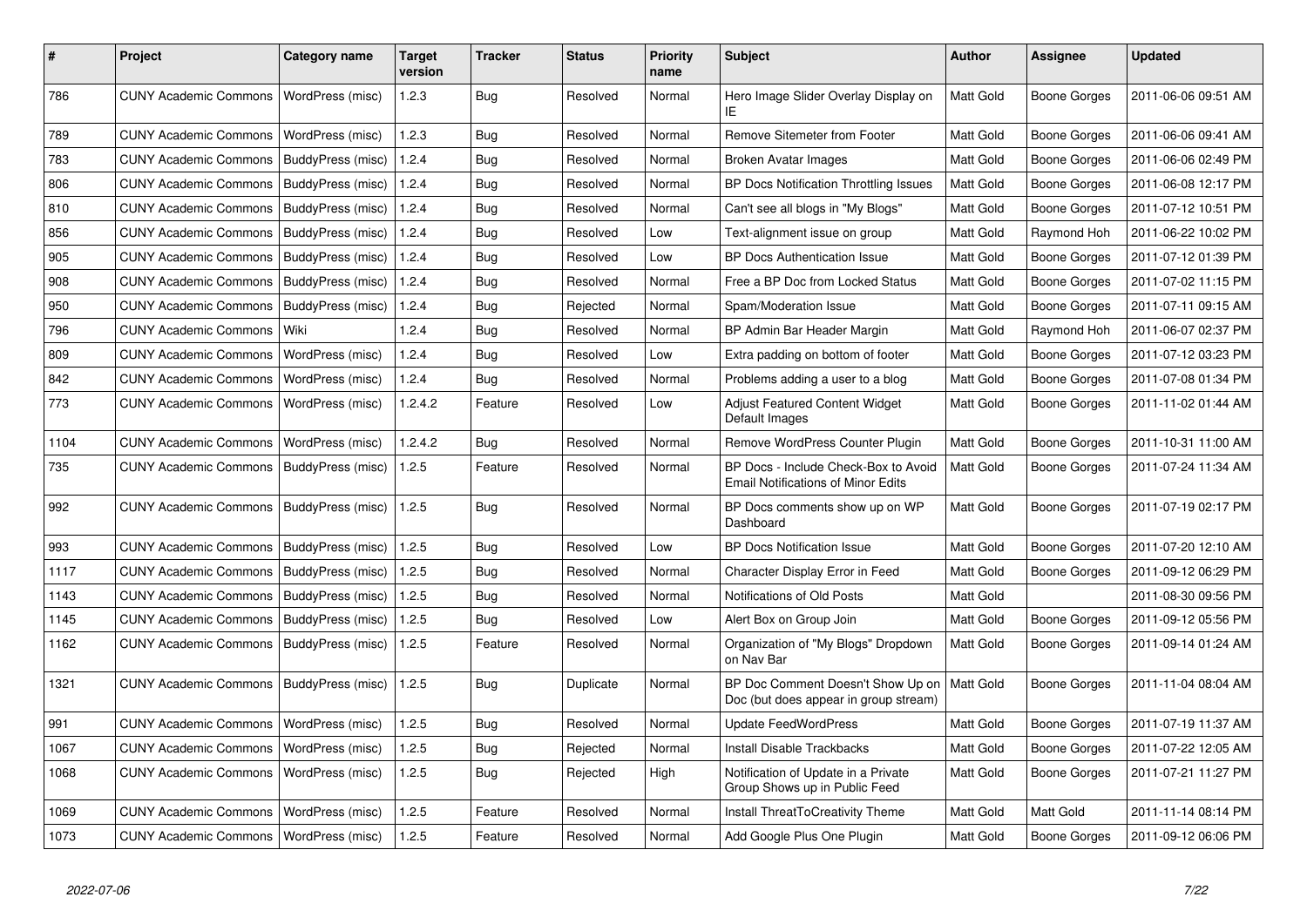| #    | <b>Project</b>               | Category name            | <b>Target</b><br>version | <b>Tracker</b> | <b>Status</b> | <b>Priority</b><br>name | <b>Subject</b>                                                                      | Author           | Assignee     | <b>Updated</b>      |
|------|------------------------------|--------------------------|--------------------------|----------------|---------------|-------------------------|-------------------------------------------------------------------------------------|------------------|--------------|---------------------|
| 1074 | <b>CUNY Academic Commons</b> | WordPress (misc)         | 1.2.5                    | Feature        | Resolved      | Normal                  | Add Facebook Page Photo Gallery<br>plugin                                           | Matt Gold        | Boone Gorges | 2011-09-12 06:11 PM |
| 1075 | <b>CUNY Academic Commons</b> | WordPress (misc)         | 1.2.5                    | Feature        | Resolved      | Normal                  | Add Spam Free WordPress plugin                                                      | Matt Gold        | Boone Gorges | 2011-09-12 06:08 PM |
| 1093 | <b>CUNY Academic Commons</b> | WordPress (misc)         | 1.2.5                    | Feature        | Resolved      | Normal                  | Add WP-SyntaxEvolved Plugin                                                         | Matt Gold        | Boone Gorges | 2011-09-12 06:13 PM |
| 1130 | <b>CUNY Academic Commons</b> | WordPress (misc)         | 1.2.5                    | Feature        | Resolved      | Normal                  | Add PressWork Theme                                                                 | Matt Gold        | Boone Gorges | 2011-11-14 08:11 PM |
| 1144 | <b>CUNY Academic Commons</b> | WordPress (misc)         | 1.2.5                    | Feature        | Resolved      | Normal                  | Install Brunelleschi Theme                                                          | <b>Matt Gold</b> | Matt Gold    | 2011-11-14 08:16 PM |
| 1178 | <b>CUNY Academic Commons</b> | WordPress (misc)         | 1.2.5                    | Feature        | Resolved      | Normal                  | Add "Chunk" Theme to the Commons                                                    | Matt Gold        | Boone Gorges | 2011-11-14 08:25 PM |
| 1188 | <b>CUNY Academic Commons</b> | WordPress (misc)         | 1.2.5                    | Feature        | Resolved      | Normal                  | Add Text Expander Plugin                                                            | Matt Gold        | Boone Gorges | 2011-11-14 08:21 PM |
| 1324 | <b>CUNY Academic Commons</b> | WordPress (misc)         | 1.2.5                    | Feature        | Resolved      | Normal                  | Change link on main nav bar for "Help"                                              | Matt Gold        | Boone Gorges | 2011-11-04 12:08 PM |
| 1325 | <b>CUNY Academic Commons</b> | WordPress (misc)         | 1.2.5                    | Feature        | Resolved      | Normal                  | Remove hard-coded copyright notice<br>from WooThemes                                | Matt Gold        | Boone Gorges | 2011-11-15 08:49 AM |
| 1371 | <b>CUNY Academic Commons</b> | WordPress (misc)         | 1.2.6                    | Support        | Resolved      | Normal                  | Not allowed to create accounts for<br><b>Non-CUNY Members</b>                       | <b>Matt Gold</b> | Boone Gorges | 2011-11-21 02:49 PM |
| 1400 | <b>CUNY Academic Commons</b> | BuddyPress (misc)        | 1.2.7                    | <b>Bug</b>     | Resolved      | Normal                  | Firefox Login Caching Issue                                                         | Matt Gold        | Boone Gorges | 2011-12-06 05:53 PM |
| 1380 | <b>CUNY Academic Commons</b> | WordPress (misc)         | 1.2.7                    | <b>Bug</b>     | Resolved      | Low                     | Page background color not set lon<br>login page                                     | Matt Gold        | Boone Gorges | 2011-11-28 07:44 PM |
| 325  | <b>CUNY Academic Commons</b> | BuddyPress (misc)        | 1.3                      | Feature        | Resolved      | Normal                  | Add folder hierarchies to Group<br>Documents plugin                                 | <b>Matt Gold</b> | Boone Gorges | 2011-05-23 01:33 AM |
| 532  | <b>CUNY Academic Commons</b> | BuddyPress (misc)        | 1.3                      | Feature        | Resolved      | Normal                  | Allow members to paste in a group of<br>email addresses when sending invites        | Matt Gold        | Boone Gorges | 2011-09-13 01:12 PM |
| 557  | <b>CUNY Academic Commons</b> | BuddyPress (misc)        | 1.3                      | Feature        | Rejected      | Normal                  | Denied Size and Extension Alerts on<br>Forum posts                                  | Matt Gold        | Boone Gorges | 2011-06-17 02:58 PM |
| 643  | <b>CUNY Academic Commons</b> | BuddyPress (misc)        | 1.3                      | Feature        | Resolved      | Normal                  | <b>Create Mechanism to Require People</b><br>to Fill Out New Identity Profile Field | Matt Gold        | Boone Gorges | 2011-10-19 01:50 PM |
| 648  | CUNY Academic Commons        | BuddyPress (misc)        | 1.3                      | Feature        | Resolved      | Normal                  | Create Print functionality for<br><b>BuddvPress Docs</b>                            | Matt Gold        | Boone Gorges | 2011-07-19 11:46 AM |
| 649  | <b>CUNY Academic Commons</b> | BuddyPress (misc)        | 1.3                      | Feature        | Resolved      | Normal                  | Create Copy All button for BuddyPress<br>Docs                                       | Matt Gold        | Boone Gorges | 2011-09-13 11:59 AM |
| 697  | <b>CUNY Academic Commons</b> | BuddyPress (misc)        | 1.3                      | Feature        | Resolved      | Normal                  | Member request: Indented text in<br>Forum Posts                                     | Matt Gold        | Boone Gorges | 2011-09-13 03:29 PM |
| 746  | <b>CUNY Academic Commons</b> | <b>BuddyPress (misc)</b> | 1.3                      | <b>Bug</b>     | Resolved      | Normal                  | Create Pop-Up Login Overlay                                                         | Matt Gold        | Raymond Hoh  | 2011-05-16 06:32 PM |
| 774  | <b>CUNY Academic Commons</b> | BuddyPress (misc)        | 1.3                      | Feature        | Resolved      | Normal                  | Consider Allowing Email to Be Sent<br><b>Between Unfriended Members</b>             | <b>Matt Gold</b> | Boone Gorges | 2011-06-16 04:06 PM |
| 906  | <b>CUNY Academic Commons</b> | BuddyPress (misc)        | 1.3                      | Feature        | Resolved      | Low                     | Allow users to edit BP Doc comments                                                 | <b>Matt Gold</b> | Boone Gorges | 2011-09-14 01:27 AM |
| 1256 | <b>CUNY Academic Commons</b> | BuddyPress (misc)        | 1.3                      | Feature        | Resolved      | Normal                  | Enable BP Docs by default on<br>Commons groups                                      | Matt Gold        | Boone Gorges | 2011-11-15 02:27 PM |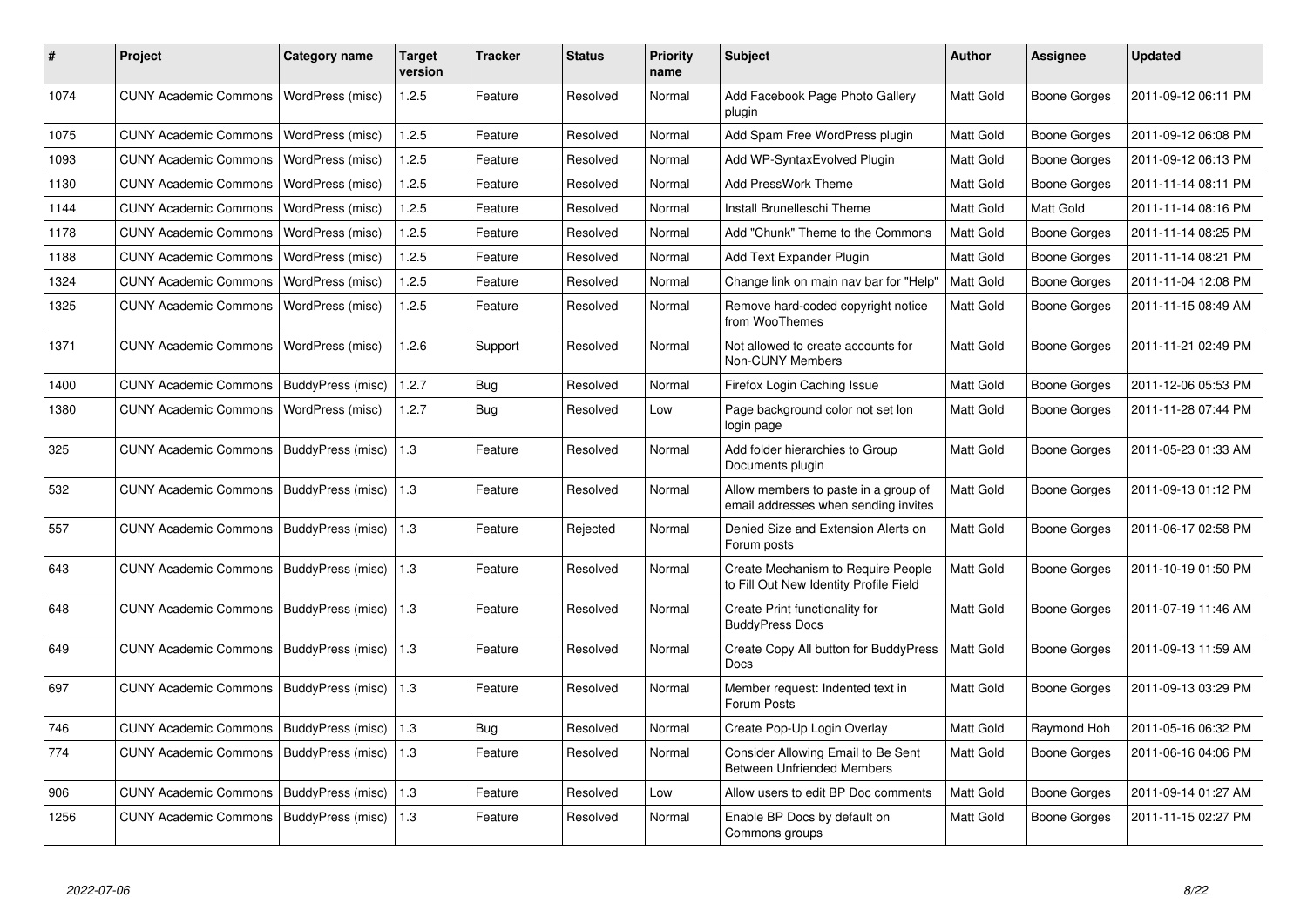| #    | Project                                           | <b>Category name</b>     | <b>Target</b><br>version | <b>Tracker</b> | <b>Status</b> | <b>Priority</b><br>name | <b>Subject</b>                                                              | Author           | <b>Assignee</b>     | <b>Updated</b>      |
|------|---------------------------------------------------|--------------------------|--------------------------|----------------|---------------|-------------------------|-----------------------------------------------------------------------------|------------------|---------------------|---------------------|
| 1344 | <b>CUNY Academic Commons</b>                      | BuddyPress (misc)        | 1.3                      | <b>Bug</b>     | Resolved      | Normal                  | Activity Feed Items not Appearing in<br>Group                               | Matt Gold        | <b>Boone Gorges</b> | 2011-11-14 11:26 AM |
| 1345 | <b>CUNY Academic Commons</b>                      | BuddyPress (misc)        | 1.3                      | Bug            | Resolved      | Normal                  | Consider Adding BuddyPress Group<br>for Community Admins and Mods<br>Plugin | Matt Gold        | <b>Boone Gorges</b> | 2011-11-28 03:17 PM |
| 1394 | <b>CUNY Academic Commons</b>                      | BuddyPress (misc)        | 1.3                      | Feature        | Rejected      | Normal                  | Update Filters to include new BP<br>Profile roles                           | Matt Gold        | <b>Boone Gorges</b> | 2011-12-09 07:11 AM |
| 1412 | <b>CUNY Academic Commons</b>                      | BuddyPress (misc)        | 1.3                      | Bug            | Resolved      | Normal                  | Alter text on pop-up message about<br>role field                            | Matt Gold        | Boone Gorges        | 2011-12-08 12:58 PM |
| 343  | <b>CUNY Academic Commons</b>                      | Wiki                     | 1.3                      | Bug            | Resolved      | Low                     | <b>FCKEditor Preferences</b>                                                | Matt Gold        | <b>Boone Gorges</b> | 2011-11-30 11:55 AM |
| 1418 | CUNY Academic Commons   Wiki                      |                          | 1.3                      | Bug            | Resolved      | High                    | Don't see BP Admin Bar on cdev Wiki<br>page                                 | Matt Gold        | Boone Gorges        | 2011-12-09 08:58 AM |
| 1419 | <b>CUNY Academic Commons</b>                      | Wiki                     | 1.3                      | <b>Bug</b>     | Rejected      | Normal                  | Ajax autosuggest on wiki tags not<br>working                                | Matt Gold        | <b>Boone Gorges</b> | 2011-12-12 03:51 PM |
| 487  | <b>CUNY Academic Commons</b>                      | WordPress (misc)         | 1.3                      | <b>Bug</b>     | Resolved      | Normal                  | Replace Backtype Connect with<br>something that works                       | Matt Gold        | Boone Gorges        | 2011-05-26 08:47 AM |
| 761  | <b>CUNY Academic Commons</b>                      | WordPress (misc)         | 1.3                      | Bug            | Resolved      | Normal                  | Implement "Send a Comment"<br>Function                                      | Matt Gold        | Boone Gorges        | 2011-06-02 04:51 PM |
| 764  | <b>CUNY Academic Commons</b>                      | WordPress (misc)         | 1.3                      | Feature        | Resolved      | Normal                  | Install "Email Users" Plugin                                                | Matt Gold        | <b>Boone Gorges</b> | 2011-09-13 11:35 AM |
| 771  | <b>CUNY Academic Commons</b>                      | WordPress (misc)         | 1.3                      | Feature        | Rejected      | Normal                  | Create Tool to Display Users in Order<br>of ID# in Dashboard                | <b>Matt Gold</b> | <b>Boone Gorges</b> | 2011-05-24 08:57 AM |
| 1106 | <b>CUNY Academic Commons</b>                      | WordPress (misc)         | $1.3$                    | Feature        | Resolved      | Normal                  | <b>Extended Super Admins</b>                                                | Matt Gold        | <b>Boone Gorges</b> | 2011-11-15 02:06 PM |
| 1132 | <b>CUNY Academic Commons</b>                      | WordPress (misc)         | 1.3                      | Feature        | Rejected      | Normal                  | Consider adding a forum plugin for<br>blogs                                 | <b>Matt Gold</b> | Boone Gorges        | 2011-11-17 10:51 PM |
| 1134 | <b>CUNY Academic Commons</b>                      | WordPress (misc)         | 1.3                      | Feature        | Resolved      | Normal                  | Build Flexibility for Image Choices into<br><b>Featured Content Widget</b>  | Matt Gold        | Boone Gorges        | 2011-11-30 02:27 AM |
| 1146 | <b>CUNY Academic Commons</b>                      | WordPress (misc)         | $1.3$                    | Feature        | Resolved      | Normal                  | Add Shaken Grid Theme to Site                                               | <b>Matt Gold</b> | Matt Gold           | 2011-11-28 03:27 PM |
| 1329 | <b>CUNY Academic Commons</b>                      | WordPress (misc)         | 1.3                      | Feature        | Resolved      | Normal                  | Create Plugin to Make it Easier to Add<br>Users to a Blog                   | Matt Gold        | Boone Gorges        | 2011-12-15 08:43 AM |
| 1437 | <b>CUNY Academic Commons</b>                      | WordPress (misc)         | 1.3                      | Feature        | Resolved      | Normal                  | Add FD Footnotes Plugin                                                     | Matt Gold        | Boone Gorges        | 2011-12-14 01:00 PM |
| 1451 | <b>CUNY Academic Commons</b>                      | <b>BuddyPress (misc)</b> | 1.3.1                    | <b>Bug</b>     | Resolved      | Normal                  | Social Media Profile Icons Not<br>Showing Up Automatically?                 | <b>Matt Gold</b> | Boone Gorges        | 2011-12-15 07:06 PM |
| 1455 | CUNY Academic Commons   BuddyPress (misc)   1.3.1 |                          |                          | <b>Bug</b>     | Resolved      | Normal                  | Errant error message on Groups page                                         | Matt Gold        | <b>Boone Gorges</b> | 2011-12-16 02:05 PM |
| 1464 | CUNY Academic Commons   Upgrades                  |                          | 1.3.1                    | <b>Bug</b>     | Rejected      | Normal                  | UserVoice Account linked to wrong<br>account                                | Matt Gold        | Boone Gorges        | 2011-12-19 09:40 AM |
| 1438 | CUNY Academic Commons   WordPress (misc)          |                          | 1.3.1                    | Feature        | Resolved      | Normal                  | Add WP-Print Plugin                                                         | Matt Gold        | Boone Gorges        | 2011-12-15 02:49 PM |
| 1439 | <b>CUNY Academic Commons</b>                      | WordPress (misc)         | 1.3.1                    | Feature        | Resolved      | Normal                  | Add WP Hide Post Plugin                                                     | Matt Gold        | <b>Boone Gorges</b> | 2011-12-15 02:50 PM |
| 1440 | <b>CUNY Academic Commons</b>                      | WordPress (misc)         | 1.3.1                    | Feature        | Resolved      | Normal                  | Add Custom Sidebar Plugin                                                   | Matt Gold        | Boone Gorges        | 2011-12-15 02:46 PM |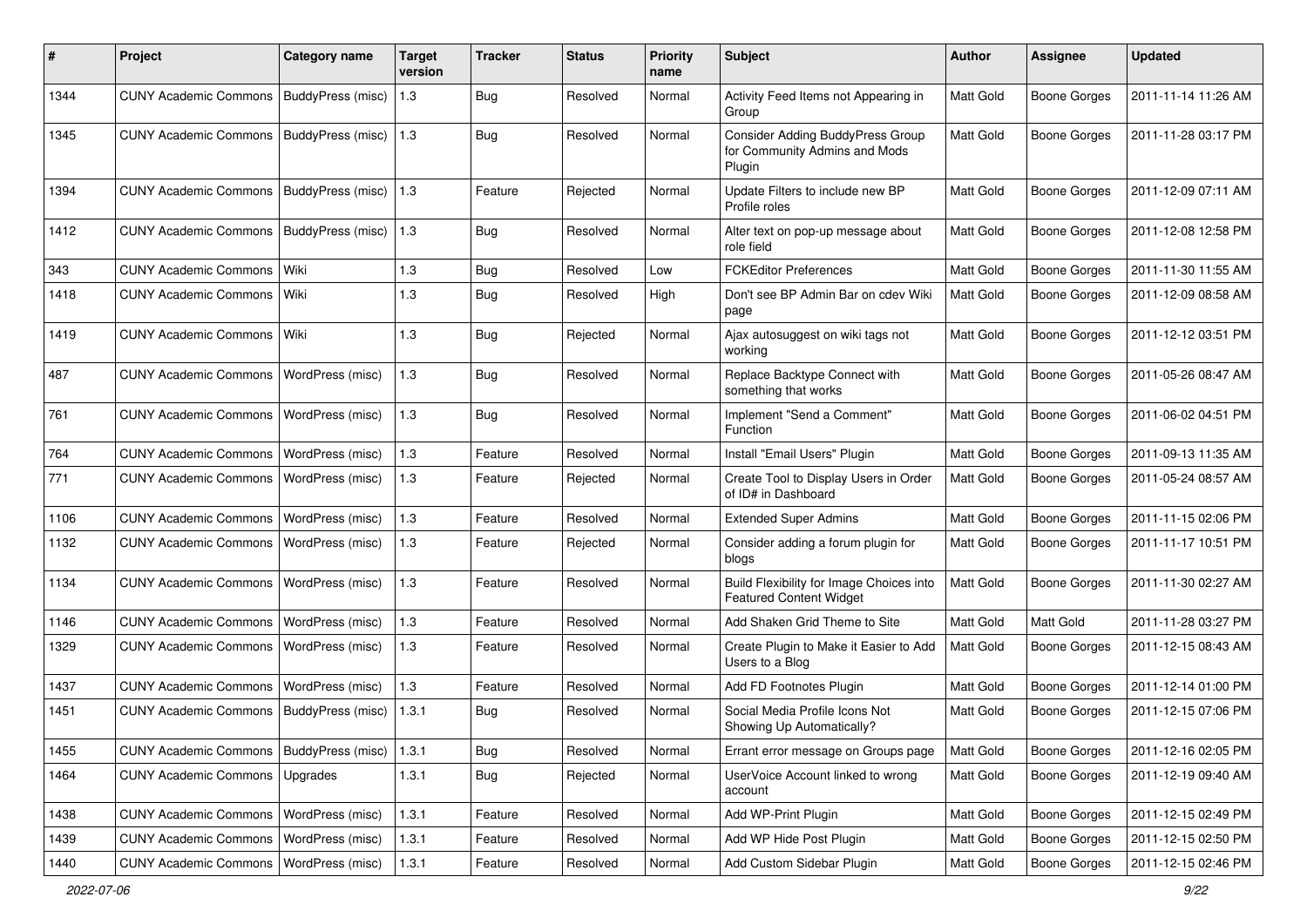| #    | Project                                           | <b>Category name</b>      | <b>Target</b><br>version | Tracker    | <b>Status</b> | <b>Priority</b><br>name | <b>Subject</b>                                                                     | Author    | <b>Assignee</b>     | <b>Updated</b>      |
|------|---------------------------------------------------|---------------------------|--------------------------|------------|---------------|-------------------------|------------------------------------------------------------------------------------|-----------|---------------------|---------------------|
| 1459 | <b>CUNY Academic Commons</b>                      | WordPress (misc)          | 1.3.1                    | Feature    | Resolved      | Normal                  | Create "no image" option for featured<br>blog posts on featured homepage<br>widget | Matt Gold | <b>Boone Gorges</b> | 2011-12-19 11:25 AM |
| 1472 | <b>CUNY Academic Commons</b>                      | WordPress (misc)          | 1.3.2                    | Feature    | Resolved      | Normal                  | Update/Activate Akismet with newly<br>purchased cuny-wide key                      | Matt Gold | <b>Boone Gorges</b> | 2012-01-14 08:59 AM |
| 1487 | <b>CUNY Academic Commons</b>                      | BuddyPress (misc)         | 1.3.3                    | Feature    | Resolved      | Normal                  | Bug when using Featured Widget to<br>display a page                                | Matt Gold | <b>Boone Gorges</b> | 2012-01-10 10:05 PM |
| 1488 | <b>CUNY Academic Commons</b>                      | BuddyPress (misc)         | 1.3.3                    | <b>Bug</b> | Resolved      | Normal                  | Unable to edit forum post                                                          | Matt Gold | <b>Boone Gorges</b> | 2012-01-10 07:20 PM |
| 1495 | <b>CUNY Academic Commons</b>                      | BuddyPress (misc)         | 1.3.3                    | Bug        | Rejected      | Low                     | Newest Member Filter on homepage<br>not working                                    | Matt Gold | <b>Boone Gorges</b> | 2011-12-22 11:29 AM |
| 1498 | <b>CUNY Academic Commons</b>                      | BuddyPress (misc)         | 1.3.3                    | Bug        | Resolved      | Normal                  | Non-Logged in User Redirect Feature<br>not working                                 | Matt Gold | <b>Boone Gorges</b> | 2012-01-11 04:57 PM |
| 1503 | <b>CUNY Academic Commons</b>                      | BuddyPress (misc)         | 1.3.3                    | <b>Bug</b> | Resolved      | Normal                  | File list not showing file descriptions                                            | Matt Gold | <b>Boone Gorges</b> | 2012-01-10 07:28 PM |
| 1507 | <b>CUNY Academic Commons</b>                      | BuddyPress (misc)         | 1.3.3                    | Feature    | Resolved      | Normal                  | Add Custom Sidebar Plugin                                                          | Matt Gold | <b>Boone Gorges</b> | 2012-01-10 07:30 PM |
| 1477 | <b>CUNY Academic Commons</b>                      | WordPress (misc)          | 1.3.3                    | Feature    | Resolved      | Normal                  | Expand recent blog post listing on<br>homepage                                     | Matt Gold | <b>Boone Gorges</b> | 2012-01-10 06:09 PM |
| 1482 | <b>CUNY Academic Commons</b>                      | WordPress (misc)          | 1.3.3                    | Bug        | Resolved      | Normal                  | News page twitter feed error                                                       | Matt Gold | <b>Boone Gorges</b> | 2012-01-10 06:53 PM |
| 1483 | <b>CUNY Academic Commons</b>                      | WordPress (misc)          | 1.3.3                    | <b>Bug</b> | Resolved      | Normal                  | News page not showing posts from<br>News blog                                      | Matt Gold | <b>Boone Gorges</b> | 2012-01-10 06:55 PM |
| 1531 | <b>CUNY Academic Commons</b>                      | WordPress (misc)          | 1.3.4                    | Bug        | Resolved      | Urgent                  | Commons Only Viewable to Logged-In<br>Viewers                                      | Matt Gold | <b>Boone Gorges</b> | 2012-01-12 12:50 AM |
| 1541 | <b>CUNY Academic Commons</b>                      | WordPress (misc)          | 1.3.4                    | Feature    | Resolved      | Normal                  | Add UserVoice embed code                                                           | Matt Gold | <b>Boone Gorges</b> | 2012-01-13 10:17 AM |
| 1545 | <b>CUNY Academic Commons</b>                      | BuddyPress (misc)         | 1.3.5                    | <b>Bug</b> | Resolved      | Normal                  | Problem with BP Doc Comment Edit<br>Icon in Forums                                 | Matt Gold | <b>Boone Gorges</b> | 2012-01-16 06:14 PM |
| 1546 | <b>CUNY Academic Commons</b>                      | BuddyPress (misc)         | 1.3.5                    | Bug        | Resolved      | Low                     | Unable to view comparative document<br>history in BP Docs                          | Matt Gold | <b>Boone Gorges</b> | 2012-01-17 06:13 PM |
| 1547 | <b>CUNY Academic Commons</b>                      | WordPress (misc)          | 1.3.5                    | <b>Bug</b> | Resolved      | High                    | Spam Registrations                                                                 | Matt Gold | <b>Boone Gorges</b> | 2012-01-16 08:23 PM |
| 1549 | <b>CUNY Academic Commons</b>                      | WordPress (misc)          | 1.3.5                    | Bug        | Resolved      | Normal                  | Add SOPA Protest Plugin                                                            | Matt Gold | <b>Boone Gorges</b> | 2012-01-17 06:19 PM |
| 1551 | <b>CUNY Academic Commons</b>                      | WordPress (misc)          | 1.3.5                    | <b>Bug</b> | Resolved      | Normal                  | Create Front-Page SOPA Protest page                                                | Matt Gold | <b>Boone Gorges</b> | 2012-01-17 09:32 PM |
| 1550 | <b>CUNY Academic Commons</b>                      | WordPress (misc)          | 1.3.5.1                  | Feature    | Resolved      | Normal                  | Please add Simplicity Theme to<br>Commons                                          | Matt Gold | <b>Boone Gorges</b> | 2012-01-18 09:58 AM |
| 1555 | CUNY Academic Commons   BuddyPress (misc)   1.3.6 |                           |                          | Bug        | Resolved      | Low                     | Sticky forum post shows up twice in<br>post listings                               | Matt Gold | <b>Boone Gorges</b> | 2012-02-08 06:44 PM |
| 1556 | CUNY Academic Commons   BuddyPress (misc)         |                           | 1.3.6                    | Feature    | Rejected      | Normal                  | New option for College profile field                                               | Matt Gold | <b>Boone Gorges</b> | 2012-01-19 08:12 AM |
| 1558 | <b>CUNY Academic Commons</b>                      | BuddyPress (misc)         | 1.3.6                    | Bug        | Resolved      | Normal                  | Login Issues                                                                       | Matt Gold | <b>Boone Gorges</b> | 2012-02-08 06:40 PM |
| 1571 | <b>CUNY Academic Commons</b>                      | BuddyPress (misc)   1.3.6 |                          | <b>Bug</b> | Resolved      | Low                     | Non-CUNY Sign-Up Code Pages<br>Published                                           | Matt Gold | <b>Boone Gorges</b> | 2012-02-08 04:46 PM |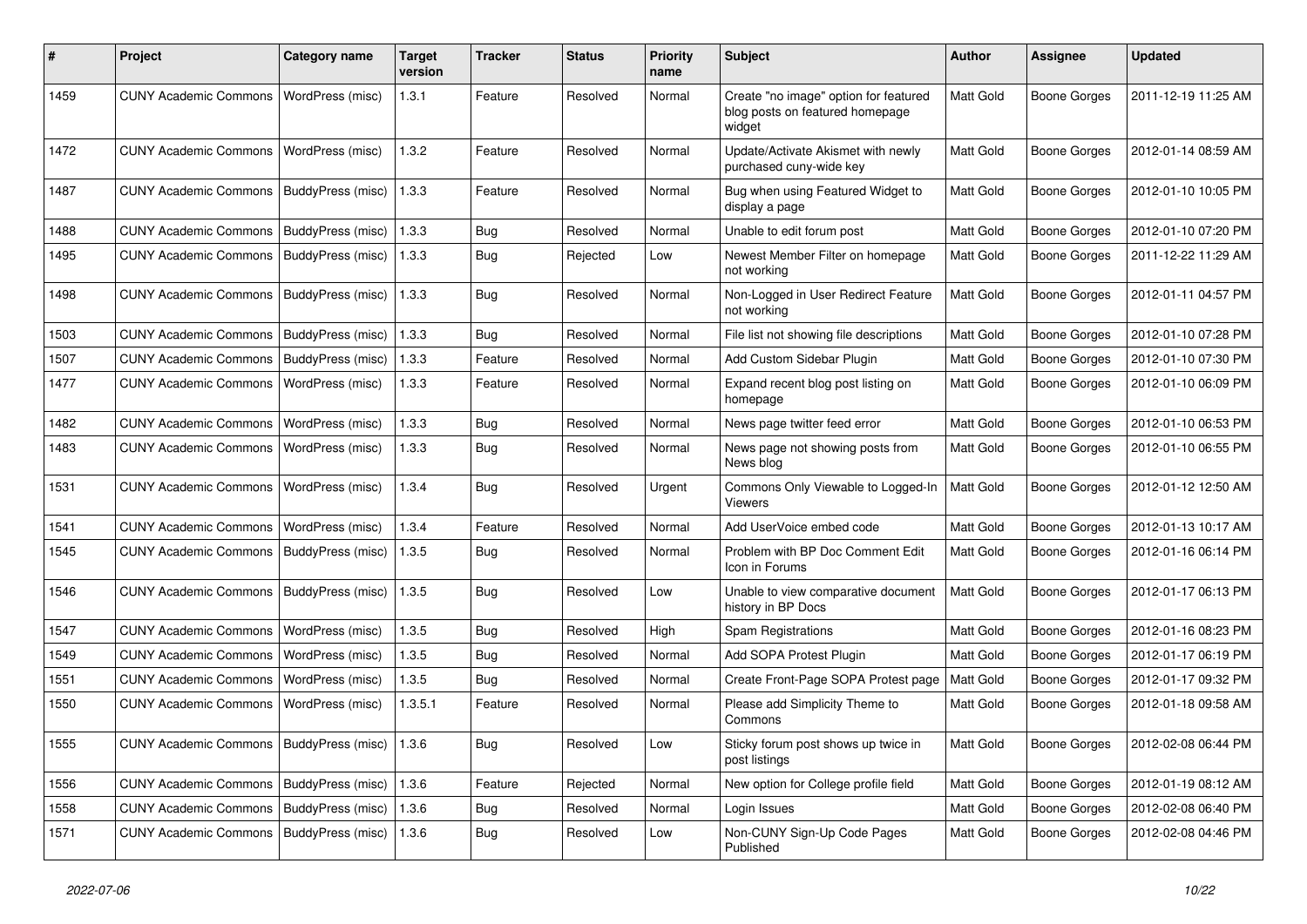| ∦    | Project                                   | <b>Category name</b>     | <b>Target</b><br>version | <b>Tracker</b> | <b>Status</b> | <b>Priority</b><br>name | <b>Subject</b>                                                                        | Author    | <b>Assignee</b>     | <b>Updated</b>      |
|------|-------------------------------------------|--------------------------|--------------------------|----------------|---------------|-------------------------|---------------------------------------------------------------------------------------|-----------|---------------------|---------------------|
| 1554 | <b>CUNY Academic Commons</b>              | WordPress (misc)         | 1.3.6                    | Bug            | Resolved      | Normal                  | User reports infinite redirect issue on<br>blog                                       | Matt Gold | <b>Boone Gorges</b> | 2012-01-19 07:58 AM |
| 1616 | CUNY Academic Commons   BuddyPress (misc) |                          | 1.3.7                    | <b>Bug</b>     | Resolved      | Low                     | BP Docs timeout issue                                                                 | Matt Gold | <b>Boone Gorges</b> | 2012-02-21 03:23 PM |
| 1473 | <b>CUNY Academic Commons</b>              | WordPress (misc)         | 1.3.7                    | Outreach       | Resolved      | Normal                  | Create News Blog Post on Akismet for<br><b>CUNY</b>                                   | Matt Gold | Matt Gold           | 2012-02-08 08:31 PM |
| 1638 | <b>CUNY Academic Commons</b>              | WordPress (misc)         | 1.3.7                    | Feature        | Rejected      | Urgent                  | Make Clean Child Theme Available<br>only to ARC blog                                  | Matt Gold | <b>Boone Gorges</b> | 2012-02-21 02:39 PM |
| 1639 | <b>CUNY Academic Commons</b>              | WordPress (misc)         | 1.3.7                    | Feature        | Resolved      | Urgent                  | Add WP-Cumulus Plugin                                                                 | Matt Gold | <b>Boone Gorges</b> | 2012-02-21 02:32 PM |
| 1640 | <b>CUNY Academic Commons</b>              | WordPress (misc)         | 1.3.7                    | Feature        | Resolved      | Urgent                  | Add Jetpack plugin                                                                    | Matt Gold | <b>Boone Gorges</b> | 2012-02-21 02:30 PM |
| 1641 | <b>CUNY Academic Commons</b>              | WordPress (misc)         | 1.3.7                    | Feature        | Resolved      | Urgent                  | Create shortcode to embed fora.tv<br>videos                                           | Matt Gold | <b>Boone Gorges</b> | 2012-02-21 05:22 PM |
| 1637 | <b>CUNY Academic Commons</b>              | WordPress (misc)         | 1.3.7.1                  | Feature        | Resolved      | Urgent                  | Add Clean Child Theme for ARC<br>Project                                              | Matt Gold | <b>Boone Gorges</b> | 2012-02-21 06:13 PM |
| 1648 | CUNY Academic Commons   BuddyPress (misc) |                          | 1.3.9                    | Feature        | Resolved      | Urgent                  | Add Password Protect WordPress<br>Plugin                                              | Matt Gold |                     | 2012-02-24 10:22 AM |
| 1663 | <b>CUNY Academic Commons</b>              | BuddyPress (misc)        | 1.3.9                    | Support        | Resolved      | Normal                  | Please add info on Private --> Public<br>Group Announcement Functionality to<br>Codex | Matt Gold | Sarah Morgano       | 2012-03-01 10:26 AM |
| 1657 | CUNY Academic Commons   BuddyPress (misc) |                          | 1.3.10                   | Bug            | Resolved      | Normal                  | Caching Issues                                                                        | Matt Gold |                     | 2012-04-04 10:17 AM |
| 1794 | CUNY Academic Commons   BuddyPress (misc) |                          | 1.3.10                   | Bug            | Resolved      | Normal                  | Remove "Notice anything new"<br>notification                                          | Matt Gold | <b>Boone Gorges</b> | 2012-03-29 09:45 PM |
| 1754 | <b>CUNY Academic Commons</b>              | WordPress (misc)         | 1.3.10                   | Bug            | Resolved      | High                    | Members receiving dev site comment<br>spam                                            | Matt Gold | Boone Gorges        | 2012-03-20 01:05 PM |
| 1614 | <b>CUNY Academic Commons</b>              | BuddyPress (misc)        | 1.3.11                   | Bug            | Resolved      | Normal                  | Non-CUNY Sign-Up Code Disappears<br><b>After Creation</b>                             | Matt Gold | <b>Boone Gorges</b> | 2012-04-05 01:50 AM |
| 1672 | CUNY Academic Commons   BuddyPress (misc) |                          | 1.3.11                   | Bug            | Resolved      | Normal                  | Activity replies in groups                                                            | Matt Gold | <b>Boone Gorges</b> | 2012-04-04 09:37 AM |
| 1784 | <b>CUNY Academic Commons</b>              | <b>BuddyPress (misc)</b> | 1.3.11                   | Bug            | Resolved      | Normal                  | Date/Content Problems on Forum<br>digest emails                                       | Matt Gold | <b>Boone Gorges</b> | 2012-04-03 08:28 PM |
| 1802 | <b>CUNY Academic Commons</b>              | WordPress (misc)         | 1.3.11                   | Bug            | Resolved      | Low                     | Incorrect Page Title on Blogs Page                                                    | Matt Gold | <b>Boone Gorges</b> | 2012-04-03 08:28 PM |
| 1808 | <b>CUNY Academic Commons</b>              | WordPress (misc)         | 1.3.11                   | Bug            | Resolved      | Normal                  | New title page titles                                                                 | Matt Gold | <b>Boone Gorges</b> | 2012-04-04 08:39 AM |
| 1809 | <b>CUNY Academic Commons</b>              | WordPress (misc)         | 1.3.11                   | Feature        | Resolved      | Normal                  | Add CataBlog Plugin                                                                   | Matt Gold | <b>Boone Gorges</b> | 2012-04-04 10:03 AM |
| 1812 | CUNY Academic Commons   WordPress (misc)  |                          | 1.3.11                   | Feature        | Resolved      | Normal                  | Please remove Catablog plugin                                                         | Matt Gold | <b>Boone Gorges</b> | 2012-04-05 07:36 PM |
| 1560 | CUNY Academic Commons   BuddyPress (misc) |                          | 1.3.12                   | Outreach       | Resolved      | Normal                  | Add social media icons/info to About<br>page and Contact Us page                      | Matt Gold | <b>Boone Gorges</b> | 2012-04-12 09:07 AM |
| 1561 | <b>CUNY Academic Commons</b>              | WordPress (misc)         | 1.3.12                   | Outreach       | Resolved      | Normal                  | Add Social Media Icons back to top of<br>side column of News page                     | Matt Gold | Boone Gorges        | 2012-04-12 04:39 PM |
| 1818 | CUNY Academic Commons   WordPress (misc)  |                          | 1.3.12                   | Feature        | Resolved      | High                    | Add news announcement scroll plugin                                                   | Matt Gold | <b>Boone Gorges</b> | 2012-04-09 03:15 PM |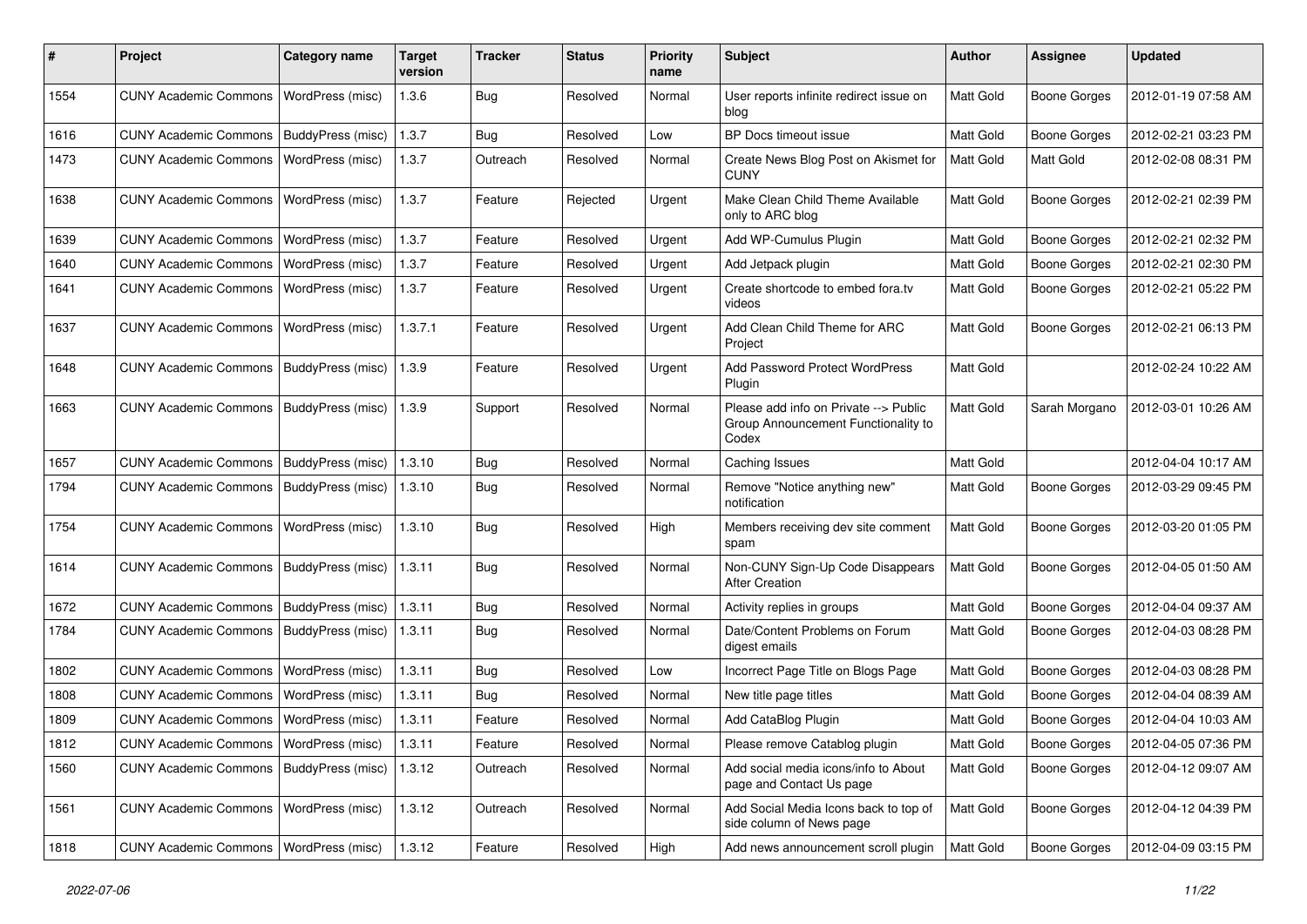| #    | Project                                         | <b>Category name</b>  | <b>Target</b><br>version | Tracker    | <b>Status</b> | <b>Priority</b><br>name | <b>Subject</b>                                                              | Author    | <b>Assignee</b>     | <b>Updated</b>      |
|------|-------------------------------------------------|-----------------------|--------------------------|------------|---------------|-------------------------|-----------------------------------------------------------------------------|-----------|---------------------|---------------------|
| 1197 | <b>CUNY Academic Commons</b>                    |                       | 1.3.13                   | Feature    | Resolved      | Low                     | <b>Remove Quotation Marks from Email</b><br>Notifications of Uploaded Files | Matt Gold | <b>Boone Gorges</b> | 2012-04-16 03:11 PM |
| 1859 | <b>CUNY Academic Commons</b>                    | BuddyPress (misc)     | 1.3.13                   | <b>Bug</b> | Resolved      | Low                     | Orthographical error on page in the<br>sign-up process                      | Matt Gold | <b>Boone Gorges</b> | 2012-05-02 11:43 AM |
| 1881 | <b>CUNY Academic Commons</b>                    | BuddyPress (misc)     | 1.3.13                   | Bug        | Resolved      | Low                     | Double forum notification received                                          | Matt Gold | <b>Boone Gorges</b> | 2012-05-22 02:51 PM |
| 1462 | <b>CUNY Academic Commons</b>                    | WordPress (misc)      | 1.3.13                   | Support    | Resolved      | Normal                  | Allowing registration by cuny.tv<br>domains                                 | Matt Gold | <b>Boone Gorges</b> | 2012-05-02 12:16 PM |
| 1863 | <b>CUNY Academic Commons</b>                    | WordPress (misc)      | 1.3.13                   | Feature    | Resolved      | Normal                  | Add WP Publication Repository plugin                                        | Matt Gold | <b>Boone Gorges</b> | 2012-05-10 01:57 AM |
| 1872 | <b>CUNY Academic Commons</b>                    | WordPress (misc)      | 1.3.13                   | Bug        | Resolved      | Normal                  | Update Woo Framework                                                        | Matt Gold | <b>Boone Gorges</b> | 2012-05-22 11:36 AM |
| 1885 | <b>CUNY Academic Commons</b>                    | WordPress (misc)      | 1.3.13                   | <b>Bug</b> | Resolved      | Normal                  | TinyMCE button error                                                        | Matt Gold | <b>Boone Gorges</b> | 2012-05-17 11:15 AM |
| 1886 | <b>CUNY Academic Commons</b>                    | WordPress (misc)      | 1.3.13                   | <b>Bug</b> | Rejected      | Low                     | Test reliability of firestats plugin                                        | Matt Gold | <b>Boone Gorges</b> | 2012-05-09 09:37 PM |
| 1889 | <b>CUNY Academic Commons</b>                    | WordPress (misc)      | 1.3.13                   | Feature    | Resolved      | Normal                  | Add jQuery Lightbox plugin                                                  | Matt Gold | <b>Boone Gorges</b> | 2012-05-17 11:11 AM |
| 1911 | <b>CUNY Academic Commons</b>                    | WordPress (misc)      | 1.3.13                   | Feature    | Resolved      | Normal                  | Install The The Tabs and Accordions<br>Plugin                               | Matt Gold | <b>Boone Gorges</b> | 2012-05-23 04:13 PM |
| 1912 | <b>CUNY Academic Commons</b>                    | WordPress (misc)      | 1.3.13                   | <b>Bug</b> | Resolved      | Normal                  | Install the VéritéCo Timeline Plugin                                        | Matt Gold | <b>Boone Gorges</b> | 2012-05-23 04:13 PM |
| 1916 | <b>CUNY Academic Commons</b>                    | WordPress (misc)      | 1.3.14                   | Bug        | Resolved      | High                    | Images Breaking on Help Blog and<br><b>Ground Control</b>                   | Matt Gold | <b>Boone Gorges</b> | 2012-05-26 07:54 PM |
| 1930 | <b>CUNY Academic Commons</b>                    | WordPress (misc)      | 1.3.14                   | Feature    | Resolved      | Normal                  | Install CollabPress                                                         | Matt Gold | <b>Boone Gorges</b> | 2012-06-12 08:44 AM |
| 1933 | <b>CUNY Academic Commons</b>                    | WordPress (misc)      | 1.3.14                   | Feature    | Resolved      | Normal                  | Add WP-Markdown Plugin                                                      | Matt Gold | <b>Boone Gorges</b> | 2012-06-12 08:56 AM |
| 1934 | <b>CUNY Academic Commons</b>                    | WordPress (misc)      | 1.3.14                   | Feature    | Resolved      | Normal                  | Add Q and A Plugin                                                          | Matt Gold | <b>Boone Gorges</b> | 2012-06-12 09:12 AM |
| 1953 | <b>CUNY Academic Commons</b>                    | BuddyPress (misc)     | 1.3.15                   | <b>Bug</b> | Resolved      | Normal                  | Email forum notification formatting<br>issue                                | Matt Gold | <b>Boone Gorges</b> | 2012-06-21 03:32 PM |
| 1411 | <b>CUNY Academic Commons</b>                    | BuddyPress (misc)     | 1.3.17                   | Feature    | Resolved      | Low                     | <b>Deleting Docs</b>                                                        | Matt Gold | <b>Boone Gorges</b> | 2012-07-02 12:43 PM |
| 1990 | <b>CUNY Academic Commons</b>                    | BuddyPress (misc)     | 1.3.17                   | <b>Bug</b> | Resolved      | Low                     | In Forum post list, member avatar<br>partially obscures member name         | Matt Gold | <b>Boone Gorges</b> | 2012-07-29 08:42 PM |
| 1995 | <b>CUNY Academic Commons</b>                    | WordPress (misc)      | 1.3.17                   | <b>Bug</b> | Rejected      | High                    | Featured Content Box Only Rendering<br>on Login                             | Matt Gold | <b>Boone Gorges</b> | 2012-07-15 10:21 AM |
| 2007 | <b>CUNY Academic Commons</b>                    | WordPress (misc)      | 1.3.17                   | Feature    | Resolved      | Normal                  | Add Events Manager Plugin                                                   | Matt Gold | <b>Boone Gorges</b> | 2012-07-30 09:19 AM |
| 120  | <b>CUNY Academic Commons</b>                    | BuddyPress (misc)     | 1.4                      | Feature    | Resolved      | Normal                  | <b>Consider Adding Privacy Options</b><br><b>Plugin for Profiles</b>        | Matt Gold | <b>Boone Gorges</b> | 2015-11-12 01:02 AM |
| 1199 | CUNY Academic Commons   BuddyPress (misc)   1.4 |                       |                          | Feature    | Resolved      | Normal                  | Add Option for Open Text Field to BP<br>Profile Checkbox Fields             | Matt Gold | <b>Boone Gorges</b> | 2012-08-01 05:23 PM |
| 1390 | CUNY Academic Commons   BuddyPress (misc)   1.4 |                       |                          | Feature    | Resolved      | Normal                  | Show "Kitchen Sink" by Default in<br><b>TinyMCE</b>                         | Matt Gold | Dominic Giglio      | 2012-02-28 10:37 AM |
| 1401 | <b>CUNY Academic Commons</b>                    | BuddyPress (misc) 1.4 |                          | Bug        | Resolved      | Low                     | Avoiding really long blog names                                             | Matt Gold | Dominic Giglio      | 2012-07-16 01:02 PM |
| 1457 | <b>CUNY Academic Commons</b>                    | BuddyPress (misc) 1.4 |                          | Feature    | Resolved      | Low                     | Allow people to clear old status<br>updates                                 | Matt Gold | Dominic Giglio      | 2012-04-24 10:35 AM |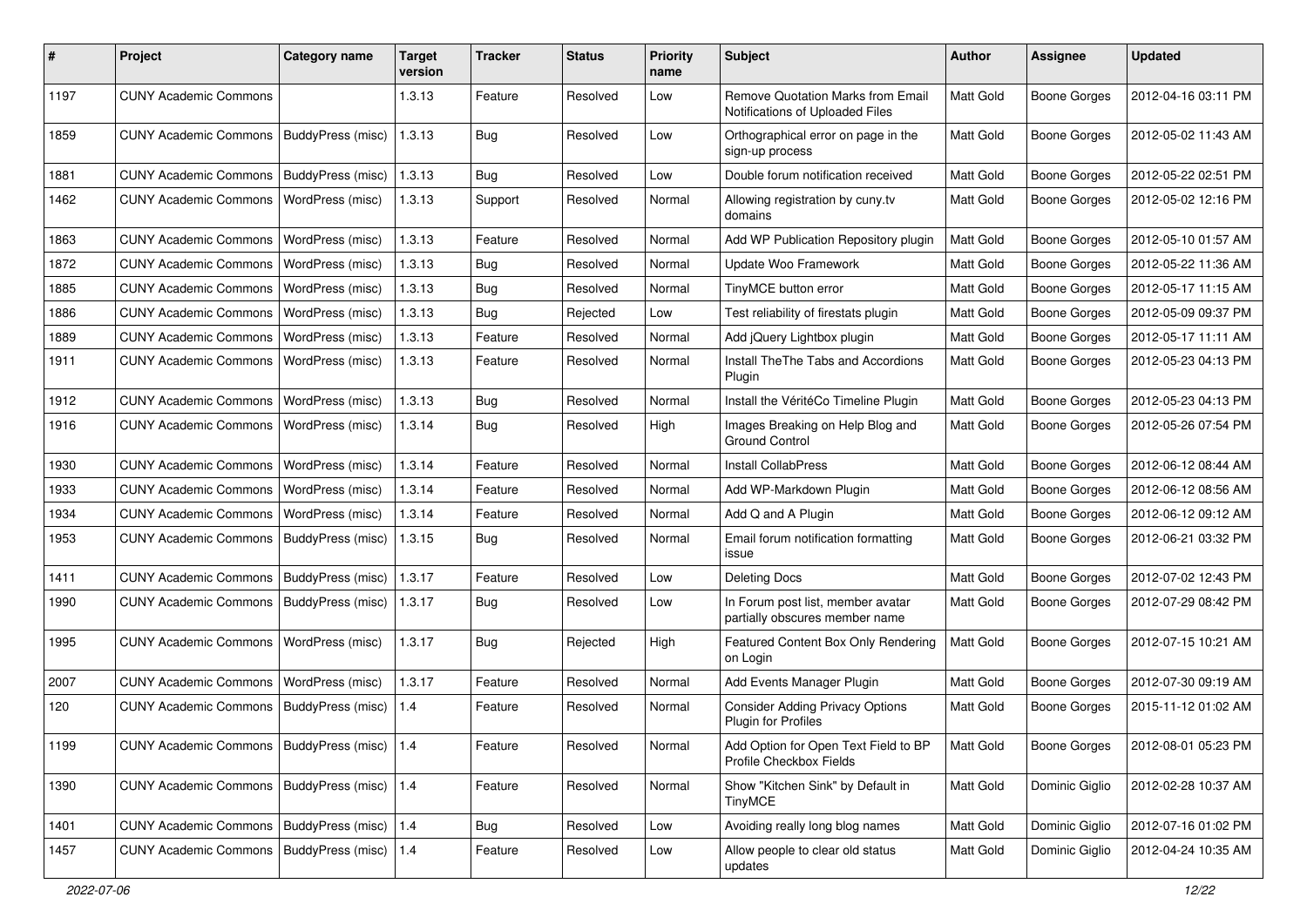| #    | Project                                           | Category name     | <b>Target</b><br>version | <b>Tracker</b> | <b>Status</b> | <b>Priority</b><br>name | Subject                                                                                    | Author           | <b>Assignee</b>     | <b>Updated</b>      |
|------|---------------------------------------------------|-------------------|--------------------------|----------------|---------------|-------------------------|--------------------------------------------------------------------------------------------|------------------|---------------------|---------------------|
| 1504 | <b>CUNY Academic Commons</b>                      | BuddyPress (misc) | 1.4                      | Feature        | Resolved      | Normal                  | Allow members to choose multiple<br>colleges on Profile pages                              | Matt Gold        | <b>Boone Gorges</b> | 2012-08-01 03:34 PM |
| 1505 | <b>CUNY Academic Commons</b>                      | BuddyPress (misc) | 1.4                      | Feature        | Duplicate     | Normal                  | Allow members to clear past status<br>updates                                              | Matt Gold        | <b>Boone Gorges</b> | 2012-04-06 04:42 PM |
| 1629 | <b>CUNY Academic Commons</b>                      | BuddyPress (misc) | 1.4                      | Support        | Resolved      | Normal                  | <b>Deleting Group Announcements</b>                                                        | Matt Gold        | Dominic Giglio      | 2012-07-16 12:26 PM |
| 1979 | <b>CUNY Academic Commons</b>                      | BuddyPress (misc) | 1.4                      | Bug            | Rejected      | Normal                  | Received two notifications of an activity<br>update                                        | <b>Matt Gold</b> | <b>Boone Gorges</b> | 2012-07-12 10:43 AM |
| 2008 | <b>CUNY Academic Commons</b>                      | BuddyPress (misc) | $1.4$                    | Feature        | Resolved      | Normal                  | Show Recently Active Users on<br>Commons Homepage                                          | Matt Gold        | Raymond Hoh         | 2012-08-01 05:23 PM |
| 1557 | <b>CUNY Academic Commons</b>                      | WordPress (misc)  | 1.4                      | Feature        | Resolved      | Normal                  | Confirmation Message on Adding New<br>Users to Blog                                        | Matt Gold        | <b>Boone Gorges</b> | 2012-05-31 01:53 AM |
| 1623 | <b>CUNY Academic Commons</b>                      | WordPress (misc)  | 1.4                      | Feature        | Resolved      | Low                     | Install Anthologize                                                                        | Matt Gold        | <b>Boone Gorges</b> | 2012-08-01 03:25 PM |
| 1867 | <b>CUNY Academic Commons</b>                      | WordPress (misc)  | 1.4                      | Feature        | Resolved      | Normal                  | Homepage redesign join/login/tour<br>space                                                 | Matt Gold        | Raymond Hoh         | 2012-08-07 01:49 PM |
| 1999 | <b>CUNY Academic Commons</b>                      | WordPress (misc)  | 1.4                      | Feature        | Resolved      | Normal                  | <b>Update Registration Page</b>                                                            | Matt Gold        | <b>Boone Gorges</b> | 2012-08-01 08:11 AM |
| 2015 | <b>CUNY Academic Commons</b>                      | WordPress (misc)  | 1.4                      | Feature        | Resolved      | Low                     | Add Minimatica Theme                                                                       | Matt Gold        | <b>Boone Gorges</b> | 2012-08-06 01:33 PM |
| 2018 | <b>CUNY Academic Commons</b>                      | WordPress (misc)  | 1.4                      | Bug            | Resolved      | High                    | WP Nav Bar Overflow                                                                        | Matt Gold        | Boone Gorges        | 2012-08-06 12:58 PM |
| 2019 | <b>CUNY Academic Commons</b>                      | WordPress (misc)  | 1.4                      | Bug            | Resolved      | High                    | Unable to Add New User to Blog                                                             | Matt Gold        | <b>Boone Gorges</b> | 2012-08-08 04:21 PM |
| 2036 | <b>CUNY Academic Commons</b>                      | WordPress (misc)  | 1.4.1                    | <b>Bug</b>     | Resolved      | Normal                  | Drop-down styling error                                                                    | Matt Gold        | Raymond Hoh         | 2012-08-11 01:31 PM |
| 2040 | <b>CUNY Academic Commons</b>                      | BuddyPress (misc) | 1.4.2                    | <b>Bug</b>     | Resolved      | Normal                  | RBE on BP Docs Edits?                                                                      | Matt Gold        | <b>Boone Gorges</b> | 2012-08-14 08:13 AM |
| 2041 | <b>CUNY Academic Commons</b>                      | BuddyPress (misc) | 1.4.2                    | Bug            | Resolved      | Low                     | Vertical Alignment on BP Doc "delete"<br>hoverlink                                         | Matt Gold        | <b>Boone Gorges</b> | 2012-08-13 10:54 PM |
| 2034 | <b>CUNY Academic Commons</b>                      | WordPress (misc)  | 1.4.2                    | Bug            | Resolved      | Urgent                  | Spacing issue on reply-by-email                                                            | Matt Gold        | Raymond Hoh         | 2012-08-13 02:41 PM |
| 2038 | <b>CUNY Academic Commons</b>                      | WordPress (misc)  | 1.4.2                    | <b>Bug</b>     | Resolved      | Normal                  | Fixing homepage spacing                                                                    | Matt Gold        | Matt Gold           | 2012-08-13 10:12 PM |
| 2043 | <b>CUNY Academic Commons</b>                      | WordPress (misc)  | 1.4.2                    | Bug            | Rejected      | Low                     | Site Title Character Limit?                                                                | Matt Gold        | Boone Gorges        | 2012-08-13 01:02 PM |
| 2035 | <b>CUNY Academic Commons</b>                      | BuddyPress (misc) | 1.4.3                    | Support        | Resolved      | High                    | Reply by Email - some possible<br>confusion                                                | Matt Gold        | Raymond Hoh         | 2012-08-19 08:58 AM |
| 2039 | <b>CUNY Academic Commons</b>                      | BuddyPress (misc) | 1.4.3                    | Support        | Resolved      | Normal                  | Create Failure function for RBE                                                            | Matt Gold        | Raymond Hoh         | 2012-08-27 09:44 AM |
| 2046 | <b>CUNY Academic Commons</b>                      | BuddyPress (misc) | 1.4.3                    | <b>Bug</b>     | Resolved      | High                    | <b>RBE Delayed Post</b>                                                                    | Matt Gold        | Raymond Hoh         | 2012-08-27 11:55 AM |
| 2057 | CUNY Academic Commons   BuddyPress (misc)   1.4.3 |                   |                          | <b>Bug</b>     | Resolved      | Normal                  | Newest/Active/Popular Filters Not<br>working on Homepage List of Groups,<br><b>Members</b> | Matt Gold        | <b>Boone Gorges</b> | 2012-08-23 03:18 PM |
| 2055 | <b>CUNY Academic Commons</b>                      | WordPress (misc)  | 1.4.3                    | <b>Bug</b>     | Resolved      | High                    | Non-CUNY Sign-Ups not enabled                                                              | Matt Gold        | <b>Boone Gorges</b> | 2012-08-23 12:51 PM |
| 2060 | <b>CUNY Academic Commons</b>                      | WordPress (misc)  | 1.4.3                    | Support        | Resolved      | Normal                  | Add Digital University Theme to<br>Commons                                                 | Matt Gold        | Dominic Giglio      | 2012-08-27 03:38 PM |
| 2115 | <b>CUNY Academic Commons</b>                      | WordPress (misc)  | 1.4.4                    | Bug            | Resolved      | Normal                  | Update Site Footer to reflect current<br>number of CUNY campuses                           | Matt Gold        | Dominic Giglio      | 2012-09-10 02:47 PM |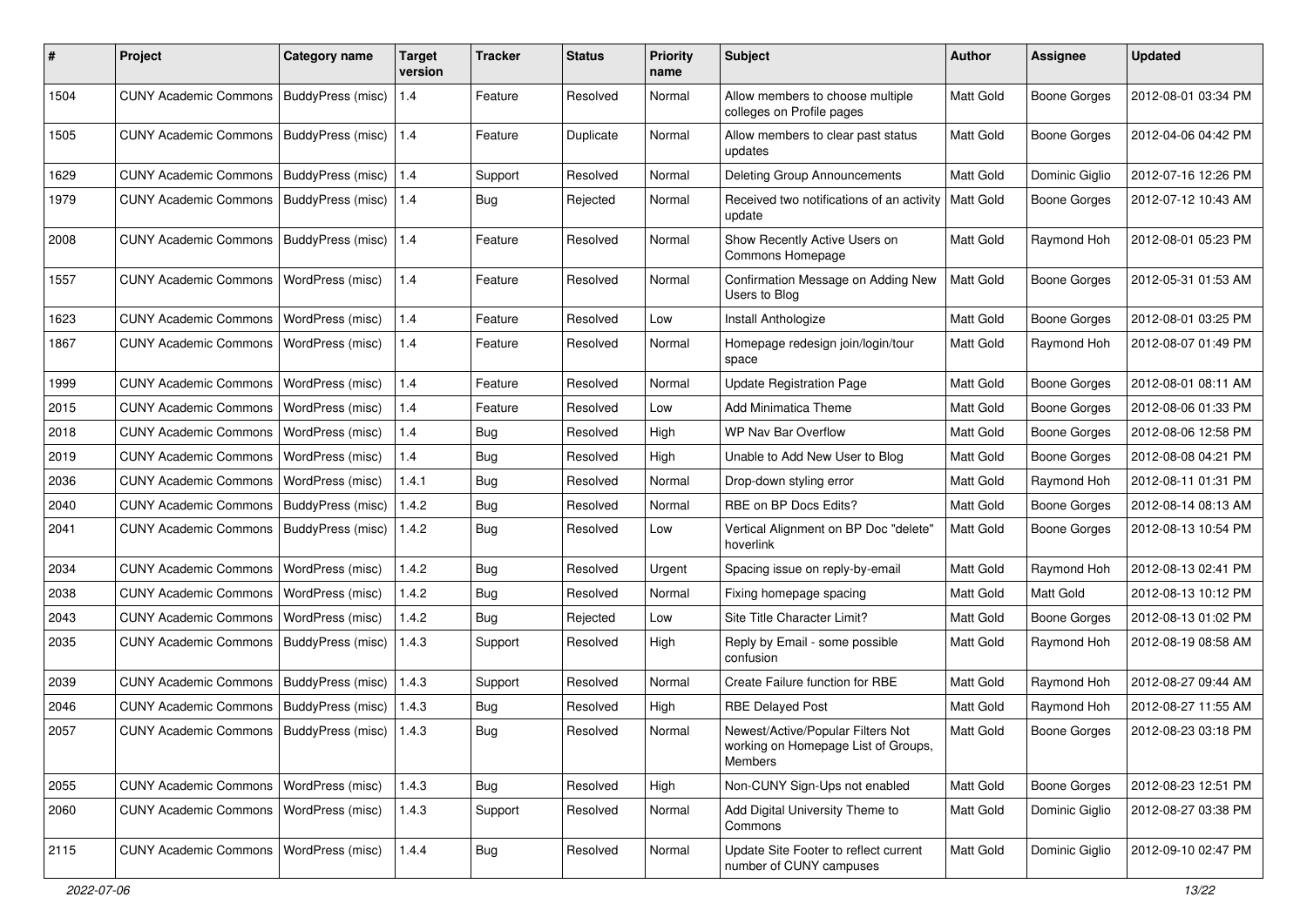| #    | Project                                   | <b>Category name</b>     | <b>Target</b><br>version | <b>Tracker</b> | <b>Status</b> | <b>Priority</b><br>name | <b>Subject</b>                                                      | <b>Author</b> | Assignee            | <b>Updated</b>      |
|------|-------------------------------------------|--------------------------|--------------------------|----------------|---------------|-------------------------|---------------------------------------------------------------------|---------------|---------------------|---------------------|
| 2037 | <b>CUNY Academic Commons</b>              | BuddyPress (misc)        | 1.4.5                    | <b>Bug</b>     | Resolved      | Normal                  | Special Character shows up in RBE<br>post                           | Matt Gold     | Raymond Hoh         | 2012-09-17 07:12 PM |
| 1997 | <b>CUNY Academic Commons</b>              | <b>BuddyPress (misc)</b> | 1.4.6                    | Bug            | Resolved      | Normal                  | Forum post notification didn't indicate<br>image attachments        | Matt Gold     | <b>Boone Gorges</b> | 2012-09-23 05:03 PM |
| 2053 | <b>CUNY Academic Commons</b>              | BuddyPress (misc)        | 1.4.6                    | Feature        | Resolved      | Normal                  | RBE on BP Docs                                                      | Matt Gold     | <b>Boone Gorges</b> | 2012-10-01 04:14 PM |
| 2121 | <b>CUNY Academic Commons</b>              | BuddyPress (misc)        | 1.4.6                    | Bug            | Resolved      | Low                     | Email notification of forum post omits<br>hyperlinked word          | Matt Gold     | <b>Boone Gorges</b> | 2012-09-30 09:05 AM |
| 2129 | <b>CUNY Academic Commons</b>              | BuddyPress (misc)        | 1.4.6                    | Bug            | Resolved      | Low                     | […]                                                                 | Matt Gold     | <b>Boone Gorges</b> | 2012-09-30 09:53 AM |
| 2002 | <b>CUNY Academic Commons</b>              | WordPress (misc)         | 1.4.6                    | Feature        | Resolved      | Normal                  | Create Livestream video<br>space/channel for the Commons            | Matt Gold     | Michael Smith       | 2012-09-30 05:52 PM |
| 2058 | <b>CUNY Academic Commons</b>              | WordPress (misc)         | 1.4.6                    | Bug            | Rejected      | Normal                  | Page shift on clicking Log in box                                   | Matt Gold     | <b>Boone Gorges</b> | 2012-08-20 05:53 PM |
| 2104 | <b>CUNY Academic Commons</b>              | WordPress (misc)         | 1.4.6                    | <b>Bug</b>     | Resolved      | Low                     | WordPress Database Backup Plugin<br>Error                           | Matt Gold     | Dominic Giglio      | 2012-09-13 03:45 PM |
| 2113 | <b>CUNY Academic Commons</b>              | WordPress (misc)         | 1.4.6                    | Support        | Resolved      | Normal                  | Add google docs shortcode<br>documentation to plugin                | Matt Gold     | Raymond Hoh         | 2012-09-30 10:57 PM |
| 2044 | <b>CUNY Academic Commons</b>              | WordPress (misc)         | 1.4.7                    | <b>Bug</b>     | Resolved      | Normal                  | Comment field asks for name info<br>when user logged in             | Matt Gold     | Dominic Giglio      | 2012-10-11 08:34 PM |
| 2082 | <b>CUNY Academic Commons</b>              | BuddyPress (misc)        | 1.4.8                    | Support        | Resolved      | High                    | Default: No Email?                                                  | Matt Gold     | Dominic Giglio      | 2012-10-19 04:55 PM |
| 2117 | <b>CUNY Academic Commons</b>              | BuddyPress (misc)        | 1.4.8                    | <b>Bug</b>     | Resolved      | Normal                  | User reports double notification of<br>announcements                | Matt Gold     | Dominic Giglio      | 2012-10-22 09:37 AM |
| 2185 | <b>CUNY Academic Commons</b>              | BuddyPress (misc)        | 1.4.8                    | Feature        | Resolved      | Normal                  | Add WP Touch plugin                                                 | Matt Gold     | Dominic Giglio      | 2012-10-15 01:33 PM |
| 2105 | <b>CUNY Academic Commons</b>              | BuddyPress (misc)        | 1.4.9                    | <b>Bug</b>     | Resolved      | Normal                  | File name in a file uploaded to group<br>contains escape characters | Matt Gold     | Dominic Giglio      | 2012-11-01 12:02 PM |
| 2176 | <b>CUNY Academic Commons</b>              | BuddyPress (misc)        | 1.4.9                    | <b>Bug</b>     | Rejected      | Normal                  | Page error upon accepting group<br>membership request               | Matt Gold     | Dominic Giglio      | 2012-11-01 09:48 PM |
| 2184 | <b>CUNY Academic Commons</b>              | BuddyPress (misc)        | 1.4.9                    | Support        | Resolved      | Normal                  | Adjust Invite Directions to include info<br>about max invites       | Matt Gold     | <b>Boone Gorges</b> | 2012-11-03 04:23 PM |
| 2188 | <b>CUNY Academic Commons</b>              | BuddyPress (misc)        | 1.4.9                    | Bug            | Resolved      | Normal                  | Line Spacing/Breaks on BP Docs                                      | Matt Gold     | Chris Stein         | 2012-11-01 03:15 PM |
| 2206 | <b>CUNY Academic Commons</b>              | BuddyPress (misc)        | 1.4.9                    | Support        | Resolved      | Normal                  | Change anchor location for "Post New<br>Topic" in group forums      | Matt Gold     | Dominic Giglio      | 2012-11-01 11:16 AM |
| 2203 | <b>CUNY Academic Commons</b>              | WordPress (misc)         | 1.4.9                    | Feature        | Resolved      | Normal                  | Enable uploading of sav files                                       | Matt Gold     | <b>Boone Gorges</b> | 2012-11-03 04:37 PM |
| 2210 | CUNY Academic Commons   WordPress (misc)  |                          | 1.4.9                    | <b>Bug</b>     | Resolved      | Normal                  | Add Twenty Twelve Theme                                             | Matt Gold     | <b>Boone Gorges</b> | 2012-11-01 10:26 AM |
| 2191 | CUNY Academic Commons   BuddyPress (misc) |                          | 1.4.10                   | <b>Bug</b>     | Resolved      | Low                     | File upload to group doesn't register as<br>activity?               | Matt Gold     | Dominic Giglio      | 2012-11-11 09:28 PM |
| 2204 | <b>CUNY Academic Commons</b>              | WordPress (misc)         | 1.4.10                   | <b>Bug</b>     | Resolved      | Normal                  | User Doesn't Come up in Add New<br>User Autocomplete                | Matt Gold     | Dominic Giglio      | 2012-11-11 12:50 AM |
| 2230 | CUNY Academic Commons   WordPress (misc)  |                          | 1.4.10                   | <b>Bug</b>     | Resolved      | High                    | MESTC page scrambled                                                | Matt Gold     | Dominic Giglio      | 2012-11-20 02:39 PM |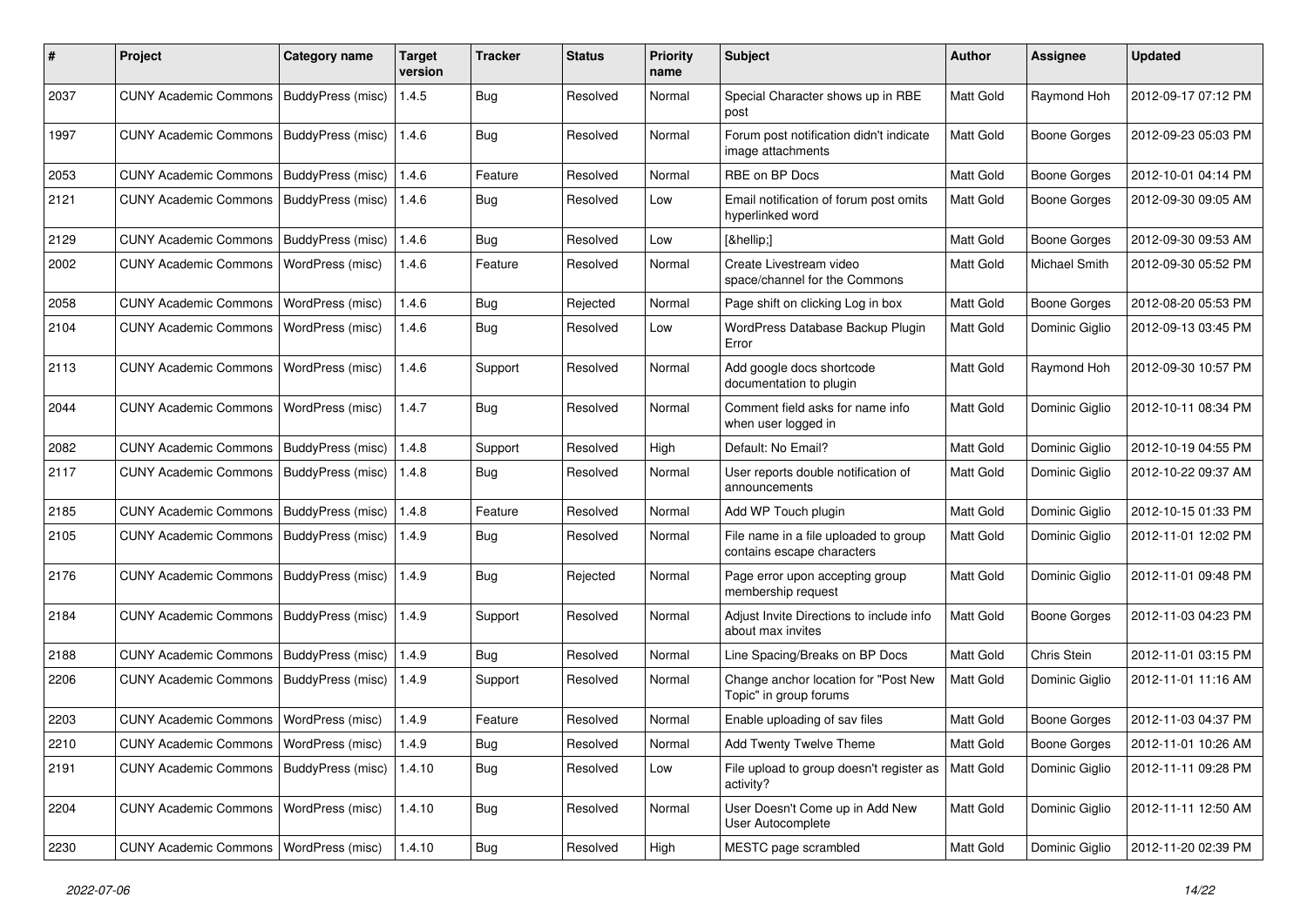| #    | <b>Project</b>               | Category name     | Target<br>version | <b>Tracker</b> | <b>Status</b> | <b>Priority</b><br>name | <b>Subject</b>                                                   | <b>Author</b>    | Assignee            | <b>Updated</b>      |
|------|------------------------------|-------------------|-------------------|----------------|---------------|-------------------------|------------------------------------------------------------------|------------------|---------------------|---------------------|
| 2240 | <b>CUNY Academic Commons</b> | WordPress (misc)  | 1.4.10            | Bug            | Resolved      | Normal                  | Update Luna theme                                                | Matt Gold        | Dominic Giglio      | 2012-11-11 04:27 PM |
| 2220 | <b>CUNY Academic Commons</b> | BuddyPress (misc) | 1.4.11            | <b>Bug</b>     | Resolved      | Low                     | Spacing error on BP Doc comments                                 | Matt Gold        | Dominic Giglio      | 2012-11-20 03:47 PM |
| 2248 | <b>CUNY Academic Commons</b> | BuddyPress (misc) | 1.4.11            | Feature        | Resolved      | Low                     | Create Profile link to academia.edu<br>profile                   | Matt Gold        | Dominic Giglio      | 2012-11-21 11:55 PM |
| 2029 | <b>CUNY Academic Commons</b> | WordPress (misc)  | 1.4.11            | Bug            | Resolved      | Normal                  | CForms error                                                     | Matt Gold        | Dominic Giglio      | 2012-11-17 02:15 PM |
| 2296 | <b>CUNY Academic Commons</b> | WordPress (misc)  | 1.4.12            | Feature        | Resolved      | Normal                  | Add WP Retina Plugin                                             | <b>Matt Gold</b> | Dominic Giglio      | 2012-12-02 09:10 AM |
| 2299 | <b>CUNY Academic Commons</b> | WordPress (misc)  | 1.4.12            | Feature        | Resolved      | Normal                  | Add Shaken Grid Premium Theme                                    | Matt Gold        | Dominic Giglio      | 2012-11-29 04:01 PM |
| 2301 | <b>CUNY Academic Commons</b> | WordPress (misc)  | 1.4.12            | Feature        | Resolved      | Normal                  | Add Twenty Twelve JP365 Child<br>Theme                           | Matt Gold        | Dominic Giglio      | 2012-11-29 03:41 PM |
| 2312 | <b>CUNY Academic Commons</b> | WordPress (misc)  | 1.4.12            | Feature        | Resolved      | Normal                  | <b>Upload Gravity Forms Plugin</b>                               | <b>Matt Gold</b> | Dominic Giglio      | 2012-12-03 07:58 PM |
| 2313 | <b>CUNY Academic Commons</b> | WordPress (misc)  | 1.4.12            | Feature        | Resolved      | Normal                  | Add Recovery Theme                                               | <b>Matt Gold</b> | Dominic Giglio      | 2012-11-29 04:01 PM |
| 2323 | <b>CUNY Academic Commons</b> | WordPress (misc)  | 1.4.12            | Feature        | Resolved      | Normal                  | Add four themeforest themes                                      | Matt Gold        | Dominic Giglio      | 2012-12-01 02:30 PM |
| 2251 | <b>CUNY Academic Commons</b> | BuddyPress (misc) | 1.4.13            | <b>Bug</b>     | Resolved      | Low                     | From address of forum notifications                              | <b>Matt Gold</b> | Boone Gorges        | 2013-02-03 01:56 PM |
| 2089 | <b>CUNY Academic Commons</b> | WordPress (misc)  | 1.4.13            | Bug            | Rejected      | Normal                  | Possible blog email notification issue                           | Matt Gold        | Boone Gorges        | 2012-12-11 06:59 PM |
| 2247 | <b>CUNY Academic Commons</b> | WordPress (misc)  | 1.4.13            | Bug            | Resolved      | Low                     | Subdomain site login/nav bar issue                               | Matt Gold        | Dominic Giglio      | 2012-12-12 02:25 AM |
| 2245 | <b>CUNY Academic Commons</b> | WordPress (misc)  | 1.4.15            | Bug            | Resolved      | High                    | Domain mapping issues -- Site<br>warnings                        | Matt Gold        | Dominic Giglio      | 2012-12-27 03:59 PM |
| 2361 | <b>CUNY Academic Commons</b> | WordPress (misc)  | 1.4.15            | Feature        | Resolved      | Urgent                  | Add KingSize Theme                                               | Matt Gold        | Boone Gorges        | 2013-01-02 11:41 AM |
| 2346 | <b>CUNY Academic Commons</b> | WordPress (misc)  | 1.4.16            | Feature        | Resolved      | Normal                  | Add Enable Media Replace Plugin                                  | <b>Matt Gold</b> | Boone Gorges        | 2013-01-08 03:53 PM |
| 2363 | <b>CUNY Academic Commons</b> | WordPress (misc)  | 1.4.16            | Bug            | Resolved      | Normal                  | HTTP Error 500 (Internal Server Error)<br>on GC DSL blog         | <b>Matt Gold</b> | Boone Gorges        | 2013-01-02 10:10 AM |
| 2366 | <b>CUNY Academic Commons</b> | WordPress (misc)  | 1.4.16            | Feature        | Resolved      | Low                     | Remove Kingsize plugin                                           | <b>Matt Gold</b> | <b>Boone Gorges</b> | 2013-01-08 04:23 PM |
| 2385 | <b>CUNY Academic Commons</b> | BuddyPress (misc) | 1.4.18            | <b>Bug</b>     | Resolved      | Normal                  | Sitewide nav bar not appearing                                   | Matt Gold        | Boone Gorges        | 2013-01-24 10:21 AM |
| 2387 | <b>CUNY Academic Commons</b> | BuddyPress (misc) | 1.4.19            | Bug            | Resolved      | Low                     | File upload notifications contain<br>escape characters           | <b>Matt Gold</b> | Boone Gorges        | 2013-02-11 02:21 PM |
| 2415 | <b>CUNY Academic Commons</b> | BuddyPress (misc) | 1.4.19            | Bug            | Resolved      | Normal                  | Remove "Popular" link on homepage<br>members widget              | Matt Gold        | Boone Gorges        | 2013-02-12 10:05 PM |
| 2479 | <b>CUNY Academic Commons</b> | BuddyPress (misc) | 1.4.21            | Bug            | Resolved      | Urgent                  | Double posting, double notification of<br>message posted via RBE | Matt Gold        | Raymond Hoh         | 2013-04-09 02:04 AM |
| 2478 | <b>CUNY Academic Commons</b> | WordPress (misc)  | 1.4.21            | Feature        | Resolved      | Normal                  | Ensure that sitewide footer is<br>responsive                     | <b>Matt Gold</b> | Chris Stein         | 2013-03-01 04:17 PM |
| 2483 | <b>CUNY Academic Commons</b> | WordPress (misc)  | 1.4.21            | Feature        | Resolved      | Normal                  | Advanced iFrame plugin request                                   | Matt Gold        | Boone Gorges        | 2013-03-11 03:06 PM |
| 2517 | <b>CUNY Academic Commons</b> | WordPress (misc)  | 1.4.22            | Bug            | Resolved      | Normal                  | Add Constant Contact Plugin                                      | <b>Matt Gold</b> | Boone Gorges        | 2013-03-20 01:53 PM |
| 2520 | <b>CUNY Academic Commons</b> | WordPress (misc)  | 1.4.22            | Bug            | Resolved      | Normal                  | Add Edit Flow Plugin                                             | Matt Gold        | Boone Gorges        | 2013-03-20 02:01 PM |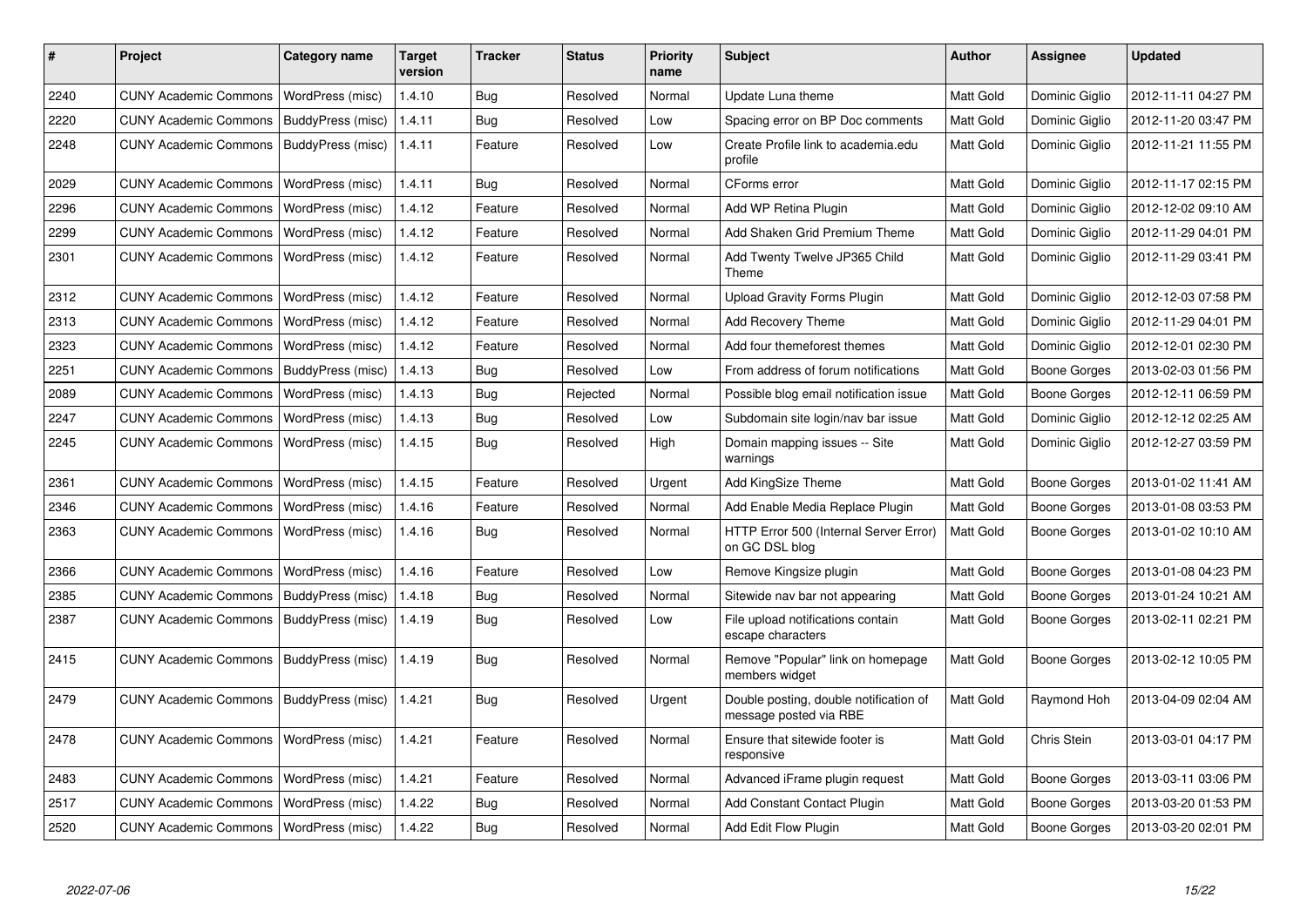| #    | Project                                   | <b>Category name</b> | Target<br>version | <b>Tracker</b> | <b>Status</b> | <b>Priority</b><br>name | Subject                                                                            | <b>Author</b> | Assignee            | <b>Updated</b>      |
|------|-------------------------------------------|----------------------|-------------------|----------------|---------------|-------------------------|------------------------------------------------------------------------------------|---------------|---------------------|---------------------|
| 2159 | <b>CUNY Academic Commons</b>              | BuddyPress (misc)    | 1.4.24            | <b>Bug</b>     | Resolved      | Normal                  | Page redirection after accepting group<br>invite                                   | Matt Gold     | Dominic Giglio      | 2013-04-11 08:00 PM |
| 2538 | <b>CUNY Academic Commons</b>              | WordPress (misc)     | 1.4.25            | Bug            | Resolved      | High                    | Add security plugins                                                               | Matt Gold     | <b>Boone Gorges</b> | 2013-04-22 10:37 AM |
| 2595 | <b>CUNY Academic Commons</b>              | BuddyPress (misc)    | 1.4.29            | <b>Bug</b>     | Resolved      | Low                     | Group invitation script                                                            | Matt Gold     | <b>Boone Gorges</b> | 2013-06-02 04:06 PM |
| 2116 | <b>CUNY Academic Commons</b>              | BuddyPress (misc)    | 1.4.31            | <b>Bug</b>     | Resolved      | Normal                  | Include failed message in RBE Failure<br>Notification                              | Matt Gold     | Raymond Hoh         | 2013-07-08 11:01 PM |
| 2528 | <b>CUNY Academic Commons</b>              | BuddyPress (misc)    | 1.4.31            | Feature        | Resolved      | Low                     | BP emails sent from secondary sites<br>should use main site headers                | Matt Gold     | Raymond Hoh         | 2013-07-11 11:14 AM |
| 2640 | <b>CUNY Academic Commons</b>              | WordPress (misc)     | 1.4.31            | Feature        | Resolved      | Normal                  | Plugin Request: Page Excerpt                                                       | Matt Gold     | <b>Boone Gorges</b> | 2013-07-10 11:30 AM |
| 2653 | <b>CUNY Academic Commons</b>              | WordPress (misc)     | 1.4.31            | Feature        | Resolved      | Normal                  | Add AR2 beta theme                                                                 | Matt Gold     | <b>Boone Gorges</b> | 2013-07-11 11:42 AM |
| 2661 | <b>CUNY Academic Commons</b>              | WordPress (misc)     | 1.4.31            | Feature        | Resolved      | Normal                  | Install Password-Protected Plugin                                                  | Matt Gold     | <b>Boone Gorges</b> | 2013-07-11 11:44 AM |
| 2564 | <b>CUNY Academic Commons</b>              | WordPress (misc)     | 1.4.32            | Bug            | Resolved      | High                    | Editing blog posts connected to groups<br>creates activity item/notification       | Matt Gold     | <b>Boone Gorges</b> | 2013-07-17 08:39 AM |
| 1386 | <b>CUNY Academic Commons</b>              | BuddyPress (misc)    | 1.5               | Feature        | Resolved      | Low                     | Create way to create custom order BP<br>Profile Field checklist items              | Matt Gold     | Dominic Giglio      | 2012-12-18 10:38 AM |
| 2014 | <b>CUNY Academic Commons</b>              | BuddyPress (misc)    | 1.5               | Bug            | Resolved      | Normal                  | Improper margins on Members<br>Directory                                           | Matt Gold     | Dominic Giglio      | 2012-12-18 10:37 AM |
| 2066 | <b>CUNY Academic Commons</b>              | BuddyPress (misc)    | 1.5               | Feature        | Resolved      | Low                     | Public Blog Posts Associated with<br>Private Groups showing up in Sitewide<br>feed | Matt Gold     | <b>Boone Gorges</b> | 2013-08-09 08:24 PM |
| 2101 | <b>CUNY Academic Commons</b>              | BuddyPress (misc)    | 1.5               | Feature        | Resolved      | Low                     | Provide Site Admins Access to Send<br><b>Invites Menus</b>                         | Matt Gold     | <b>Boone Gorges</b> | 2013-08-01 09:07 PM |
| 2322 | <b>CUNY Academic Commons</b>              | BuddyPress (misc)    | $\vert$ 1.5       | Feature        | Resolved      | Normal                  | Allow File uploads to be added<br>"quietly" (without email notification)           | Matt Gold     | Dominic Giglio      | 2013-08-21 05:23 PM |
| 2360 | <b>CUNY Academic Commons</b>              | BuddyPress (misc)    | 1.5               | Feature        | Resolved      | Low                     | Confirmation before File Deletion                                                  | Matt Gold     | <b>Boone Gorges</b> | 2013-08-01 09:08 PM |
| 2111 | <b>CUNY Academic Commons</b>              | Redmine              | 1.5               | Feature        | Duplicate     | Low                     | Connect Commons updates to<br><b>Redmine Tickets</b>                               | Matt Gold     | Boone Gorges        | 2012-09-09 08:09 AM |
| 85   | <b>CUNY Academic Commons</b>              | WordPress (misc)     | 1.5               | Feature        | Resolved      | Low                     | <b>Twitter List Page</b>                                                           | Matt Gold     | Dominic Giglio      | 2013-08-22 10:11 AM |
| 1458 | <b>CUNY Academic Commons</b>              | WordPress (misc)     | $1.5\,$           | Feature        | Resolved      | Low                     | HTTPS for the Commons?                                                             | Matt Gold     | Raymond Hoh         | 2013-08-20 10:07 AM |
| 2000 | <b>CUNY Academic Commons</b>              | WordPress (misc)     | 1.5               | Feature        | Resolved      | Normal                  | Inconsistent Font sizes in site footer                                             | Matt Gold     | Dominic Giglio      | 2013-08-21 02:39 PM |
| 2021 | CUNY Academic Commons   WordPress (misc)  |                      | 1.5               | Feature        | Rejected      | Low                     | Buy gravity forms                                                                  | Matt Gold     | Matt Gold           | 2012-08-07 05:00 PM |
| 2161 | <b>CUNY Academic Commons</b>              | WordPress (misc)     | 1.5               | Support        | Resolved      | Normal                  | <b>Account Confirmation Email Edits</b>                                            | Matt Gold     | Chris Stein         | 2013-08-21 04:54 PM |
| 2629 | <b>CUNY Academic Commons</b>              | WordPress (misc)     | $1.5\,$           | Bug            | Rejected      | Urgent                  | images not showing in slider on<br>homepage                                        | Matt Gold     | Raymond Hoh         | 2013-07-10 11:10 AM |
| 2697 | <b>CUNY Academic Commons</b>              | WordPress (misc)     | 1.5               | Feature        | Resolved      | Normal                  | Add WP Document Revisions Plugin                                                   | Matt Gold     | Boone Gorges        | 2013-08-22 11:28 AM |
| 2712 | CUNY Academic Commons   BuddyPress (misc) |                      | 1.5.0.1           | <b>Bug</b>     | Resolved      | Normal                  | Font Size in BP Profile Menu Should<br>be Larger                                   | Matt Gold     | Boone Gorges        | 2013-08-23 04:36 PM |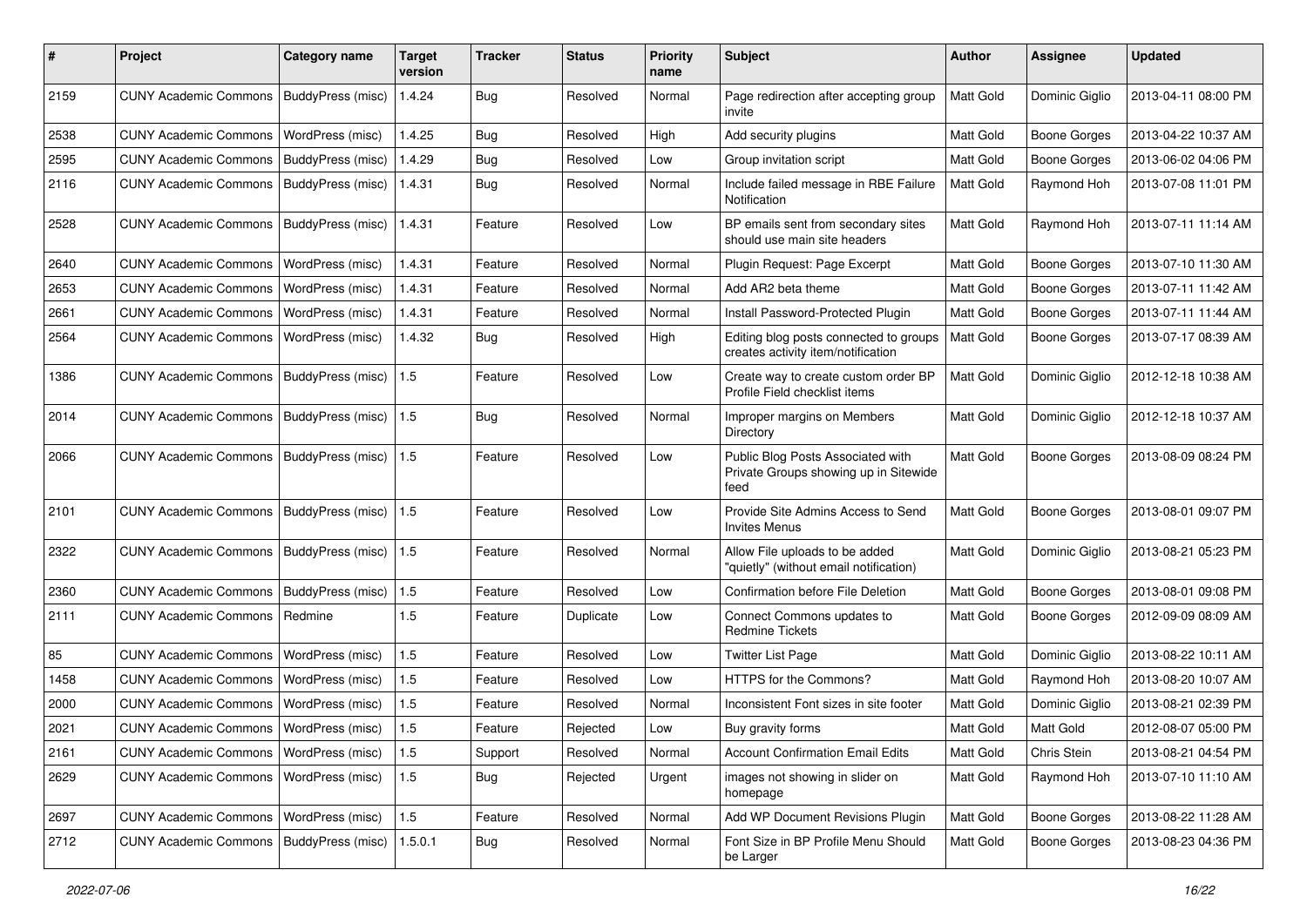| #    | Project                                           | Category name     | <b>Target</b><br>version | <b>Tracker</b> | <b>Status</b> | <b>Priority</b><br>name | <b>Subject</b>                                                                | Author    | <b>Assignee</b>     | <b>Updated</b>      |
|------|---------------------------------------------------|-------------------|--------------------------|----------------|---------------|-------------------------|-------------------------------------------------------------------------------|-----------|---------------------|---------------------|
| 2714 | <b>CUNY Academic Commons</b>                      | BuddyPress (misc) | 1.5.0.1                  | <b>Bug</b>     | Resolved      | Normal                  | Font and Font Size Inconsistent in<br><b>Commons Profile</b>                  | Matt Gold | <b>Boone Gorges</b> | 2013-08-23 04:17 PM |
| 2729 | <b>CUNY Academic Commons</b>                      | BuddyPress (misc) | 1.5.0.2                  | Bug            | Resolved      | Urgent                  | Update Positions to Include Missing<br>Colleges                               | Matt Gold | <b>Boone Gorges</b> | 2013-08-26 09:54 AM |
| 2737 | <b>CUNY Academic Commons</b>                      | BuddyPress (misc) | 1.5.0.2                  | Bug            | Resolved      | Urgent                  | CAC Not allowing CUNY Addresses to<br>Register                                | Matt Gold | Boone Gorges        | 2013-08-26 05:43 PM |
| 2738 | <b>CUNY Academic Commons</b>                      | BuddyPress (misc) | 1.5.0.2                  | Bug            | Resolved      | High                    | Users Unable to Change Email<br><b>Address in Settings</b>                    | Matt Gold | <b>Boone Gorges</b> | 2013-08-28 09:05 PM |
| 2711 | <b>CUNY Academic Commons</b>                      | BuddyPress (misc) | 1.5.1                    | Feature        | Resolved      | Normal                  | Add Change Avatar Link/Interface to<br>Profile Editing Page                   | Matt Gold | <b>Boone Gorges</b> | 2013-08-28 12:40 PM |
| 2713 | <b>CUNY Academic Commons</b>                      | BuddyPress (misc) | 1.5.1                    | Feature        | Resolved      | Normal                  | Lighten Brief Descriptor Text Color                                           | Matt Gold | <b>Boone Gorges</b> | 2013-08-28 12:58 PM |
| 2732 | <b>CUNY Academic Commons</b>                      | BuddyPress (misc) | 1.5.1                    | Feature        | Resolved      | Normal                  | Return users to profile public view after<br>editing save                     | Matt Gold | <b>Boone Gorges</b> | 2013-08-28 12:53 PM |
| 2735 | <b>CUNY Academic Commons</b>                      | BuddyPress (misc) | 1.5.1                    | Bug            | Resolved      | Normal                  | Profile Incorrectly Shortens About You<br>Field                               | Matt Gold | <b>Boone Gorges</b> | 2013-08-28 11:36 AM |
| 2755 | <b>CUNY Academic Commons</b>                      | BuddyPress (misc) | 1.5.1                    | Bug            | Resolved      | Normal                  | Alphabetize list of colleges in positions<br>drop-down                        | Matt Gold | <b>Boone Gorges</b> | 2013-08-29 09:30 AM |
| 2178 | <b>CUNY Academic Commons</b>                      | WordPress (misc)  | 1.5.1                    | Feature        | Resolved      | Low                     | Show More Link at bottom of Who's<br>Online Homepage list                     | Matt Gold | Dominic Giglio      | 2013-09-01 01:57 PM |
| 2775 | <b>CUNY Academic Commons</b>                      | BuddyPress (misc) | 1.5.1.1                  | Bug            | Resolved      | High                    | Add Lehman College to List of<br><b>Colleges in Profiles</b>                  | Matt Gold | <b>Boone Gorges</b> | 2013-09-06 04:40 PM |
| 2771 | <b>CUNY Academic Commons</b>                      | BuddyPress (misc) | 1.5.2                    | Feature        | Resolved      | Normal                  | Change Brief Descriptor Text Color<br>Again                                   | Matt Gold | <b>Boone Gorges</b> | 2013-09-10 06:07 AM |
| 2776 | <b>CUNY Academic Commons</b>                      | BuddyPress (misc) | 1.5.2                    | Bug            | Resolved      | Normal                  | Change Name of SPS in College list                                            | Matt Gold | <b>Boone Gorges</b> | 2013-09-11 08:19 PM |
| 2786 | <b>CUNY Academic Commons</b>                      | BuddyPress (misc) | 1.5.3                    | <b>Bug</b>     | Resolved      | Normal                  | Move position of close window<br>checkbox on overlay                          | Matt Gold | <b>Boone Gorges</b> | 2013-09-19 12:07 PM |
| 2798 | <b>CUNY Academic Commons</b>                      | BuddyPress (misc) | 1.5.4                    | Bug            | Resolved      | Normal                  | IE10 Profile Display Errors                                                   | Matt Gold | Raymond Hoh         | 2013-09-25 03:33 PM |
| 2806 | <b>CUNY Academic Commons</b>                      | WordPress (misc)  | 1.5.5                    | Feature        | Rejected      | Normal                  | Add Bones Theme                                                               | Matt Gold | <b>Boone Gorges</b> | 2013-10-11 11:28 AM |
| 2800 | <b>CUNY Academic Commons</b>                      | BuddyPress (misc) | 1.5.6                    | Feature        | Resolved      | Normal                  | Add Vimeo & Github social media<br>account fields to Profiles                 | Matt Gold | Dominic Giglio      | 2013-10-14 04:51 PM |
| 2839 | <b>CUNY Academic Commons</b>                      | WordPress (misc)  | 1.5.6                    | Feature        | Resolved      | Normal                  | Add Storify Plugin                                                            | Matt Gold | <b>Boone Gorges</b> | 2013-10-26 07:21 PM |
| 2845 | CUNY Academic Commons   BuddyPress (misc)   1.5.7 |                   |                          | Bug            | Resolved      | Normal                  | Anchor errors with bp activity items<br>created from associated blog postings | Matt Gold | Boone Gorges        | 2013-11-01 08:15 PM |
| 2858 | CUNY Academic Commons   BuddyPress (misc)         |                   | 1.5.7                    | Bug            | Resolved      | Normal                  | […] redux                                                                     | Matt Gold | Boone Gorges        | 2013-10-30 10:08 PM |
| 2847 | <b>CUNY Academic Commons</b>                      | WordPress (misc)  | 1.5.7                    | Feature        | Resolved      | Normal                  | Add Archive.org WP Plugin                                                     | Matt Gold | <b>Boone Gorges</b> | 2013-11-01 02:41 PM |
| 2906 | CUNY Academic Commons   BuddyPress (misc)         |                   | 1.5.10                   | Bug            | Resolved      | Normal                  | Unable to delete file attachment from<br>forum post                           | Matt Gold | <b>Boone Gorges</b> | 2013-12-01 09:35 PM |
| 2918 | CUNY Academic Commons   WordPress (misc)          |                   | 1.5.11                   | <b>Bug</b>     | Resolved      | Normal                  | Add Sensitive WP Theme                                                        | Matt Gold | <b>Boone Gorges</b> | 2013-12-03 03:17 PM |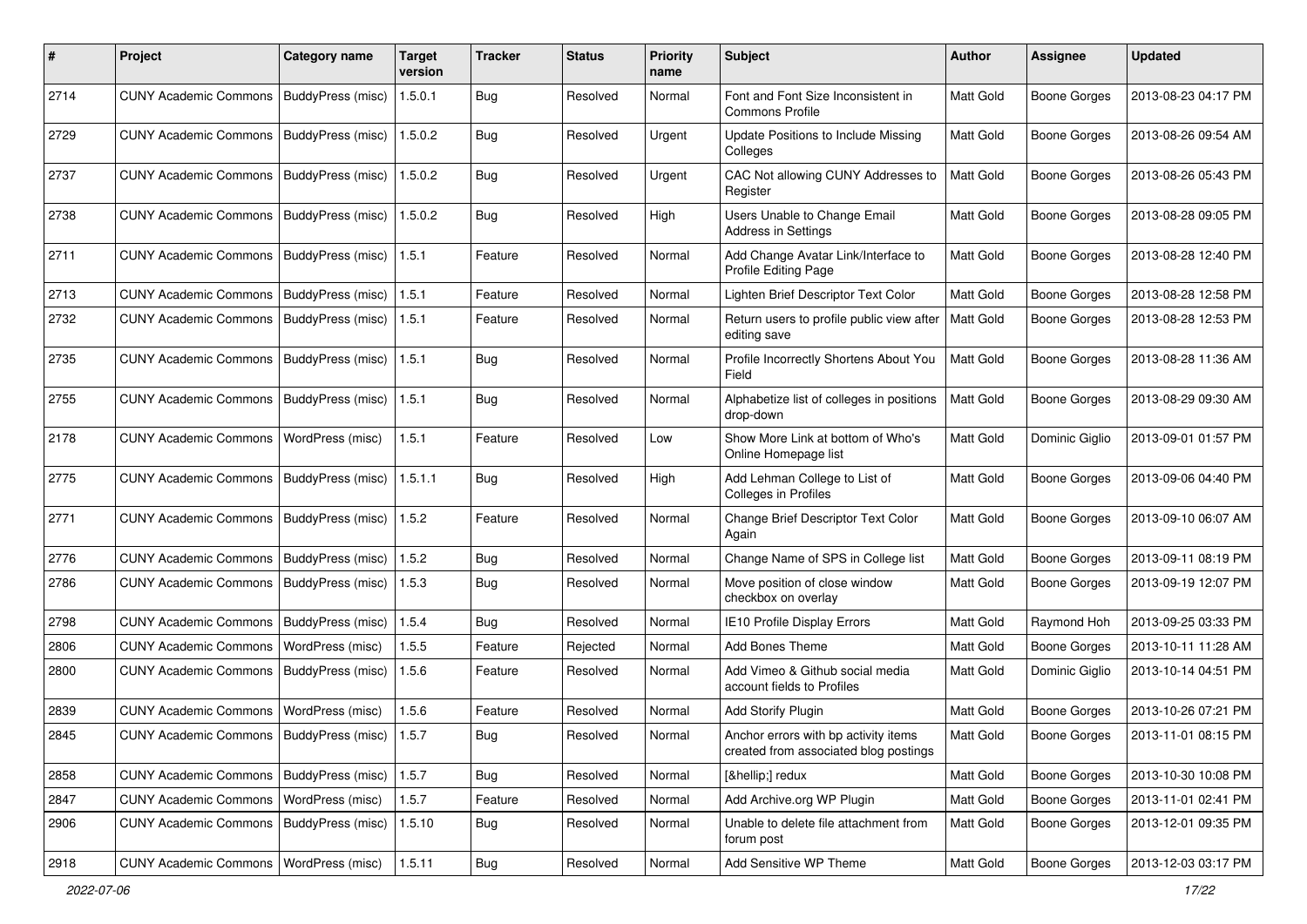| ∦    | Project                                   | Category name              | <b>Target</b><br>version | Tracker    | <b>Status</b> | <b>Priority</b><br>name | <b>Subject</b>                                                                        | <b>Author</b>    | Assignee            | <b>Updated</b>      |
|------|-------------------------------------------|----------------------------|--------------------------|------------|---------------|-------------------------|---------------------------------------------------------------------------------------|------------------|---------------------|---------------------|
| 2944 | CUNY Academic Commons   BuddyPress (misc) |                            | 1.5.13                   | <b>Bug</b> | Resolved      | Normal                  | Long load time on send invites group<br>pages                                         | <b>Matt Gold</b> | Boone Gorges        | 2014-01-02 02:50 PM |
| 2976 | CUNY Academic Commons   BuddyPress (misc) |                            | 1.5.16                   | Feature    | Resolved      | Normal                  | Allow users to permanently dismiss<br>notification of new profiles on profile<br>page | Matt Gold        | Boone Gorges        | 2014-02-01 02:56 PM |
| 2960 | <b>CUNY Academic Commons</b>              | WordPress (misc)           | 1.5.16                   | Bug        | Resolved      | Normal                  | Add WP Accessibility Plugin                                                           | <b>Matt Gold</b> | <b>Boone Gorges</b> | 2014-02-01 02:55 PM |
| 3058 | <b>CUNY Academic Commons</b>              | BuddyPress (misc)          | 1.5.18.1                 | Bug        | Resolved      | Urgent                  | Main navigation bar not working                                                       | Matt Gold        | Boone Gorges        | 2014-02-21 09:28 AM |
| 2791 | <b>CUNY Academic Commons</b>              | BuddyPress (misc)          | 1.5.19                   | <b>Bug</b> | Rejected      | Normal                  | Modify yellow profile bar alert                                                       | Matt Gold        | Chris Stein         | 2014-02-21 03:52 PM |
| 3100 | <b>CUNY Academic Commons</b>              | WordPress<br>Themes        | 1.5.20                   | Bug        | Resolved      | Normal                  | <b>Add Customizr Theme</b>                                                            | Matt Gold        | Boone Gorges        | 2014-03-11 10:35 PM |
| 1098 | <b>CUNY Academic Commons</b>              | Blogs<br>(BuddyPress)      | 1.6                      | Feature    | Resolved      | Low                     | Create way for people to search<br>through authors on blog listings                   | <b>Matt Gold</b> | Boone Gorges        | 2014-03-31 07:01 PM |
| 2795 | <b>CUNY Academic Commons</b>              | BuddyPress (misc)          | 1.6                      | <b>Bug</b> | Resolved      | Normal                  | Friendship Request Acceptance<br>interface                                            | <b>Matt Gold</b> | Chris Stein         | 2014-03-27 03:07 PM |
| 1542 | <b>CUNY Academic Commons</b>              | <b>BuddyPress Docs</b>     | 1.6                      | Bug        | Resolved      | Normal                  | Group Docs Locked                                                                     | Matt Gold        | <b>Boone Gorges</b> | 2014-03-21 03:38 PM |
| 3124 | <b>CUNY Academic Commons</b>              | Design                     | 1.6                      | <b>Bug</b> | Resolved      | Normal                  | Create small version of horizontal logo<br>image to include in HTML Emails            | Matt Gold        | Boone Gorges        | 2014-04-01 03:40 PM |
| 2135 | <b>CUNY Academic Commons</b>              | Group Blogs                | 1.6                      | Feature    | Resolved      | Normal                  | Creating a Blog, Creating a Group                                                     | <b>Matt Gold</b> | Chris Stein         | 2014-04-01 11:59 AM |
| 2192 | <b>CUNY Academic Commons</b>              | <b>Group Files</b>         | 1.6                      | Feature    | Resolved      | Normal                  | Allow members to replace files                                                        | Matt Gold        | Boone Gorges        | 2014-03-21 03:37 PM |
| 2833 | <b>CUNY Academic Commons</b>              | <b>Group Files</b>         | 1.6                      | <b>Bug</b> | Resolved      | Normal                  | Allow silent file deletions                                                           | Matt Gold        | <b>Boone Gorges</b> | 2014-03-21 03:50 PM |
| 589  | <b>CUNY Academic Commons</b>              | Group Forums               | 1.6                      | Feature    | Resolved      | Normal                  | Preview of Forum Posts                                                                | Matt Gold        | Boone Gorges        | 2014-03-27 03:11 PM |
| 2726 | <b>CUNY Academic Commons</b>              | <b>Public Portfolio</b>    | 1.6                      | Feature    | Resolved      | Normal                  | Reorder Positions in Profile Field                                                    | <b>Matt Gold</b> | Chris Stein         | 2014-03-31 10:51 PM |
| 2733 | <b>CUNY Academic Commons</b>              | <b>Public Portfolio</b>    | 1.6                      | Bug        | Resolved      | Normal                  | Address UX issues in Profile submenu<br>on admin bar                                  | Matt Gold        | Chris Stein         | 2014-03-31 10:52 PM |
| 2736 | <b>CUNY Academic Commons</b>              | <b>Public Portfolio</b>    | 1.6                      | Feature    | Resolved      | Normal                  | Enable Rich Text for Profile Fields                                                   | Matt Gold        | <b>Boone Gorges</b> | 2014-02-20 07:52 PM |
| 3150 | <b>CUNY Academic Commons</b>              | Group Forums               | 1.6.1                    | <b>Bug</b> | Resolved      | Low                     | 'Post New Topic" Button Shows Up for<br>Non-Logged in Users on Group Forum<br>Pages   | <b>Matt Gold</b> | Boone Gorges        | 2014-04-21 04:49 PM |
| 3180 | <b>CUNY Academic Commons</b>              | Group Files                | 1.6.2                    | <b>Bug</b> | Resolved      | Normal                  | Silent Edit of File Title Produces Email<br>Notification                              | Matt Gold        | Boone Gorges        | 2014-05-01 11:19 PM |
| 3190 | <b>CUNY Academic Commons</b>              | BuddyPress (misc)          | 1.6.3                    | Bug        | Resolved      | Normal                  | Mention link on Member Profile Leads<br>to SiteWide activity stream                   | Matt Gold        | Boone Gorges        | 2014-05-12 02:53 PM |
| 3205 | <b>CUNY Academic Commons</b>              | <b>Commons Profile</b>     | 1.6.3                    | Bug        | Resolved      | High                    | Email profile field not showing up                                                    | <b>Matt Gold</b> | Boone Gorges        | 2014-05-12 02:18 PM |
| 2706 | <b>CUNY Academic Commons</b>              | BuddyPress (misc)          | 1.6.4                    | <b>Bug</b> | Resolved      | Normal                  | Problem sending group invitations                                                     | Matt Gold        | Boone Gorges        | 2014-05-18 11:36 AM |
| 1127 | <b>CUNY Academic Commons</b>              | <b>WordPress</b><br>Themes | 1.6.4                    | <b>Bug</b> | Resolved      | Normal                  | <b>Update WooThemes</b>                                                               | <b>Matt Gold</b> | Boone Gorges        | 2014-05-21 11:04 PM |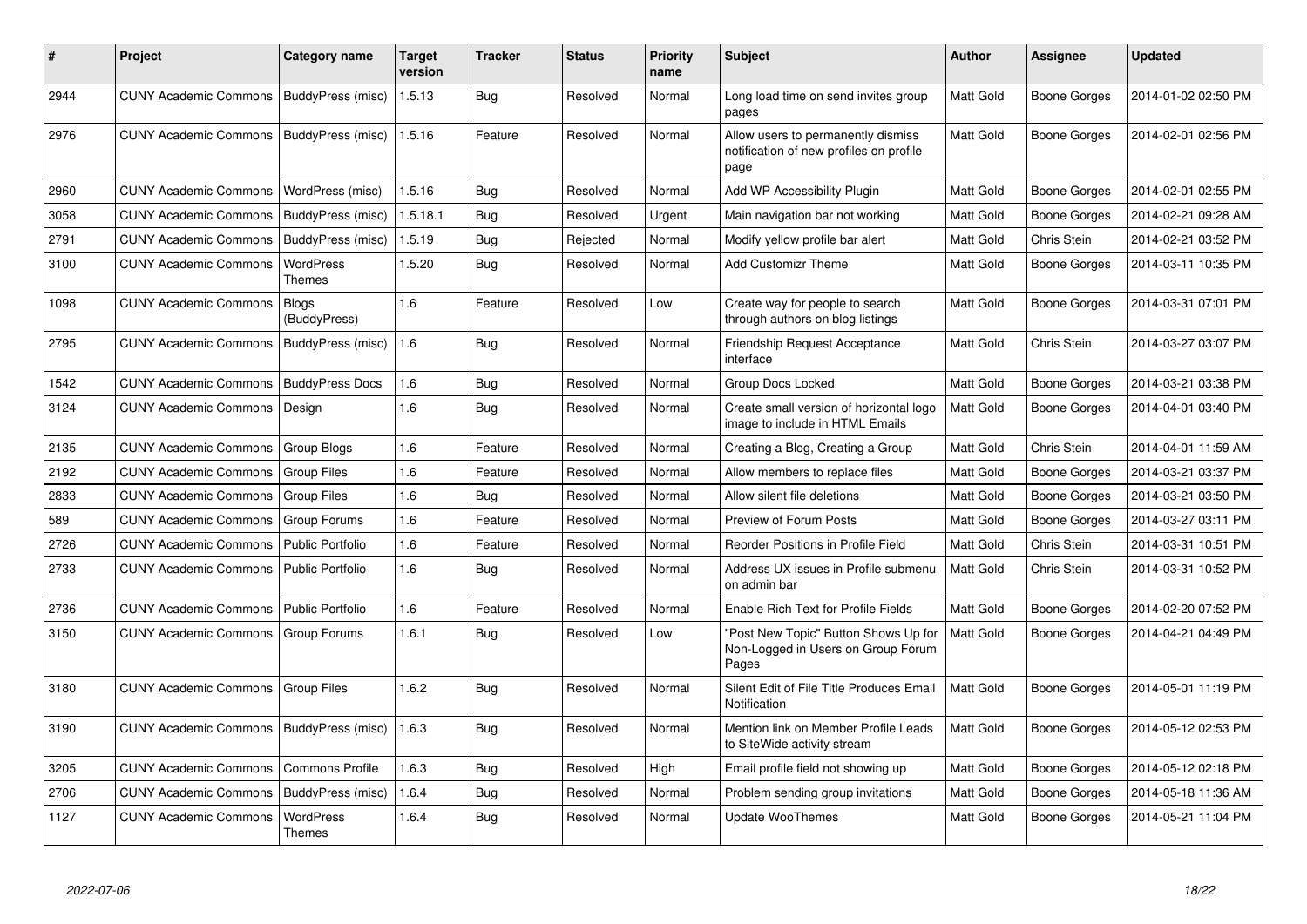| #    | Project                                   | <b>Category name</b>       | <b>Target</b><br>version | <b>Tracker</b> | <b>Status</b>       | <b>Priority</b><br>name | Subject                                                                          | Author    | Assignee            | <b>Updated</b>      |
|------|-------------------------------------------|----------------------------|--------------------------|----------------|---------------------|-------------------------|----------------------------------------------------------------------------------|-----------|---------------------|---------------------|
| 3226 | CUNY Academic Commons                     | Groups (misc)              | 1.6.4.1                  | Bug            | Resolved            | Normal                  | Group home: content pushed below<br>sidebar                                      | Matt Gold | Boone Gorges        | 2014-05-23 09:55 AM |
| 3219 | <b>CUNY Academic Commons</b>              | BuddyPress (misc)          | 1.6.7                    | Bug            | Resolved            | Normal                  | new_groupblog_post emails not being<br>sent as HTML                              | Matt Gold | Raymond Hoh         | 2014-06-23 08:36 AM |
| 3164 | <b>CUNY Academic Commons</b>              | Reply By Email             | 1.6.7.1                  | Bug            | Resolved            | High                    | Duplicate RBE messages                                                           | Matt Gold | Raymond Hoh         | 2014-06-24 12:23 PM |
| 3324 | CUNY Academic Commons   Public Portfolio  |                            | 1.6.10                   | Bug            | Resolved            | Normal                  | Incorrect display of send<br>message/mention on portfolio page                   | Matt Gold | Boone Gorges        | 2014-07-22 09:06 PM |
| 3343 | CUNY Academic Commons   BuddyPress (misc) |                            | 1.6.11                   | Bug            | Resolved            | Low                     | Minor Email display error                                                        | Matt Gold | <b>Boone Gorges</b> | 2014-08-01 10:01 AM |
| 3344 | <b>CUNY Academic Commons</b>              | Layout                     | 1.6.11                   | <b>Bug</b>     | Resolved            | Normal                  | Double display of menu on profile<br>settings                                    | Matt Gold | Boone Gorges        | 2014-08-01 09:58 AM |
| 3345 | <b>CUNY Academic Commons</b>              | Layout                     | 1.6.11                   | Bug            | Resolved            | Normal                  | Text/Icon Styling Error/Overlap on<br>Profile pages                              | Matt Gold | <b>Boone Gorges</b> | 2014-08-01 09:05 AM |
| 3420 | <b>CUNY Academic Commons</b>              | <b>Email Notifications</b> | 1.6.14                   | Bug            | Resolved            | Normal                  | Membership approval link in email<br>notifications                               | Matt Gold | Boone Gorges        | 2014-09-01 09:31 PM |
| 3419 | <b>CUNY Academic Commons</b>              | Group Invitations          | 1.6.14                   | Bug            | Testing<br>Required | Normal                  | Neatening the display of messages on<br>group requests                           | Matt Gold | <b>Boone Gorges</b> | 2014-09-01 09:29 PM |
| 3428 | <b>CUNY Academic Commons</b>              | Twitter page               | 1.6.14                   | Bug            | Resolved            | High                    | Fix typo on Twitter page                                                         | Matt Gold | Dominic Giglio      | 2014-09-01 08:53 PM |
| 2239 | <b>CUNY Academic Commons</b>              | <b>Email Notifications</b> | 1.7                      | Bug            | Resolved            | Normal                  | Login redirects when clicking on<br>private group addresses not working          | Matt Gold | Raymond Hoh         | 2014-11-01 11:41 AM |
| 3418 | <b>CUNY Academic Commons</b>              | <b>Email Notifications</b> | 1.7                      | Feature        | Resolved            | Normal                  | Revisions/Additions to email<br>notifications about group membership<br>requests | Matt Gold | Boone Gorges        | 2014-09-30 01:14 PM |
| 2757 | CUNY Academic Commons   Group Files       |                            | 1.7                      | Feature        | Resolved            | Normal                  | Create "Download All" Capabilities for<br>Files in a Folder                      | Matt Gold | <b>Boone Gorges</b> | 2014-10-14 03:09 PM |
| 3544 | <b>CUNY Academic Commons</b>              | Group Files                | 1.7                      | Bug            | Resolved            | Normal                  | Files list upload button placement after<br>upload                               | Matt Gold | Boone Gorges        | 2014-10-10 09:09 AM |
| 28   | <b>CUNY Academic Commons</b>              | Group Forums               | 1.7                      | Feature        | Resolved            | Low                     | Add threaded replies to forum posts                                              | Matt Gold | Raymond Hoh         | 2014-10-13 09:38 PM |
| 3177 | <b>CUNY Academic Commons</b>              | Group Forums               | 1.7                      | Feature        | Resolved            | Normal                  | Upgrade bbPress to 2.x                                                           | Matt Gold | Boone Gorges        | 2014-09-30 01:35 PM |
| 3282 | <b>CUNY Academic Commons</b>              | Groups (misc)              | 1.7                      | Feature        | Resolved            | Normal                  | Search/sort users within group                                                   | Matt Gold | <b>Boone Gorges</b> | 2014-06-25 09:16 PM |
| 3448 | <b>CUNY Academic Commons</b>              | Groups (misc)              | 1.7                      | <b>Bug</b>     | Resolved            | Normal                  | Group changes email slug/link issue                                              | Matt Gold | Raymond Hoh         | 2014-09-15 08:29 PM |
| 3449 | CUNY Academic Commons   Groups (misc)     |                            | 1.7                      | Bug            | Resolved            | Normal                  | Make Default Option for "Create<br>Forum" in Group Creation Process<br>"Yes"     | Matt Gold | Boone Gorges        | 2014-09-22 08:39 PM |
| 2563 | CUNY Academic Commons   My Commons        |                            | 1.7                      | Feature        | Resolved            | Normal                  | Favorite Follow Blogs                                                            | Matt Gold | Raymond Hoh         | 2014-10-09 10:49 AM |
| 3411 | CUNY Academic Commons   My Commons        |                            | 1.7                      | Feature        | Resolved            | Normal                  | Placement of Personal Homepage                                                   | Matt Gold | Raymond Hoh         | 2014-09-22 08:45 PM |
| 3486 | CUNY Academic Commons   My Commons        |                            | 1.7                      | Feature        | Resolved            | Normal                  | Minor Issues on My-Commons page                                                  | Matt Gold | Raymond Hoh         | 2014-10-03 10:44 AM |
| 2954 | CUNY Academic Commons   Public Portfolio  |                            | $1.7\,$                  | Feature        | Duplicate           | Normal                  | New Profile social media options                                                 | Matt Gold | Dominic Giglio      | 2014-09-16 11:48 AM |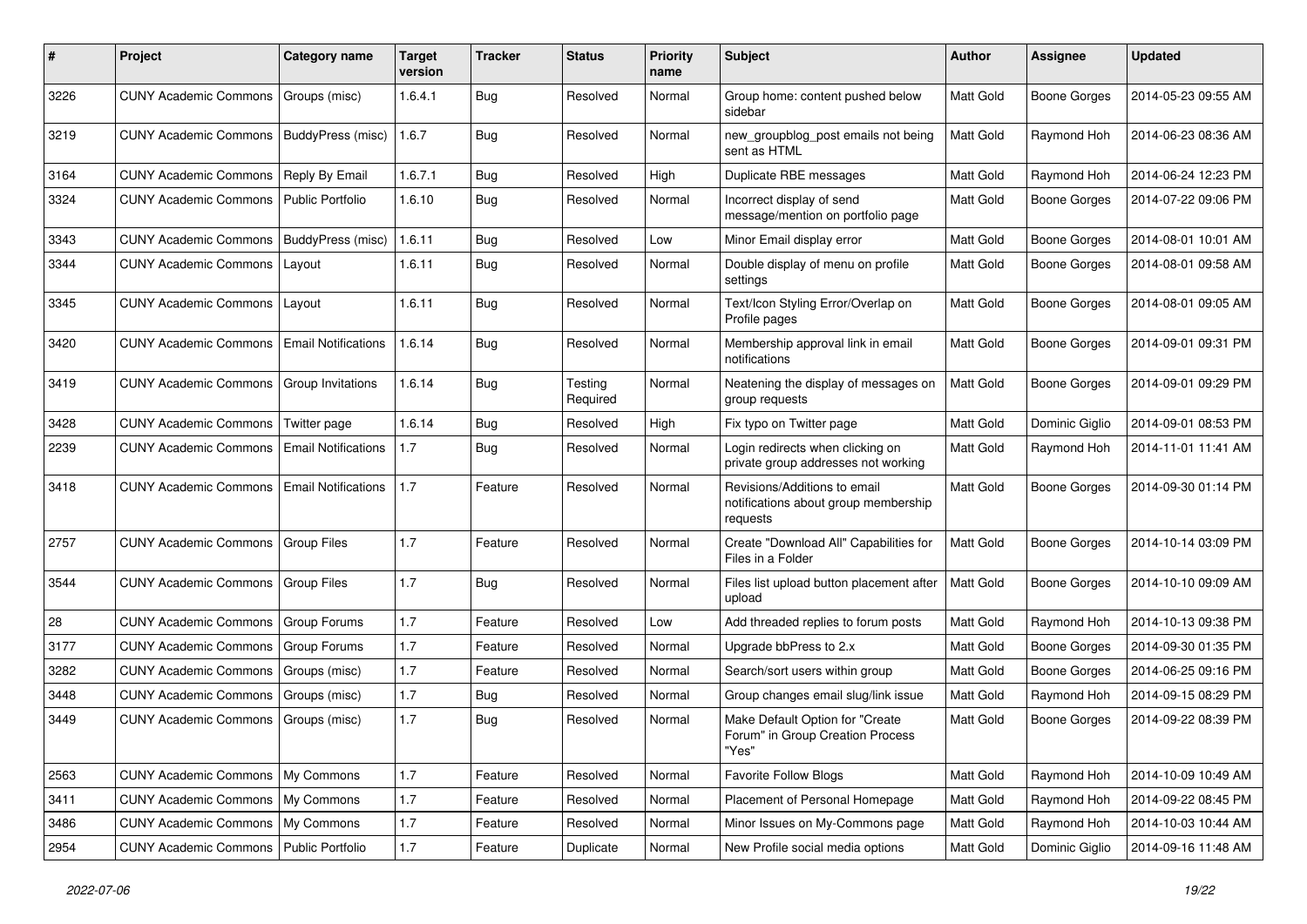| #    | Project                              | <b>Category name</b>       | <b>Target</b><br>version | Tracker    | <b>Status</b> | <b>Priority</b><br>name | <b>Subject</b>                                                        | <b>Author</b> | <b>Assignee</b>     | <b>Updated</b>      |
|------|--------------------------------------|----------------------------|--------------------------|------------|---------------|-------------------------|-----------------------------------------------------------------------|---------------|---------------------|---------------------|
| 3012 | <b>CUNY Academic Commons</b>         | Public Portfolio           | 1.7                      | Design/UX  | Resolved      | Low                     | Create automated nudges for people<br>who have not filled in profiles | Matt Gold     | <b>Boone Gorges</b> | 2014-10-09 02:51 PM |
| 3045 | <b>CUNY Academic Commons</b>         | <b>Public Portfolio</b>    | 1.7                      | Feature    | Resolved      | Normal                  | Create 'clear formatting' button for<br>profile editor                | Matt Gold     | <b>Boone Gorges</b> | 2014-10-08 03:53 PM |
| 3223 | <b>CUNY Academic Commons</b>         | <b>Public Portfolio</b>    | 1.7                      | Bug        | Resolved      | Low                     | Alter Profile Editing Unsaved Text<br><b>Warning Feature</b>          | Matt Gold     | <b>Boone Gorges</b> | 2014-09-22 09:18 PM |
| 3151 | <b>CUNY Academic Commons</b>         | Toolbar                    | 1.7                      | Feature    | Resolved      | Low                     | Add submenu items in Help section of<br>WP Admin Bar                  | Matt Gold     | Daniel Jones        | 2014-07-11 08:14 PM |
| 3451 | <b>CUNY Academic Commons</b>         | WordPress (misc)           | 1.7                      | <b>Bug</b> | Resolved      | Normal                  | Edit delete blog text                                                 | Matt Gold     | Raymond Hoh         | 2014-09-15 08:27 PM |
| 3581 | <b>CUNY Academic Commons</b>         | <b>BuddyPress Docs</b>     | 1.7.1                    | <b>Bug</b> | Resolved      | Normal                  | BuddyPress Docs Line Break issue                                      | Matt Gold     | <b>Boone Gorges</b> | 2014-10-20 02:56 PM |
| 3561 | <b>CUNY Academic Commons</b>         | Group Forums               | 1.7.1                    | Feature    | Resolved      | Normal                  | Add Post New Topics link to top of<br>forums                          | Matt Gold     | <b>Boone Gorges</b> | 2014-10-21 06:48 PM |
| 3557 | <b>CUNY Academic Commons</b>         | My Commons                 | 1.7.1                    | Bug        | Resolved      | Urgent                  | Fix typo on My Commons overlay                                        | Matt Gold     | <b>Boone Gorges</b> | 2014-10-15 11:02 PM |
| 3362 | <b>CUNY Academic Commons</b>         | <b>Public Portfolio</b>    | 1.7.1                    | Bug        | Resolved      | Normal                  | Default display of profiles with no info<br>added                     | Matt Gold     | <b>Boone Gorges</b> | 2014-10-21 02:44 PM |
| 3599 | <b>CUNY Academic Commons</b>         | <b>BuddyPress Docs</b>     | 1.7.2                    | Bug        | Resolved      | Normal                  | Silent BP Docs edits                                                  | Matt Gold     | <b>Boone Gorges</b> | 2014-11-01 02:20 PM |
| 3559 | <b>CUNY Academic Commons</b>         | <b>Group Forums</b>        | 1.7.2                    | Design/UX  | Resolved      | Normal                  | Forum Styling                                                         | Matt Gold     | Boone Gorges        | 2014-11-02 03:18 PM |
| 3589 | <b>CUNY Academic Commons</b>         | Group Invitations          | 1.7.2                    | <b>Bug</b> | Resolved      | Normal                  | User not appearing in group invitation<br>autocomplete                | Matt Gold     | <b>Boone Gorges</b> | 2014-11-01 02:58 PM |
| 3588 | <b>CUNY Academic Commons</b>         | Groups (misc)              | 1.7.2                    | <b>Bug</b> | Resolved      | Normal                  | Hidden group not appearing in search<br>results                       | Matt Gold     | <b>Boone Gorges</b> | 2014-11-01 02:57 PM |
| 3614 | <b>CUNY Academic Commons</b>         | Home Page                  | 1.7.2                    | Bug        | Resolved      | Normal                  | Homepage member widget filter<br>feature not working                  | Matt Gold     | <b>Boone Gorges</b> | 2014-11-01 02:24 PM |
| 3601 | <b>CUNY Academic Commons</b>         | <b>Email Notifications</b> | 1.7.3                    | Bug        | Resolved      | High                    | Forum replies do not show up on the<br>group homepage                 | Matt Gold     | Raymond Hoh         | 2014-11-10 01:24 PM |
| 3608 | <b>CUNY Academic Commons</b>         | <b>Email Notifications</b> | 1.7.3                    | Bug        | Resolved      | High                    | Group email plain-text formatting<br>problem                          | Matt Gold     | Raymond Hoh         | 2014-11-11 12:19 PM |
| 3610 | <b>CUNY Academic Commons</b>         | Home Page                  | 1.7.3                    | Feature    | Resolved      | Normal                  | Add Susana's Video to the Homepage                                    | Matt Gold     | Dominic Giglio      | 2014-11-04 03:42 PM |
| 3611 | <b>CUNY Academic Commons</b>         | Publicity                  | 1.7.3                    | Feature    | Resolved      | Normal                  | Add Susana's Video to a Standalone<br>page on the Commons             | Matt Gold     | Dominic Giglio      | 2014-11-04 02:07 PM |
| 3583 | <b>CUNY Academic Commons</b>         | Reply By Email             | 1.7.3                    | Bug        | Resolved      | Normal                  | RBE error message                                                     | Matt Gold     | Raymond Hoh         | 2014-11-10 12:42 PM |
| 3520 | CUNY Academic Commons   Security     |                            | 1.7.3                    | Feature    | Resolved      | Normal                  | Encourage or Require CAPTCHA on<br>forms?                             | Matt Gold     | Daniel Jones        | 2014-11-06 03:40 PM |
| 3654 | CUNY Academic Commons   Group Forums |                            | 1.7.4                    | <b>Bug</b> | Resolved      | Normal                  | can only attached one file to a forum<br>post                         | Matt Gold     | Boone Gorges        | 2014-11-21 10:42 AM |
| 3659 | CUNY Academic Commons   Home Page    |                            | 1.7.4                    | Feature    | Resolved      | Normal                  | Remove UserVoice                                                      | Matt Gold     | Boone Gorges        | 2014-11-21 10:53 AM |
| 2924 | <b>CUNY Academic Commons</b>         | WordPress (misc)           | 1.7.4                    | Feature    | Resolved      | Normal                  | Make header of Help blog a clickable<br>link to the homepage          | Matt Gold     | Dominic Giglio      | 2014-11-14 04:35 PM |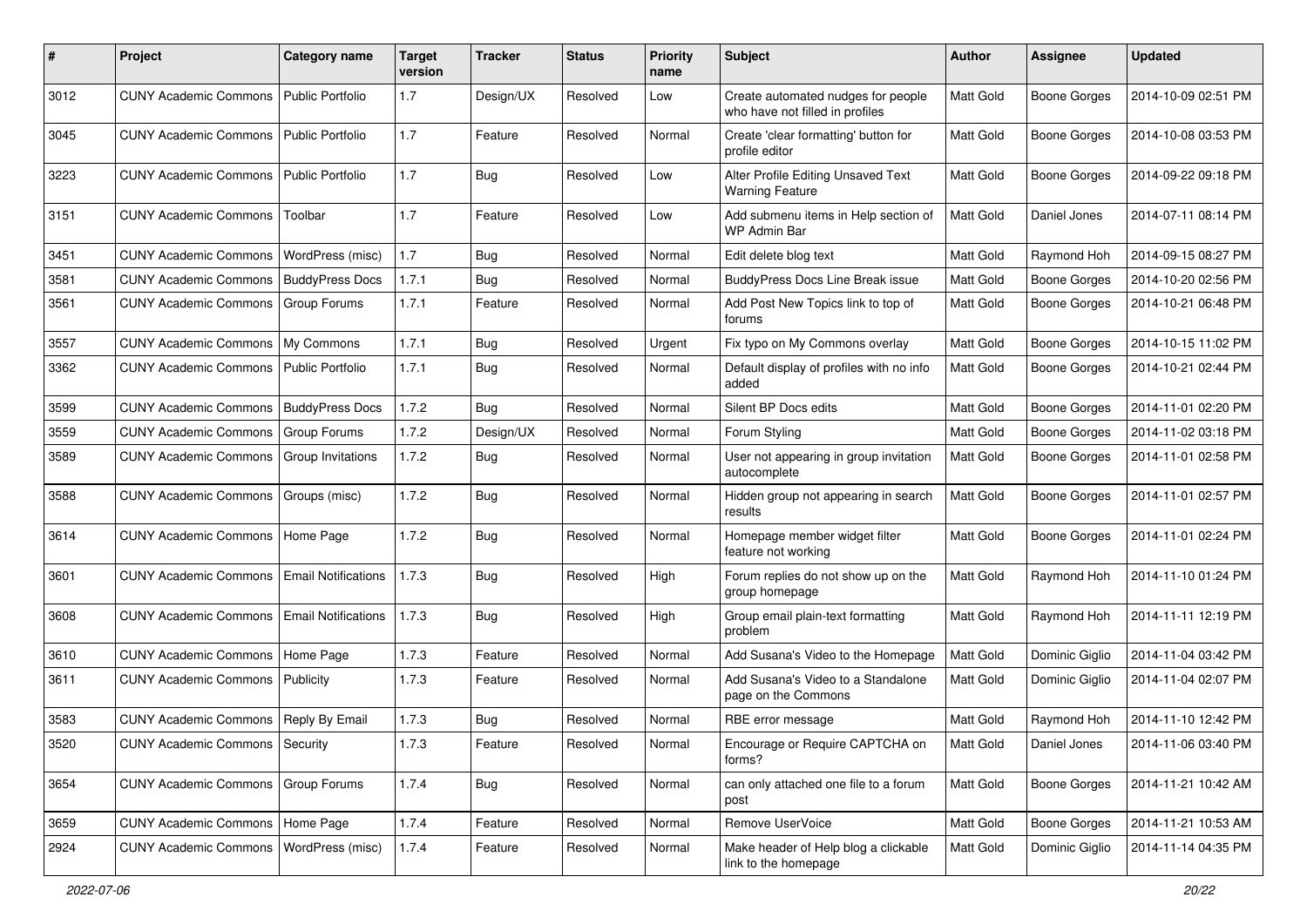| #    | Project                                            | <b>Category name</b>       | <b>Target</b><br>version | <b>Tracker</b> | <b>Status</b> | <b>Priority</b><br>name | <b>Subject</b>                                                           | Author           | Assignee            | <b>Updated</b>      |
|------|----------------------------------------------------|----------------------------|--------------------------|----------------|---------------|-------------------------|--------------------------------------------------------------------------|------------------|---------------------|---------------------|
| 3676 | <b>CUNY Academic Commons</b>                       | WordPress (misc)           | 1.7.4                    | Feature        | Resolved      | High                    | Update WP to 4.0.1                                                       | Matt Gold        | <b>Boone Gorges</b> | 2014-11-21 10:49 AM |
| 3672 | <b>CUNY Academic Commons</b>                       | <b>WordPress Plugins</b>   | 1.7.4                    | Feature        | Resolved      | Normal                  | Force captcha on existing contact<br>forms                               | <b>Matt Gold</b> | Boone Gorges        | 2014-11-21 12:20 PM |
| 3688 | <b>CUNY Academic Commons</b>                       | <b>BuddyPress Docs</b>     | 1.7.6                    | Bug            | Resolved      | Normal                  | Doc creation didn't create email<br>notification                         | Matt Gold        | Boone Gorges        | 2014-12-12 08:57 AM |
| 3714 | <b>CUNY Academic Commons</b>                       | cuny.is                    | 1.7.7                    | Feature        | Resolved      | Normal                  | cuny.is access                                                           | Matt Gold        | Boone Gorges        | 2014-12-22 02:19 PM |
| 3717 | <b>CUNY Academic Commons</b>                       | Groups (misc)              | 1.7.7                    | Bug            | Resolved      | Normal                  | Member invitations to Group Members<br>error alert                       | Matt Gold        | Boone Gorges        | 2014-12-22 02:25 PM |
| 3729 | <b>CUNY Academic Commons</b>                       | WordPress (misc)           | 1.7.11                   | Feature        | Resolved      | Normal                  | Add 'contact us' line to failed login<br>screen                          | Matt Gold        | Daniel Jones        | 2015-02-02 01:16 AM |
| 3760 | <b>CUNY Academic Commons</b>                       | <b>WordPress Plugins</b>   | 1.7.11                   | Feature        | Resolved      | Normal                  | Add WP Accessiblity Plugin                                               | <b>Matt Gold</b> | Raymond Hoh         | 2015-02-02 02:30 AM |
| 3799 | <b>CUNY Academic Commons</b>                       | cuny.is                    | 1.7.12                   | Bug            | Resolved      | Normal                  | cuny.is issue                                                            | Matt Gold        | Boone Gorges        | 2015-02-10 09:07 PM |
| 3769 | <b>CUNY Academic Commons</b>                       | <b>Public Portfolio</b>    | 1.7.12                   | Bug            | Resolved      | Normal                  | Completion mouseover on editing<br>version of profile is blank           | <b>Matt Gold</b> | Boone Gorges        | 2015-02-12 09:13 AM |
| 3859 | <b>CUNY Academic Commons</b>                       | Group Forums               | 1.7.14                   | <b>Bug</b>     | Resolved      | Normal                  | Group Forum Button Layout                                                | Matt Gold        | Boone Gorges        | 2015-03-05 10:57 AM |
| 3802 | <b>CUNY Academic Commons</b>                       | Home Page                  | 1.7.14                   | <b>Bug</b>     | Resolved      | Normal                  | Long user name causes problems with<br>Who's Online homepage display     | <b>Matt Gold</b> | Daniel Jones        | 2015-02-23 03:39 PM |
| 3865 | <b>CUNY Academic Commons</b>                       | Design                     | 1.7.15                   | <b>Bug</b>     | Resolved      | Normal                  | DiRT Tools listing in Group > Manage                                     | Matt Gold        | <b>Boone Gorges</b> | 2015-03-12 10:35 AM |
| 3864 | <b>CUNY Academic Commons</b>                       | <b>DiRT</b> Integration    | 1.7.15                   | Bug            | Resolved      | Normal                  | DiRT Tools Group sidebar label display                                   | Matt Gold        | Boone Gorges        | 2015-03-11 09:30 PM |
| 3866 | <b>CUNY Academic Commons</b>                       | <b>Email Notifications</b> | 1.7.15                   | Bug            | Resolved      | Normal                  | Email notification does not indicate<br>presence of an attachment        | Matt Gold        | Boone Gorges        | 2015-03-12 10:35 AM |
| 3914 | <b>CUNY Academic Commons</b>                       | <b>WordPress Plugins</b>   | 1.7.15.1                 | Feature        | Resolved      | High                    | Upgrade Yoast's SEO plugin                                               | Matt Gold        | Boone Gorges        | 2015-03-13 05:30 PM |
| 3910 | <b>CUNY Academic Commons</b>                       | Home Page                  | 1.7.15.2                 | <b>Bug</b>     | Resolved      | High                    | Home Page Display Errors                                                 | <b>Matt Gold</b> | Boone Gorges        | 2015-03-17 10:21 AM |
| 3853 | <b>CUNY Academic Commons</b>                       | BuddyPress (misc)          | 1.7.16                   | Bug            | Resolved      | High                    | Post erroneously ascribed to wrong<br>author in activity feed            | <b>Matt Gold</b> | Raymond Hoh         | 2015-03-21 01:13 PM |
| 3917 | <b>CUNY Academic Commons</b>                       | Home Page                  | 1.7.16                   | Bug            | Resolved      | Normal                  | New homepage display errors                                              | Matt Gold        | Raymond Hoh         | 2015-03-18 11:15 AM |
| 3809 | <b>CUNY Academic Commons</b>                       | BuddyPress (misc)          | 1.7.17                   | Bug            | Resolved      | Normal                  | BuddyPress member filters not working<br>correctly                       | Matt Gold        | Matt Gold           | 2015-03-22 01:03 AM |
| 3954 | <b>CUNY Academic Commons</b>                       | <b>Email Notifications</b> | 1.7.18                   | <b>Bug</b>     | Resolved      | Normal                  | Issues with Email notifications for<br>Groups w/RSS Feeds attached       | Matt Gold        | Raymond Hoh         | 2015-04-08 05:04 PM |
| 3969 | <b>CUNY Academic Commons</b>                       | WordPress Plugins   1.7.18 |                          | <b>Bug</b>     | Resolved      | Normal                  | External Group Blogs plugin causing<br>duplicate items of the same post: | Matt Gold        | Raymond Hoh         | 2015-04-10 07:51 PM |
| 3991 | <b>CUNY Academic Commons</b>                       | Toolbar                    | 1.7.19                   | Bug            | Resolved      | Normal                  | WP-Admin Bar positioning error on<br>mobile devices                      | <b>Matt Gold</b> | Boone Gorges        | 2015-04-21 02:30 PM |
| 4010 | CUNY Academic Commons   WordPress Plugins   1.7.20 |                            |                          | Bug            | Resolved      | High                    | GC Digital Fellows site down                                             | Matt Gold        |                     | 2015-04-22 10:30 AM |